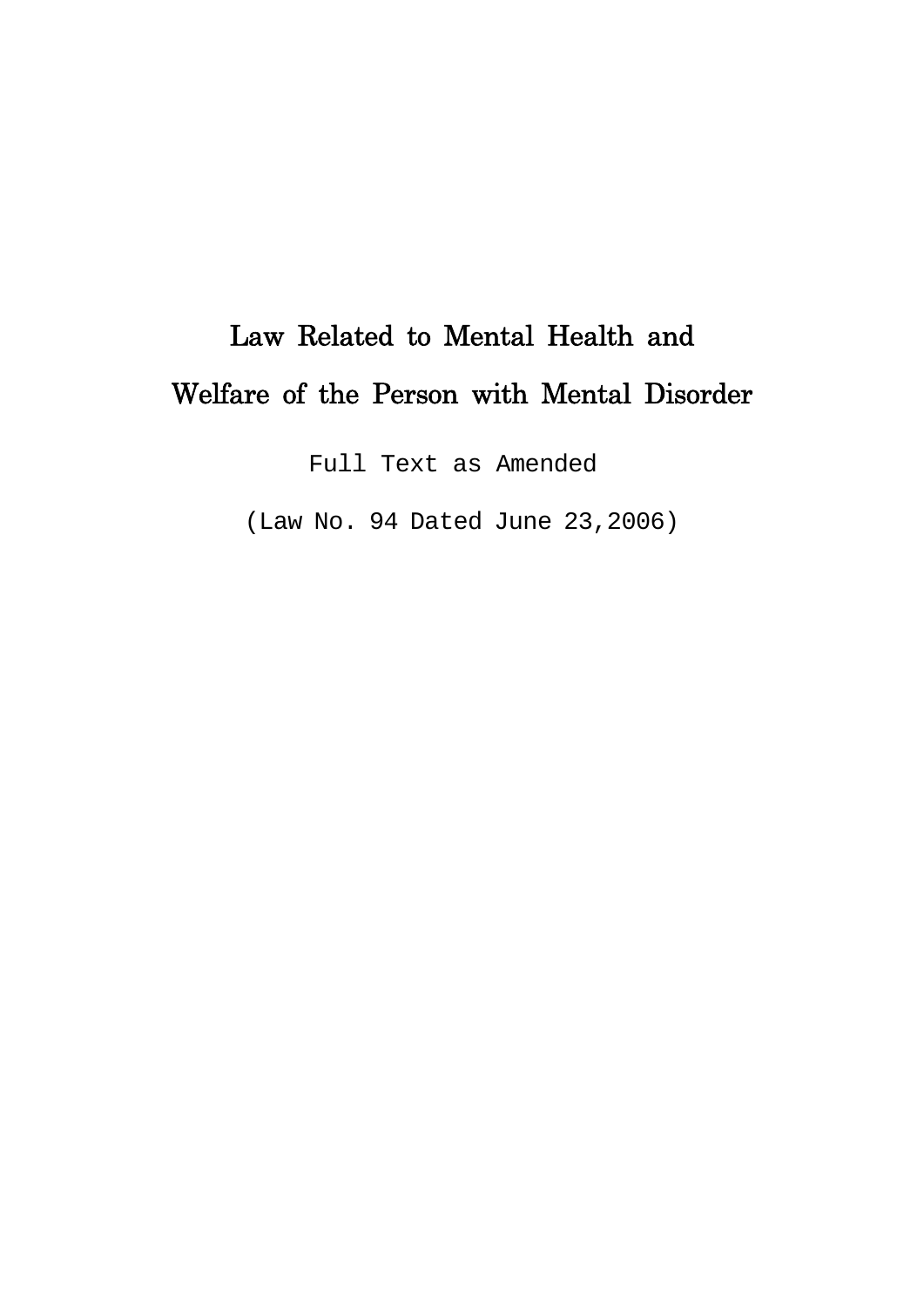This tentative translation was prepared by Hiromi Shiraishi, and Sachiko Ohi (Legal & Technical Translations Co. Ltd.).

This translation is part of Comprehensive Research for Health Care and Welfare for People with Disabilities (Chief: Prof emeritus Masahumi Nakane) financed by the Healt h and Labor Science Research Grant (H21-Shogai-Ippan-010).

Correspondence: Hiromi Shiraishi M.D., Ph.D., Faculty of Life Design, Toyo University. 48-1 Oka, Asaka-City, Saitama Pref 351-8510, Japan. Tel: +81-48-468-6658; Fax +81-48-468-6658; e-mail: hshiraishi@toyonet.toyo.ac.jp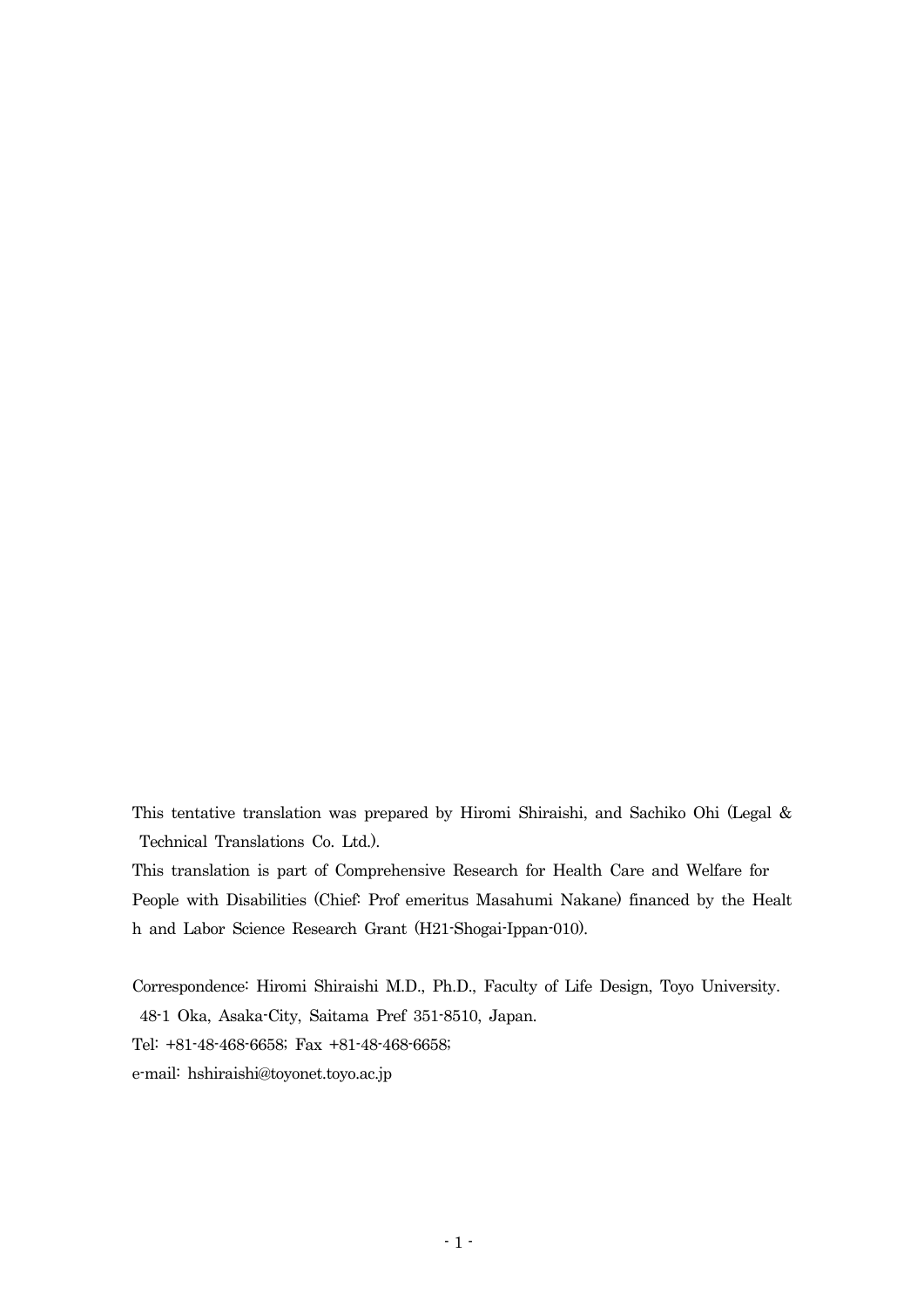# (Translation)

# Law Related to Mental Health and Welfare of the Person with Mental Disorder

# Law Related to Mental Health and Welfare of the Person with Mental Disorder

|                                 | (Contents (Chapters) • (Articles))                                                        |                                    |
|---------------------------------|-------------------------------------------------------------------------------------------|------------------------------------|
|                                 | <b>Chapter 1:</b> General Provisions                                                      | (Articles 1 to 5)                  |
|                                 | <b>Chapter 2:</b> Mental Health and Welfare Center                                        | (Articles 6 to 8)                  |
|                                 | <b>Chapter 3:</b> Local Council for Mental Health and Welfare and Psychiatric Review      |                                    |
|                                 | Board                                                                                     | (Articles 9 to 17)                 |
|                                 | <b>Chapter 4:</b> Designated Physician of Mental Health, Registered Training Institution, |                                    |
|                                 | And Mental Hospital                                                                       | (Articles $18 \text{ to } 19-10$ ) |
|                                 | <b>Chapter 5:</b> Medical Care and Protection                                             | (Articles 20 to $44$ )             |
| Chapter $6$                     | Health and Welfare                                                                        | (Articles $45$ to $51$ )           |
|                                 | Chapter 7: Social Rehabilitation Center for People with Mental Disorder                   |                                    |
|                                 |                                                                                           | (Articles $51-2$ to $51-11$ )      |
|                                 | <b>Chapter 8:</b> Miscellaneous                                                           | (Articles $51-11-2$ to $51-15$ )   |
|                                 | <b>Chapter 9:</b> Penal Provisions                                                        | $(Articles 52-57)$                 |
| <b>Supplementary Provisions</b> |                                                                                           |                                    |
| Attachment                      |                                                                                           |                                    |
|                                 |                                                                                           |                                    |

<<Change of the Title of the Law>> The Law 098 of 1987 / Formerly, Law Related to Mental Hygiene

<<Change of the Title of the Law>> The Law 094 of 1995 / Formerly, Law Related to Mental Health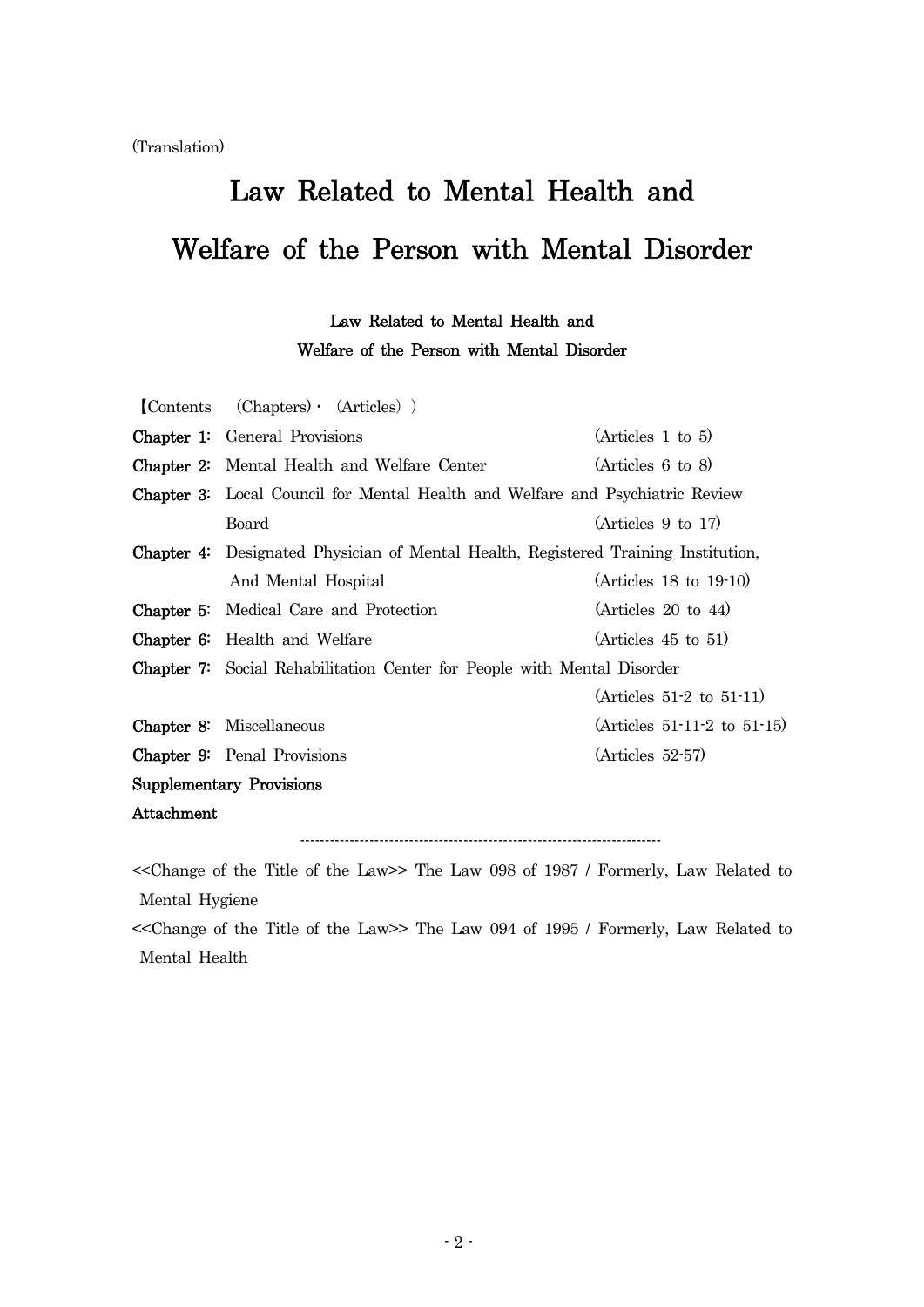# Chapter 1. General Provisions

# (Purpose of the Law)

**Article** 1. The purpose of this Law is to provide person(s) with mental disorder with medical care and protection, and in combination with the Law to Support Independence of Disabled Persons (Law No. 123 of 2005) to offer necessary assistance for promoting their social rehabilitation, self-support and participation in socio-economic activities, and to endeavor to prevent onset thereof, maintain and promote mental health of the people in general, to thereby advance general well-being of the person(s) with mental disorder and to enhance mental health of the people in general.

#### **(Obligations of the National Government and Local Public Entities)**

Article 2. The national government and the local public entities shall endeavor to enable the person(s) with mental disorder to socially rehabilitate themselves, to support themselves, and to participate in socio-economic activities by comprehensively implementing the measures related to medical care, protection, health and welfare of person(s) with mental disorder by expanding and improving the facilities for medical care and the facilities for education along with benefit to assist self-support and service to support community life in accordance with the provisions of the Law to Support Independence of Disabled Persons, and shall take measures for improving mental health of people by promoting researches and studies related to mental health and attempting to diffuse knowledge.

# (Obligations of the People)

Article 3. The people shall endeavor to maintain and improve mental health, to deepen understanding of persons with mental disorder and to assist these persons in their effort to overcome their disorder, socially rehabilitate the self, achieve self-support and participate in socio-economic activities.

# (Consideration for Social Rehabilitation, Self-support and Participation in Social Activities of Person(s) with Mental Disorder)

Article 4. The party founding a facility for medical care or the party conducting business for training in social adaptation shall, in management of said facility or service, endeavor to contrive and device measures suited to the community and to win understanding and cooperation of the community people, etc. in order to promote social rehabilitation, self-support and participation in socio-economic activities of person(s) with mental disorder.

2. The national government, the local public entities, the founders of medical care facilities, and those conducting business for training in social adaptation of person(s) with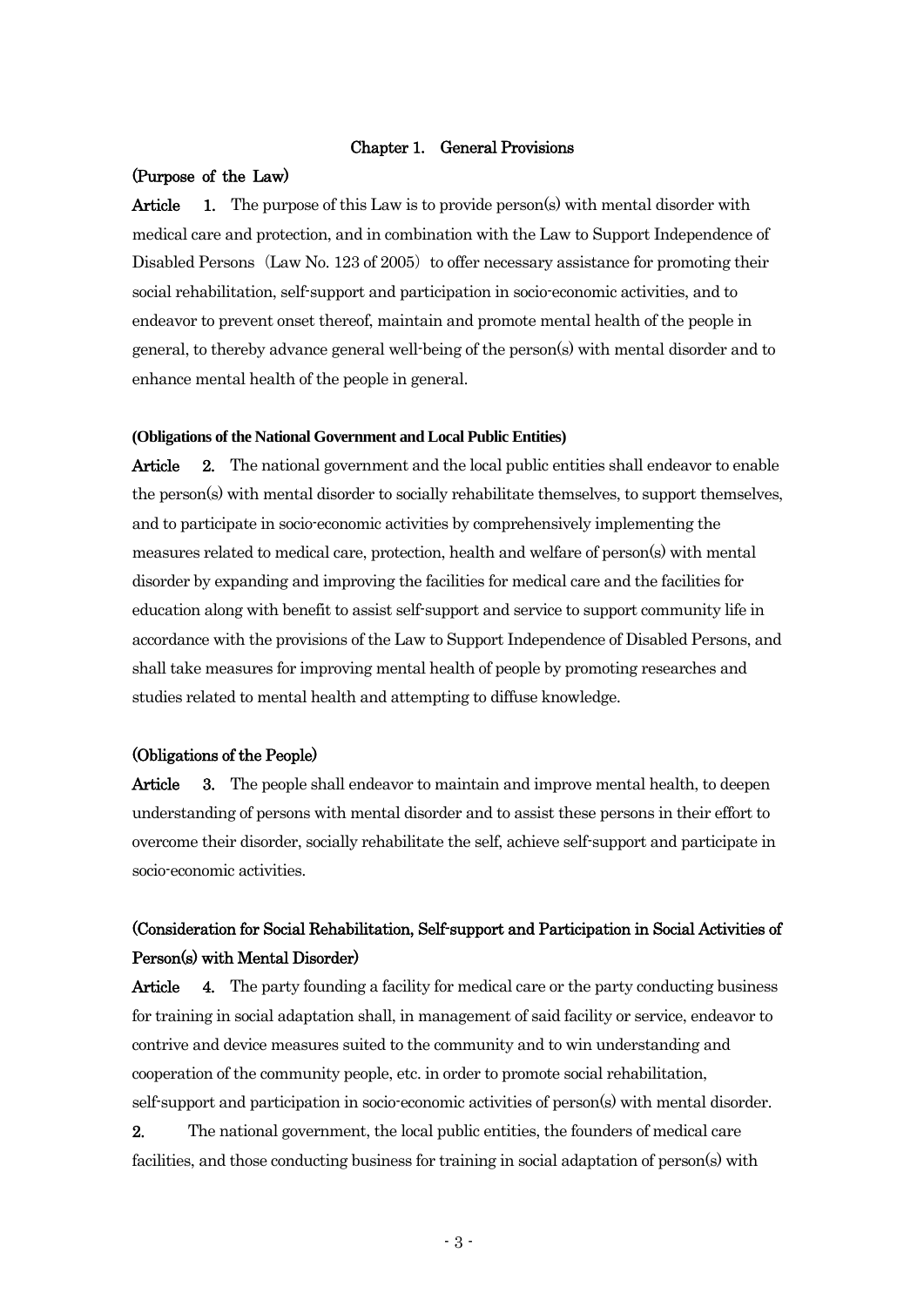mental disorder shall cooperate with each other to promote their social rehabilitation, self-support and participation in socio-economic activities.

# (Definition)

Article 5. The term "Person with Mental Disorder" as used in this Law refers to a person or persons suffering from schizophrenia, acute poisoning of or dependence on psychotropic substance(s), mental retardation, psychopathy or other mental illnesses.

# Chapter 2. Mental Health and Welfare Center

# (Mental Health and Welfare Center)

Article 6. Prefectural government shall establish a facility for enhancing mental health and improving welfare of the Person with Mental Disorder (hereinafter referred to as "the Mental Health and Welfare Center").

- 2. The Mental Health and Welfare Center shall perform the following businesses.
- I: Disseminate knowledge of and conduct investigations and researches related to mental health and welfare of the Person with Mental Disorder.
- II: Offer complex or difficult counseling and guidance services that are related to mental health and welfare of the Person with Mental Disorder.
- III: Conduct businesses of the Psychiatric Review Board
- IV: Conduct businesses that require expertise knowledge and skill among the businesses related to decision(s) regarding application(s) under Art. 45-1 and approval(s) of grant as provided in Art. 52-1 (limited to those related to the Person with Mental Disorder").
- V: State opinion(s) regarding the decision by the municipalities to allow or not to allow the grant as provided in Art. 22-1of the Law to Support Independence of Disabled Persons in accordance with the provisions of Art. 22-2 of said Law.
- VI: Offer cooperation regarding the technical matters and other necessary assistance to the municipalities in accordance with the provisions of Art. 26-1 of the Law to Support Independence of Disabled Persons.

# (Subsidy of the National Government)

Article 7. The national government shall subsidize, as prescribed by the cabinet order, one half of the expenses needed by the prefectural government to establish the facility under the preceding Article and one third of the expenses necessary for operating such facility.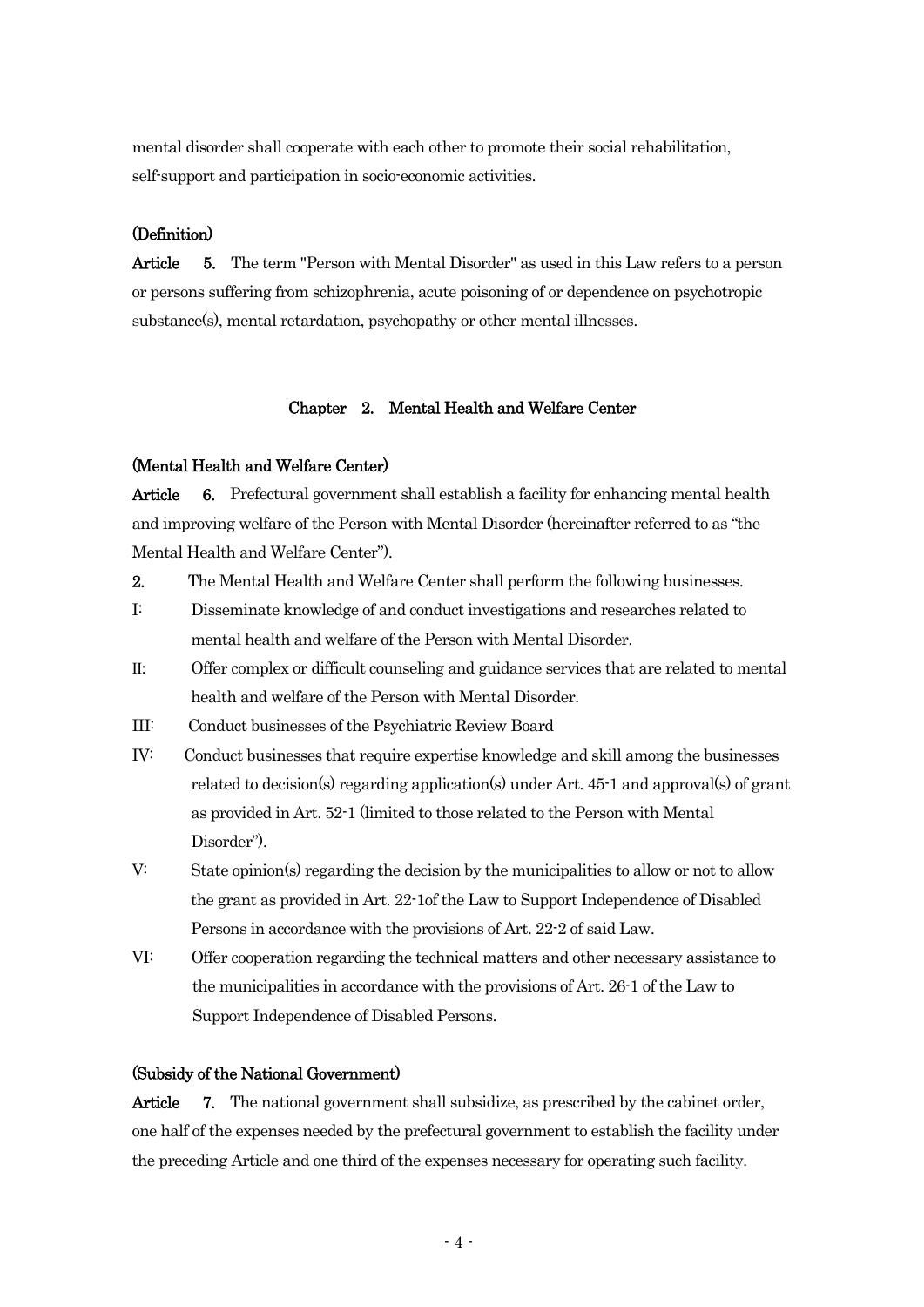# (Delegation to Cabinet Order)

Article 8. In addition to those provided by this Law, the matters related to the Mental Health and Welfare Center shall be determined by ordinance(s).

# Chapter 3. Local Council on Mental Health and Welfare and Psychiatric Review Board

## (Local Council on Mental Health and Welfare)

Article 9. Prefectural government may establish a council and other panels on mental health and welfare to investigate and deliberate the matters related to mental health and welfare of the Person with Mental Disorder (hereinafter referred to as "the Local Council on Mental Health and Welfare").

2. The Local Council on Mental Health and Welfare may respond to question(s) regarding the matters consulted by the prefectural governor and submit opinions related to mental health and welfare of the Person with Mental Disorder.

3. In addition to those prescribed in the preceding two Paragraphs, the matters necessary for organization and management of the Local Council on Mental Health and Welfare shall be provided by the prefectural ordinance.

Articles 10 and 11: Deleted.

# (Psychiatric Review Board)

Article 12. The Psychiatric Review Board shall be established in prefecture(s) to conduct reviews under Para. 2 of Art. 38-3 (including cases to which the same is applied mutatis mutandis under Para. 6 of said Article) and Para. 2 of Art. 38-5.

# (Board Members)

Article 13. Members of the Psychiatric Review Board shall be selected for appointment by the prefectural governor from among those having expertise in medical care of the Person with Mental Disorder (limited to the designated physician(s) of mental health as provided in Para. 1 of Art. 18), those having expertise in jurisprudence, and those having expertise in other disciplines.

# (Handling of Cases Under Review)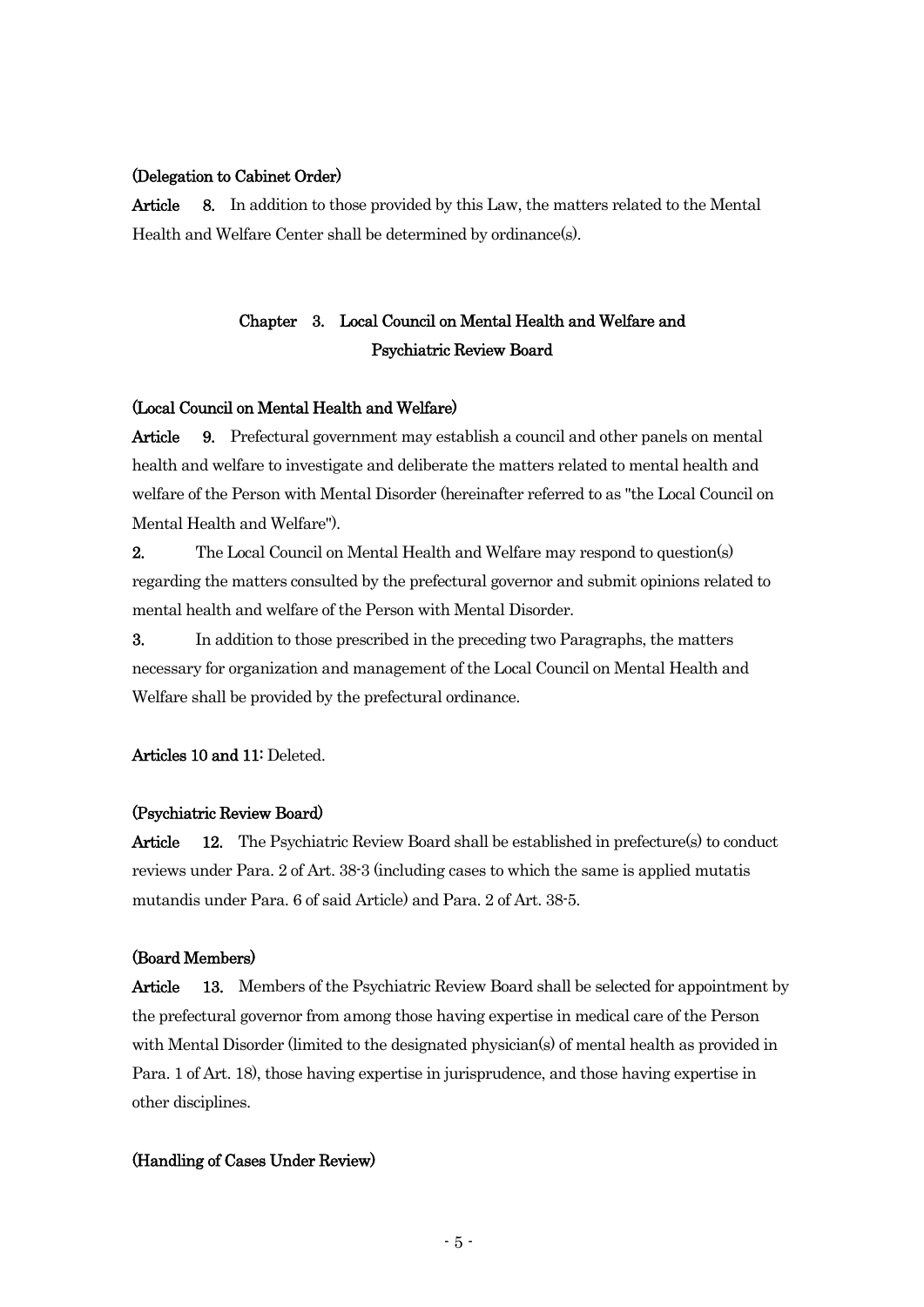Article 14. The Psychiatric Review Board shall be a panel consisting of five (5) members designated thereby and shall handle the case(s) under review.

2. The members of the panel shall be those mentioned in the following Items, and the quorum shall be at least that provided in said Items.

- 1. Those having expertise in medical care of the Person with Mental Disorder Two (2)
- 2. Those having expertise in jurisprudence  $\qquad \qquad \text{One (1)}$
- 3. Those having expertise in other discipline One (1)

# (Delegation to Cabinet Orders)

Article 15. In addition to those provided in this Law, the matters related to the Psychiatric Review Board shall be determined by cabinet orders.

Articles 16 and 17. Deleted

# Chapter 4. Designated Physician of Mental Health, Registered Training Institution and Mental Hospital

- Section 1: Designated Physician of Mental Health (Art. 18 to Art. 19-6)
- Section 2: Registered Training Institution (Art. 19-6-2 to Art. 19-6-17)
- Section 3: Mental Hospital (Art. 19-7 to Art. 19-10)

# Section 1: (Designated Physician of Mental Health)

# **(Designated Physician of Mental Health)**

**Article 18.** The Minister of Health, Labour and Welfare shall designate, upon application, those physicians falling subject to the following and recognized as having knowledge and skills necessary for conducting duties provided in Art. 19-4 as the designated physician(s) of mental health (hereinafter referred to as "the Designated Physician"):

- I: A person having experience of being engaged for five (5) years or more in medical diagnosis or treatment;
- II: A person having experience of being engaged for three (3) years or more in diagnosis or treatment of mental disorder(s);
- III: A person having experience of being engaged in diagnosis or treatment of the degree prescribed by the Minister of Health, Labour and Welfare of mental disorders prescribed by the Minister of Health, Labour and Welfare;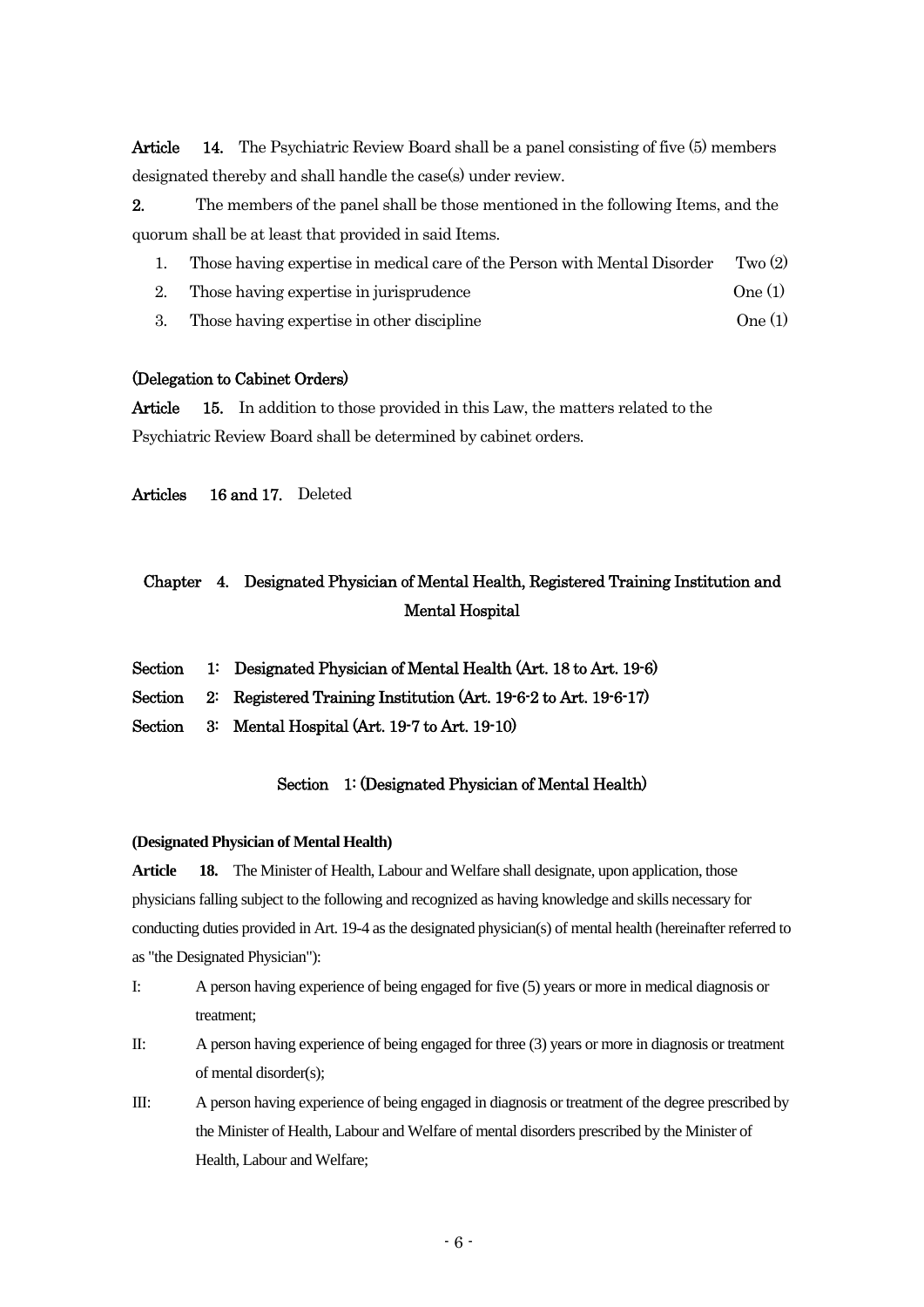IV: A person who has completed the training (limited to that conducted within a year prior to application) as provided by the Health, Labour and Welfare Ministerial Ordinance.

**2.** Not withstanding the preceding Paragraph, the Minister of Health, Labour and Welfare may not designate a person under the preceding Paragraph whose designation as the Designated Physician was cancelled within five (5) years previously under Para. 1 or 2 of Art. 19-2 or a physician who is deemed exceedingly unsuitable as the Designated Physician.

**3.** When determining the degree of experience of engagement in diagnosis or treatment of mental disorder under Item 3 of Para. 1, when appointing a physician as the Designated Physician under said Paragraph, or when not appointing a physician as the Designated Physician under the preceding Paragraph, the Minister of Health, Labour and Welfare shall ask the opinion of the Council on Public Health in advance.

# **(Training After Designation)**

**Article 19:** The Designated Physician shall undergo training given by the party registered with the Minister of Health, Labour and Welfare under the Health and Welfare Ministerial Ordinance in the year designated by the Minister of Health, Labour and Welfare once every five (5) years (the year starting on April 1 and ending on March 31 of the following year; the same shall apply in this Article).

**2.** Designation under Para. 1 of the preceding Article shall become void on the last day of the year when said training was to have been received if a physician thus designated failed to undergo the training under the preceding Paragraph. Provided, however, this provision shall not apply to the case where the Minister of Health, Labour and Welfare recognizes that there was an unavoidable reason as provided by the Health, Labour and Welfare Ministerial Ordinance for failure to undergo said training.

#### **(Cancellation, etc. of Designation)**

**Article 19-2:** If a Designated Physician is cancelled of his/her physician's license or is ordered suspension of medical practice for a predetermined term, the Minister of Health, Labour and Welfare shall cancel his/her designation.

**2.** If a Designated Physician violates this Law or an order under this Law, commits an exceedingly improper act regarding his/her duties, or is deemed exceedingly unsuitable as a Designated Physician, the Minister of Health, Labour and Welfare may cancel his/her designation or order suspension of his/her duties by predetermining a term.

**3.** When taking the measure under the preceding Paragraph, the Minister of Health, Labour and Welfare shall ask the opinion of the Council on Public Health in advance.

**4.** Prefectural governor may notify the Minister of Health, Labour and Welfare if he/she considers that a Designated Physician falls subject to Para. 2 above.

**Article 19-3:** Deleted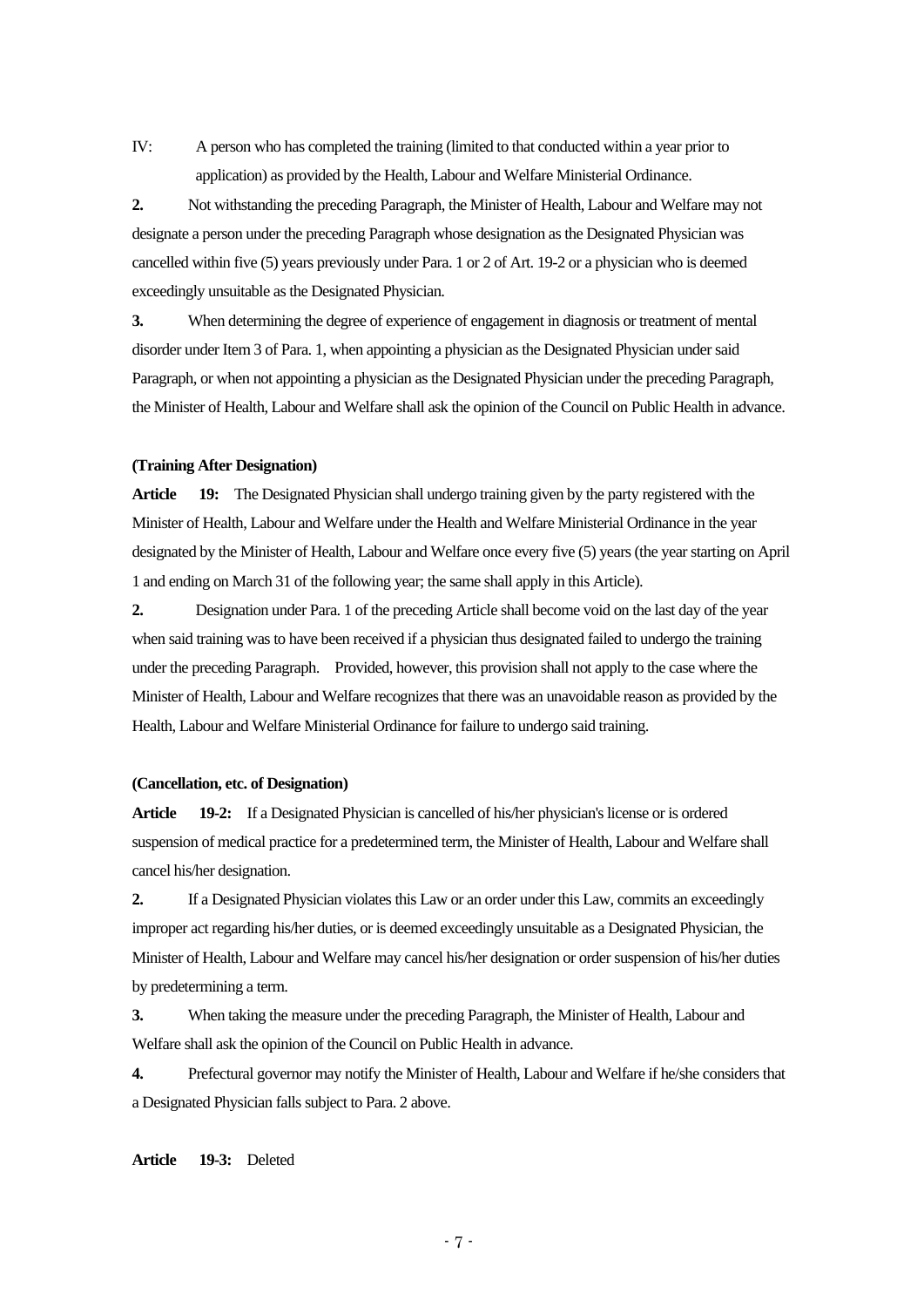# **(Duties)**

**Article 19-4:** The Designated Physician shall judge whether or not continued hospitalization under Para. 3 of Art. 22-4 and Art. 29-5 is necessary; whether or not hospitalization under Para. 1 of Art. 33 and Para. 1 of Art. 33-4 is necessary, and whether or not hospitalization under Art. 22-3 is possible; whether or not restraint of movement prescribed in Para. 3 of Art. 36 is necessary; and whether or not examination is appropriate of the person hospitalized because of the reported matter under Para. 1 of Art. 38-2 (including the case where the provision is applied mutatis mutandis under Para. 2 of said Article), and whether or not it is appropriate to temporarily discharge the person from the hospital for observation under Art. 40.

**2.** In addition to the duties prescribed in the preceding Paragraph, the Designated Physician shall perform the following duties as a public official:

- I: Judging whether or not hospitalization under Para. 1 of Art. 29 and Para. 1 of Art. 29-2 is necessary;
- II: Judging whether or not restraint of movement under Para. 3 of Art. 29-2-2 is necessary (including the case where the provision is applied mutatis mutandis under Para. 4 of Art. 34);
- III: Judging whether or not continued hospitalization under Para. 2 of Art. 29-4 is necessary;
- IV: Judging whether or not transfer under Para. 1 and 3 of Art. 34 is necessary;
- V: Medical examination under Para. 3 of Art. 38-3 (including the case where the provision is applied mutatis mutandis under Para.6 of said Article) and Para. 4 of Art. 38-5;
- VI: Inspection by entry, questioning and medical examination under Para. 1 of Art. 38-6;
- VII: Judging whether or not continued hospitalization is necessary under Para. 2 of Art. 38-7;
- VIII: Medical examination under Para. 4 of Art. 45-2.

#### **(Obligation to Keep Medical Record)**

**Article 19-4-2:** The Designated Physician shall promptly describe his/her name and other matters prescribed by the Health, Labour and Welfare Ministerial Ordinance in the medical record when he/she has performed the duties under Para. 1 of the preceding Article.

#### **(Obligation to Retain Designated Physician)**

**Article 19-5:** The administrator of the Mental Hospital where the Person with Mental Disorder is hospitalized under Para. 1 of Art. 29, Para. 1 of Art. 29-2, Para. 1, 2, or 4 of Art. 33, Para. 1 or 2 of Art. 33-4 (including hospital(s) which is not a Mental Hospital but has psychiatric ward(s). The same applies hereinafter except in Art. 19-10) shall retain full-time Designated Physician at said Mental Hospital under the Health, Labour and Welfare Ministerial Ordinance (except those whose duties are suspended under Para. 2 of Art. 19-2; the same applies hereinafter except under Para. 1 of Art. 53).

#### **(Delegation to Cabinet Orders and Ministerial Ordinances)**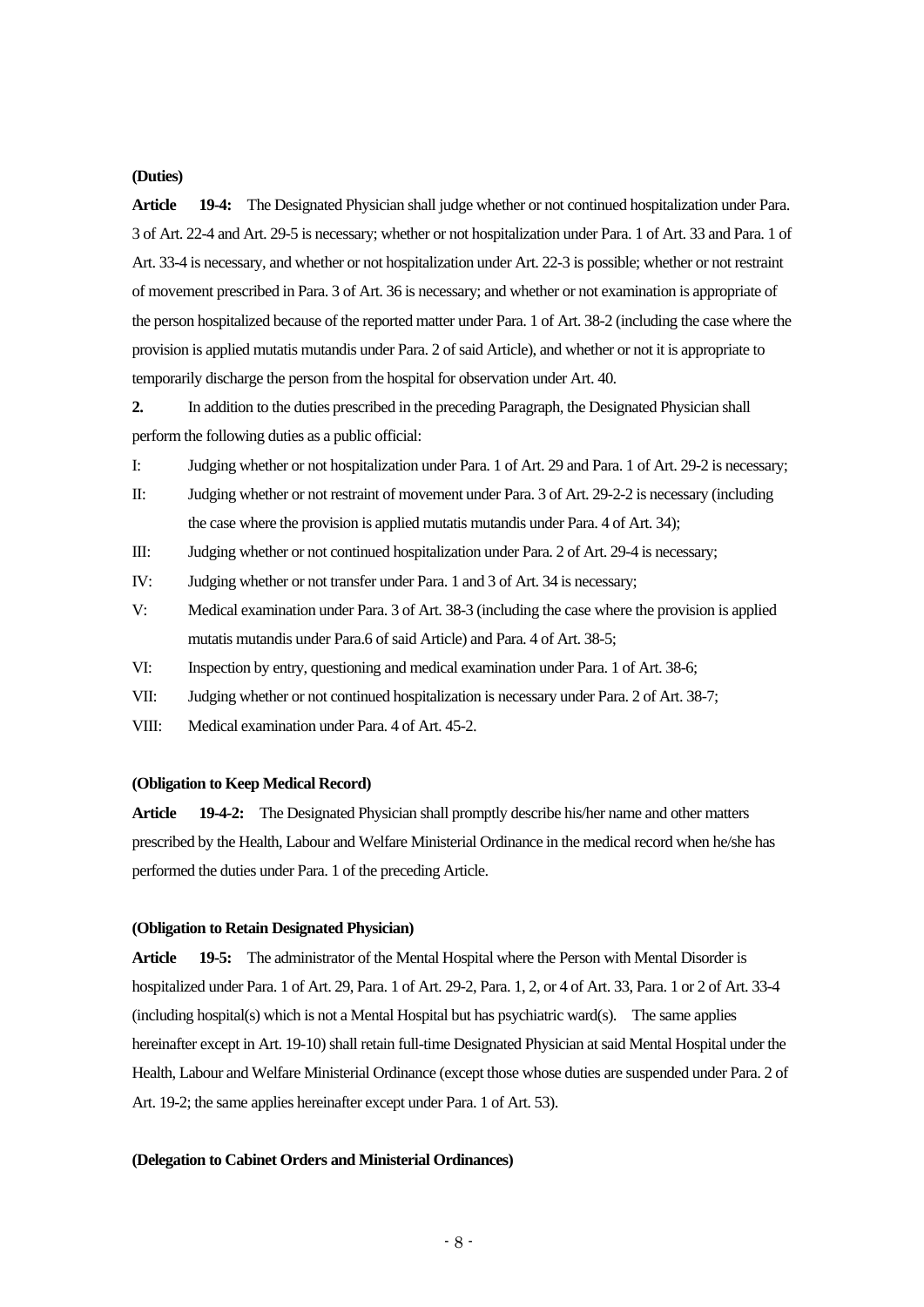**Article 19-6:** In addition to those provided in this Law, the matters necessary for designation of the Designated Physician are provided by the cabinet order, and the matters related to training under Item 4, Para. 1 of Art. 18 and Para. 1 of Art. 19 are provided by the Health, Labour and Welfare Ministerial Ordinance.

#### **Section 2: Registered Training Institution**

# **(Registration)**

**Article 19-6-2:** Registration under Item 4, Para. 1 of Art. 18 or Para. 1 of Art. 19 (hereinafter referred to as "Registration" in this section) shall be effected by the application of a party conducting the training under Item 4, Para. 1 of Art. 18 or Item 1 of Art. 19 (hereinafter referred to as "Training" in this Section) as provided in the Health, Labour and Welfare Ministerial Ordinance.

# **(Disqualification)**

**Article 19-6-3:** A person falling under any of the following Items may not be registered.

- I: A person who has been punished with a fine or greater punishment because of violation of this Law, an order under this Law or an order under the Law to Support Independence of Disabled Persons or an order under said Law, and for whom the period of two (2) years has not elapsed since the day when execution of punishment was completed or since the day when execution was no longer imposed;
- II: A person whose registration has been cancelled under Art. 19-6-13, and for whom the period of two (2) years has not elapsed;
- III: A corporation of which officers include a person falling subject to either of the preceding Items.

# **(Standards for Registration)**

**Article 19-6-4:** The Minister of Health, Labour and Welfare shall effect the registration of a person who has filed an application for registration under Art. 19-6-2 if said person meets all the requirements mentioned below.

- I: A person who has taught the subject(s) described in the Column 1 of the Attached Table and the number of hours taught exceeds the hours described in the Column 3 or 4 of said Table;
- II: A person with expertise who meets the conditions prescribed in the Column 2 of the Attached Table is to teach the subject(s) prescribed in the preceding Item.
- III: The registration is effected by describing the name or title, address, the date and number of registration in the register of the Training Institutions.

# **(Renewal of Registration)**

**Article 19-6-5:** Registration shall become null and void unless renewed once every five (5) years.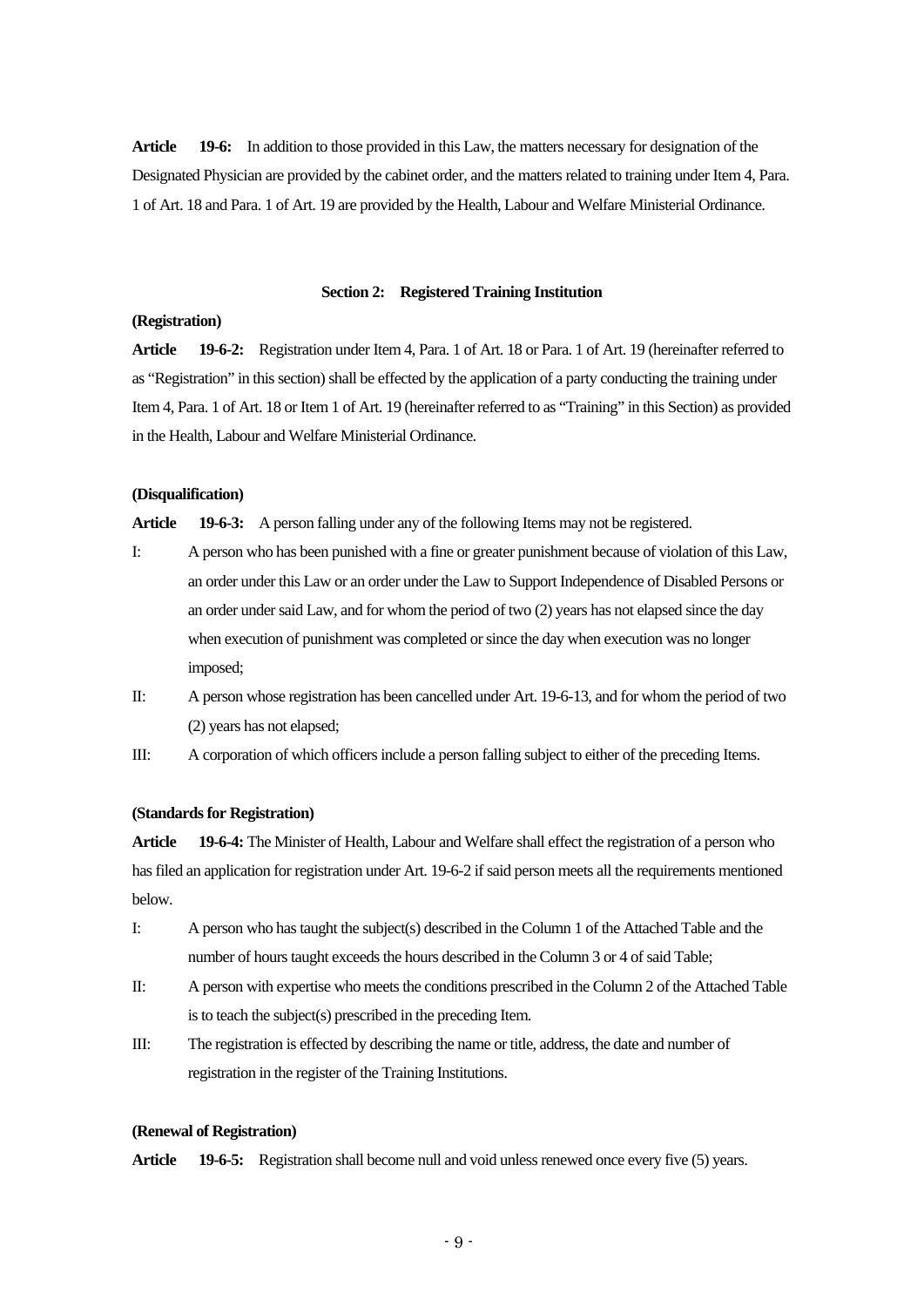2. The provision of the preceding three Articles shall be applied mutatis mutandis to the renewal of registration under the preceding Paragraph.

#### **(Obligation to Execute Training)**

**Article 19-6-6:** A party who has been registered (hereinafter referred to as "Registered Training Institution") shall prepare the plan for execution of training for every business year (hereinafter referred to as "Training Plan") and execute the training according to the Training Plan unless there is a valid reason not to.

**2.** The Registered Training Institution shall execute the training in a fair manner as provided under Item 4, Para. 1 of Art. 18 or Item 1 of Art. 19 in accordance with the Health, Labour and Welfare Ministerial Ordinance.

**3.** The Registered Training Institution shall submit to the Minister of Health, Labour and Welfare the Training Plan prepared under Para. 1 prior to the start of each business year. The same applies to any change to be made to the Plan.

# **(Report of Change)**

**Art. 19-6-7:** The Registered Training Institution shall report to the Minister of Health, Labour and Welfare any proposed change to its name, title or address at least two weeks prior to the date of proposed change.

#### **(Rules of Business)**

**Art. 19-6-8:** The Registered Training Institution shall establish the rules concerning the training (hereinafter referred to as " Rules of Business), and report the same to the Minister of Health, Labour and Welfare prior to the start of training. The same applies to any change(s) to be made to the Rules. **2.** The Rules of Business shall prescribe the method of execution, the fees, and other matters related to

the training as prescribed by the Health, Labour and Welfare Ministerial Ordinance.

# **(Suspension or Discontinuation of Business)**

**Art. 19-6-9:** The Registered Training Institution shall report to the Minister of Health, Labour and Welfare in advance of its intension to suspend or discontinue all or part of the training business as provided by the Health, Labour and Welfare Ministerial Ordinance.

# **(Keeping and Inspection, etc. of Financial Statements, etc.)**

**Art. 19-6-10:** The Registered Training Institution shall prepare the general inventory, the statement of assets and liabilities, and the statement of profits and losses, or the statement of income and expenditure and the account of business **(**where the electromagnetic record is prepared (the record created by the electronic or magnetic means or other means that cannot be recognized by human perception, and offered for use for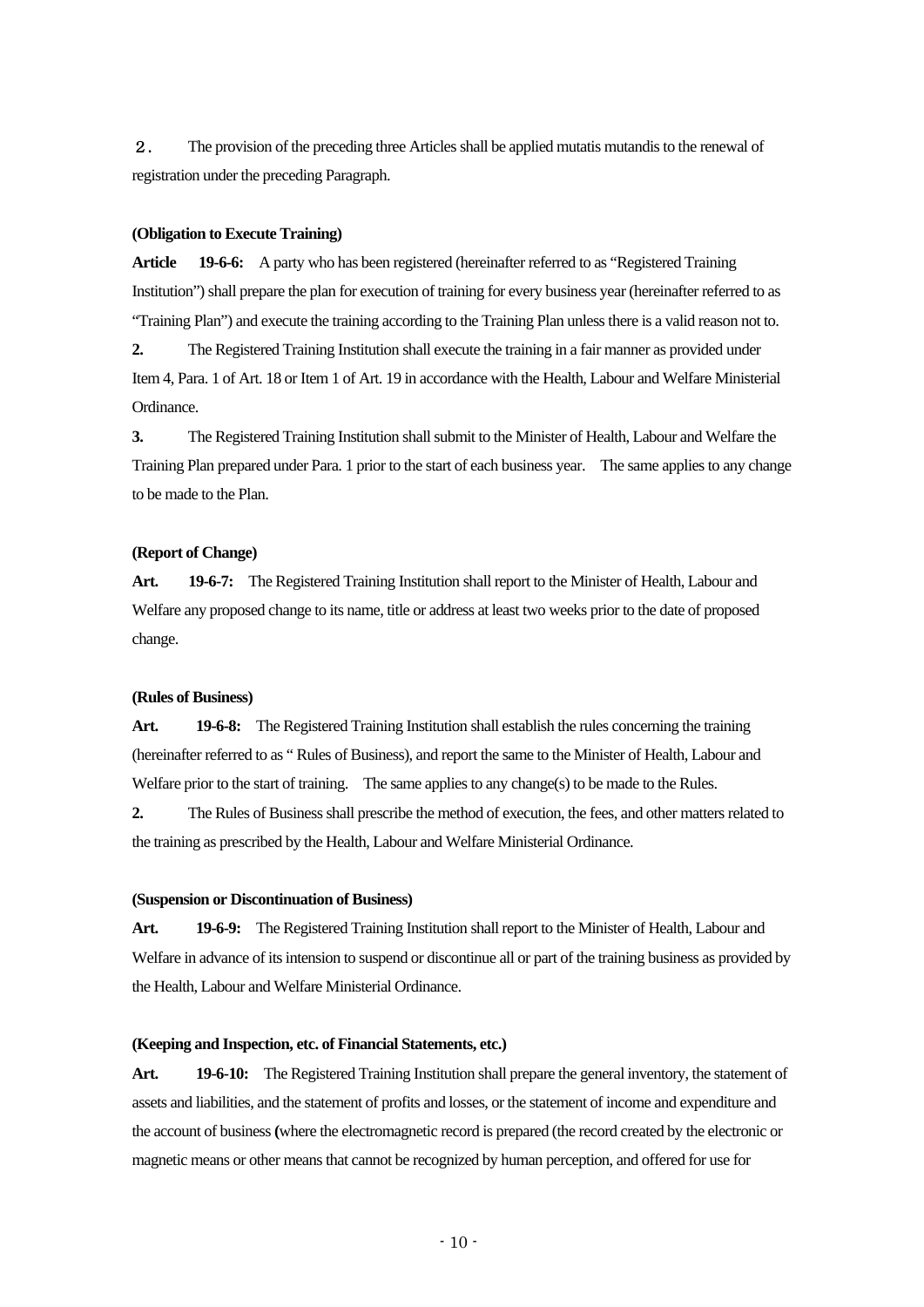information processing by computer. The same applies hereunder.) is prepared, said electromagnetic record is included. Referred to as "Financial Statements, etc." in the following Paragraph and Article 57**)**, and shall keep the same at its office for five (5) years.

**2.** The person wishing to undergo the Training and other interested parties may demand the following at any time during the business hours of the Registered Training Institution. Provided, however, when making a demand under Item 2 or 4, the fee stipulated by the Registered Training Institution must be paid.

- I: Demand for inspection or copying of the Financial Statements, etc. when the same have been prepared in writing
- II: Demand for the true copy or extract copy of the documents mentioned in the preceding Item.
- III: If the Financial Statements, etc. are prepared electromagnetically, the demand for inspection or copying of the matters recorded in said electromagnetic record displayed by the method prescribed by the Health, Labour and Welfare Ministerial Ordinance.
- IV: The demand for providing the matter recorded electromagnetically under the preceding Item by the electromagnetic method provided by the Health, Labour and Welfare Ministerial Ordinance, or the demand for delivery of the document describing said matter.

#### **(Order for Meeting Requirements)**

**Art. 19-6-11.** If the Minister of Health, Labour and Welfare finds that a Registered Training Institution no longer meets the provision of any of the Items of Para. 1 of Art. 19-6-4, he/she may order said Registered Training Institution to take necessary measures to cause the Institution to meet these provisions.

## **(Order for Improvement)**

**Art. 19-6-12:** If the Minister of Health, Labour and Welfare recognizes that a Registered Training Institution is in violation of the provision of Item 1 or 2 of Art. 19-6-6, he/she may order said Registered Training Institution to take necessary measures regarding execution of the training, or improvement of the method for execution of the training and other businesses.

#### **(Cancellation, etc. of Registration)**

**Art. 19-6-13:** If a Registered Training Institution falls subject to any of the following Items, the Minister of Health, Labour and Welfare may order cancellation of its registration or suspension of all or part of the training business by prescribing the term therefor.

- I: The Institution comes to fall subject to Item 1 or 3 of Art. 19-6-3;
- II: The Institution contravenes the provisions of Item 3 of Art. 19-6-6, Art. 19-6-7, Art. 19-6-8, Art. 19-6-9, Item 1 of Art. 19-6-10, or the following Article;
- III: The Institution refuses the demand made under the provisions of Items, Para. 2 of Art. 19-6-10 without a valid reason;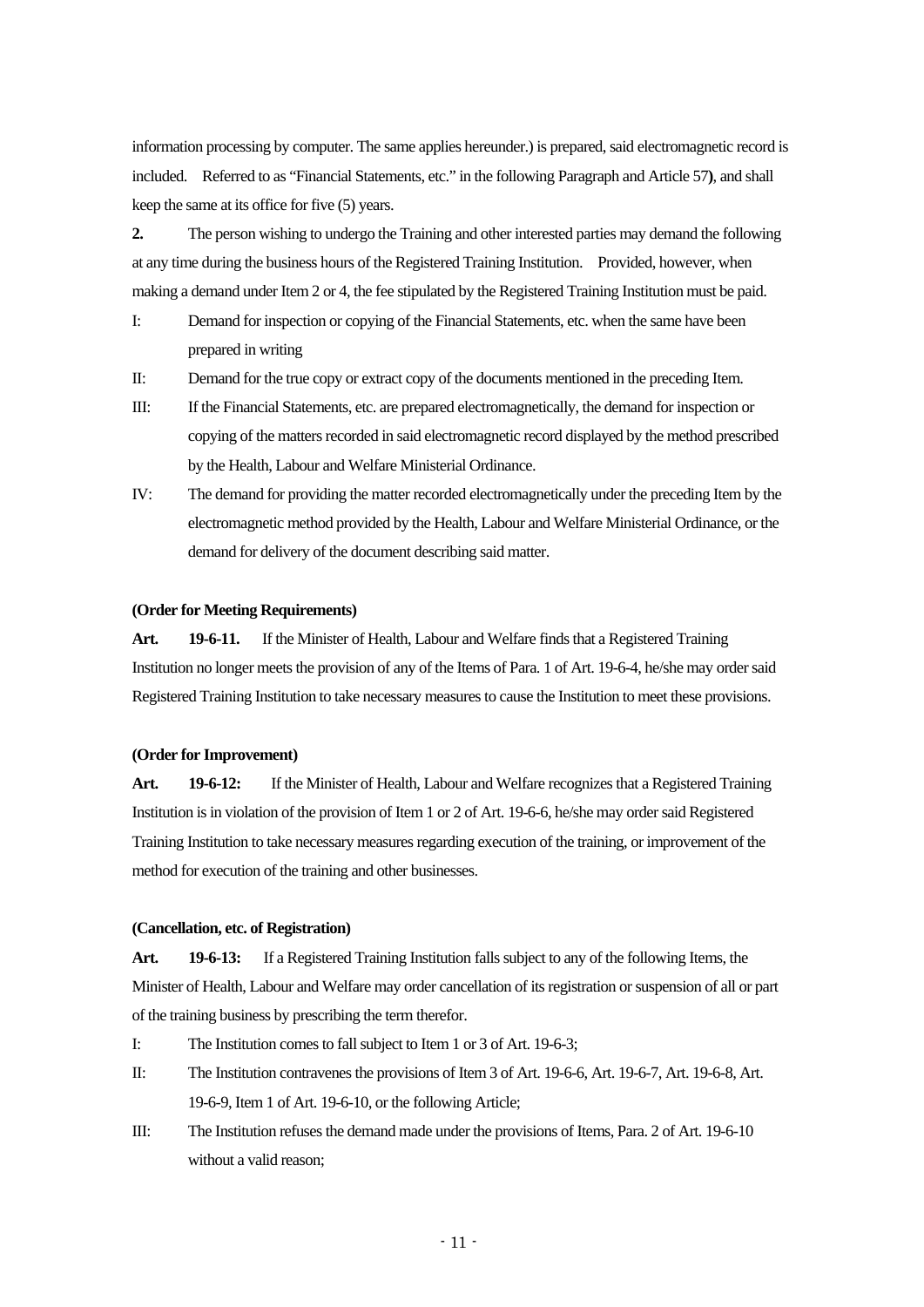- IV: The Institution contravenes an order under the provisions of Art. 19-6-11 or the preceding Article.
- V: The Institution has been registered by improper means.

# **(Provision of Account Books)**

**Art. 19-6-14:** The Registered Training Institution shall keep account books as provided by the Health, Labour and Welfare Ministerial Ordinance, record the matters regarding training as provided by the Health, Labour and Welfare Ministerial Ordinance, and maintain the same.

## **(Execution of Training by the Minister of Health, Labour and Welfare)**

**Art. 19-6-15:** The Minister of Health, Labour and Welfare may execute all or part of the business of training if there is no party to be registered, if a report is made of suspension or discontinuation of all or part of the training business under the provision of Art.19-6-9, if an order is issued to cancel registration, or a Registered Training Institution is ordered to suspend all or part of training business under the provision of Art.19-6-13, or a Registered Training Institution is recognized to have difficulty in executing all or part of the training business due to natural disaster, etc., or if there is recognized a need to do so.

**2.** A person intending to undergo the training given by the Minister of Health, Labour and Welfare under the provisions of the preceding Paragraph shall pay the fee, the amount of which is determined by a cabinet order by considering the actual expense.

**3.** In case the Minister of Health, Labour and Welfare conducts all or part of the training business under the provision of Para. 1, the transfer of training business and other necessary matters shall be prescribed by the Health, Labour and Welfare Ministerial Ordinance.

# **(Collection of Report and Inspection by Entry)**

**Art. 19-6-16:** The Minister of Health, Labour and Welfare may require the Registered Training Institution to report the matters deemed necessary within the limit required to secure optimum management of the training business, or to have its official enter the office thereof and inspect the business status or accounting books, etc.

**2.** The official conducting the inspection by entry under the provision of the preceding Paragraph shall carry identification card showing their official status and present the same when asked to do so by the parties concerned.

**3.** The authority under the provision of Para. 1 shall not be construed as having been recognized for criminal investigation.

# **(Public Notice)**

**Art. 19-6-17:** The Minister of Health, Labour and Welfare shall publish the facts mentioned in the following instances.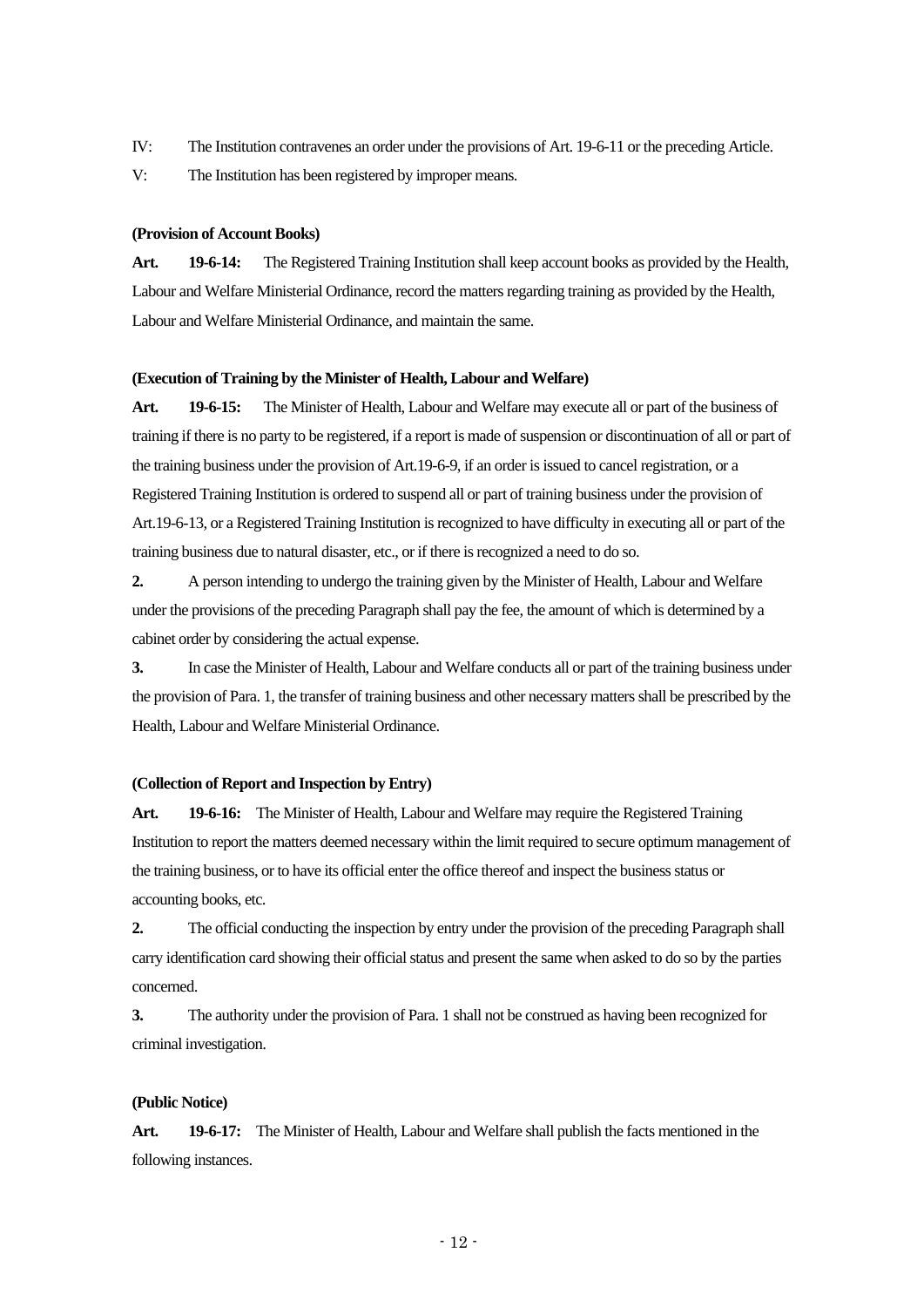- 1. When registration is made;
- 2. When a report is made under the provision of Art.19-6-7;
- 3. When a report is made under the provision of Art. 19-6-9;
- 4. When an order is issued to cancel the registration or suspend the business of training under the provision of Art.19-6-13;
- 5. When the Minister of Health, Labour and Welfare decides to perform all or part of the business of training, or not to perform all or part of the business of training so far performed thereby under the provision of Art. 19-6-15.

# **Section 3: Mental Hospital**

#### **(Prefectural Mental Hospital)**

**Article 19-7:** The prefectural government shall establish the Mental Hospital. Provided, however, such establishment may be postponed if there is a designated hospital under the following Article.

**2.** If the Mental Hospital is established by the prefectural government, by a local independent administrative corporation established by a local government or by a local public corporation other then the local government (meaning Local Independent Administrative Corporation as provided in Art. 2-1 of the Law Concerning Local Independent Administrative Corporation (Law No. 118 of 2003). The same applies in the following Article), the provision of the preceding Paragraph shall not apply to said prefectural government.

## **(Designated Hospital)**

**Article 19-8:** The prefectural governor may designate all or part of the Mental Hospital established by a party other than the national government, the prefectural government or Local Independent Administrative Corporation other than the prefecture (hereinafter referred to as the National Government, etc.) which meet the standards prescribed by the Minister of Health, Labour and Welfare as the facility in place of the Mental Hospital established by the prefectural government (hereinafter referred to as the Designated Hospital) with the consent of the founder.

# **(Cancellation of Designation)**

**Article 19-9:** The prefectural governor may cancel designation of the Designated Hospital if said hospital ceases to meet the standards under the preceding Article or its way of management is recognized inadequate for achieving the purpose thereof.

**2.** The prefectural governor shall ask the opinion of the Local Council on Mental Health and Welfare (in the prefecture with no Local Council on Mental Health and Welfare, the Prefectural Council on Medical Care as provided under Para. 1 of Art. 71-2 or the Medical Care Law (Law No. 205 of 1948)) in advance if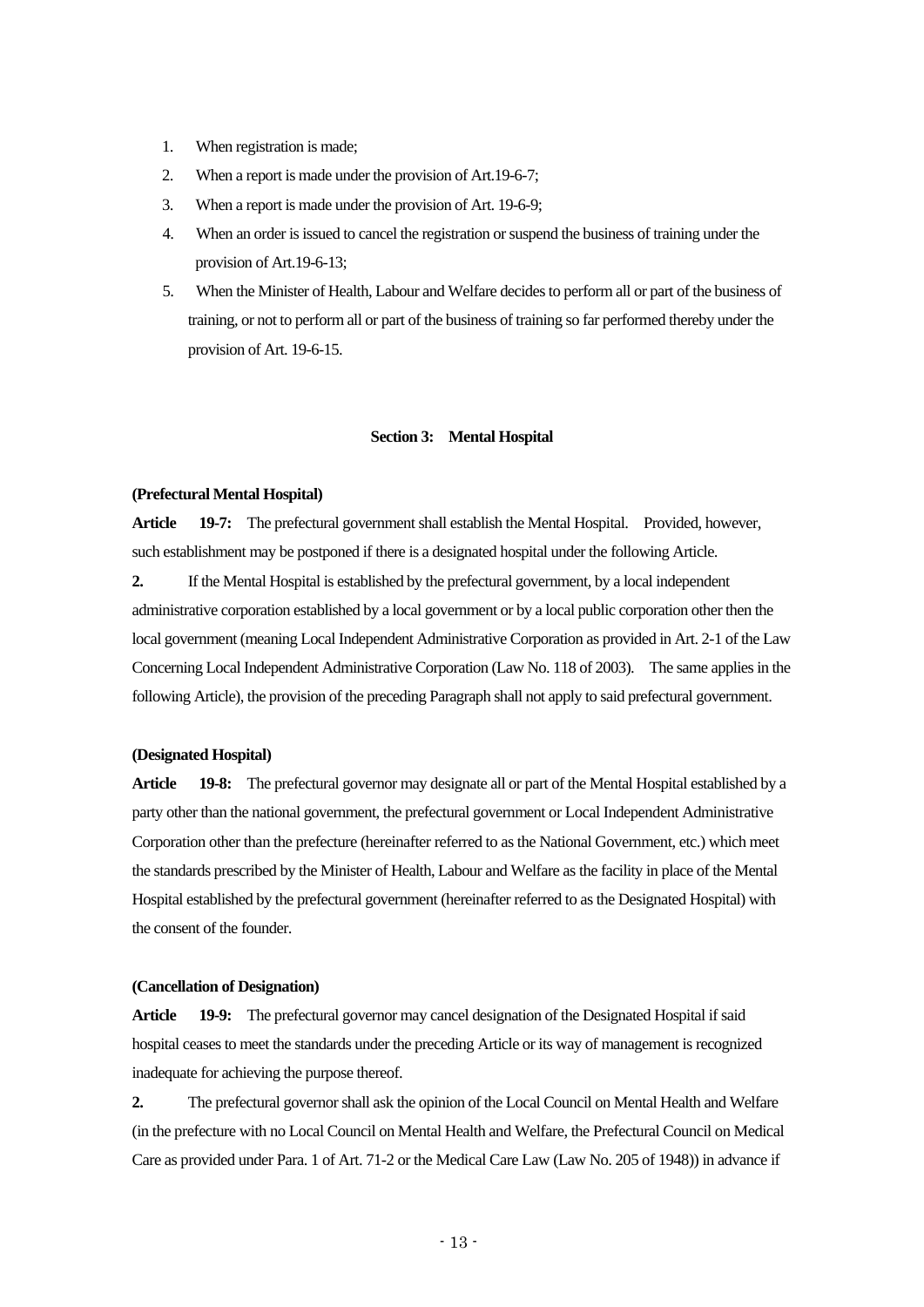he/she intends to cancel the designation under the preceding Paragraph.

**3.** The Minister of Health, Labour and Welfare may instruct the prefectural governor to conduct his/her work falling under the jurisdiction of the prefectural governor as prescribed in Para. 1, if there is recognized an urgent need to secure treatment of a person being hospitalized in the Designated Hospital.

#### **(Subsidy of the National Government)**

**Article 19-10.** The national government shall subsidize under a cabinet order one half of the expense required for establishing and managing the Mental Hospital established by the prefecture or the psychiatric ward created in a hospital other than the Mental Hospital (excluding the expense to be borne by the prefectural government under Para. 1 of Art. 30; the same applies to the following Paragraph).

**2.** The national government may subsidize under a cabinet order not more than one half of the expense necessary for establishing and managing the Mental Hospital and the psychiatric ward in a hospital other than the Mental Hospital established by a non-profit entity (entities).

# **Chapter 5. Medical Care and Protection**

- **Section 1: Person Responsible for Protection (Art.20 to Art. 22-2)**
- **Section 2: Voluntary Hospitalization (Art. 22-3 to Art. 22-4)**
- **Section 3: Examination by Designated Physician and Involuntary Hospitalization (Art. 23 to Art. 32)**
- **Section 4: Hospitalization, etc. by Medical Care and Protection Measures (Art. 33 to Art. 35)**
- **Section 5: Treatment, etc. in Mental Hospital (Art. 36 to Art. 40)**
- **Section 6: Miscellaneous Rules (Art. 41 to Art. 44)**

# **Section 1: Person Responsible for Protection**

#### **(Person Responsible for Protection)**

**Article 20:** The guardian, the curator, the spouse, the person exercising parental power or the person responsible for support shall become the person responsible for protection of the Person with Mental Disorder. Provided, however, anyone falling under any of the following items shall not be appointed as a person responsible for protection of the Person with Mental Disorder:

- I: A person whose whereabouts is not known;
- II: A person who has brought or ever brought litigation against said Person with Mental Disorder, his/her spouse and lineal relative(s);
- III: The legal representative, the curator or the assistant who has been dismissed by the Family Court;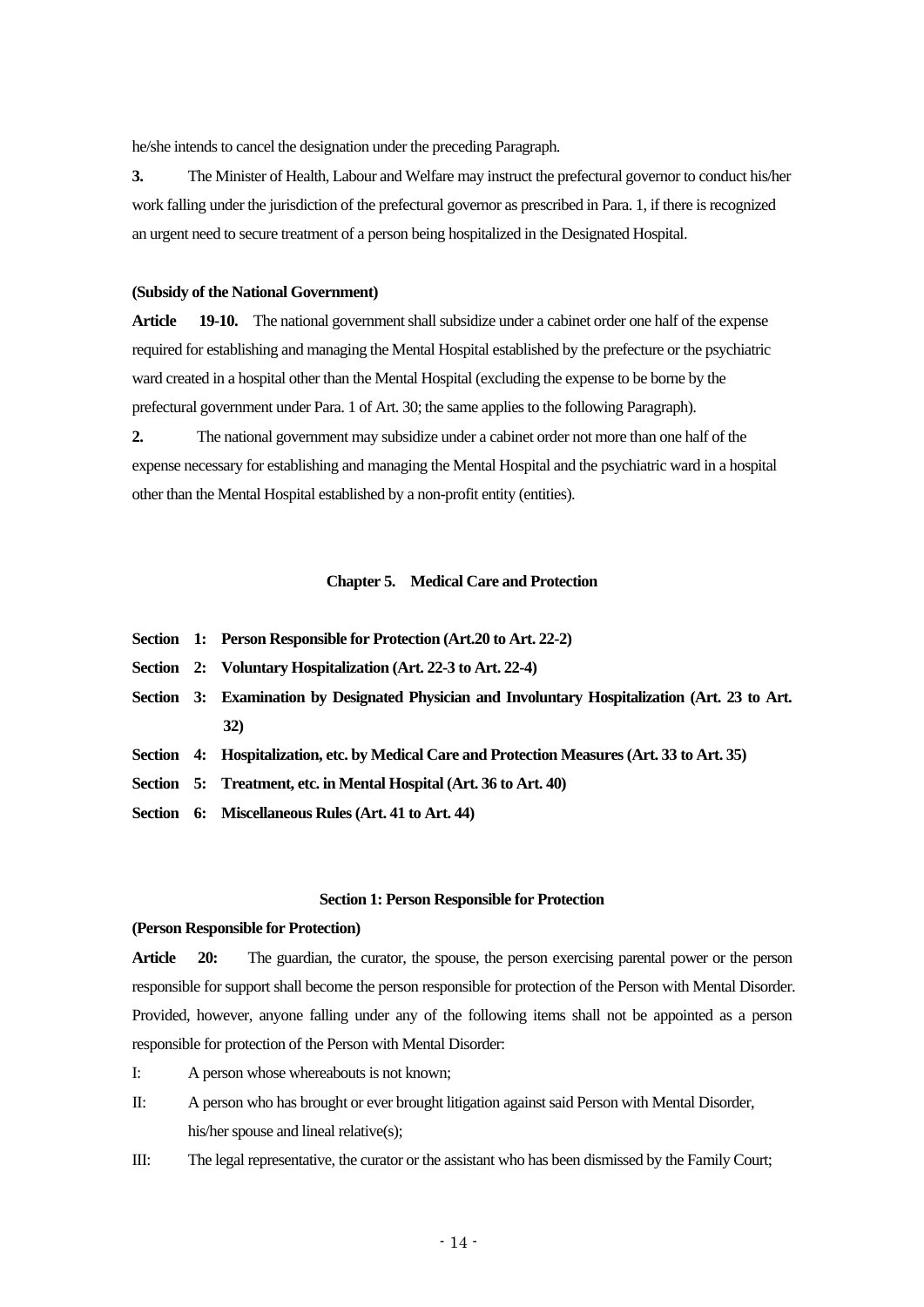IV: A person who has been declared bankrupt;

V: A person who is of legal age but for whom a custodian or a curator is appointed;

VI: A person who is a minor.

**2.** When there are more than one person responsible for protection, their order of assuming responsibility shall be as follows. Provided, however, if there is recognized a special need for protection of the person in question, the Family Court may change the order upon application by an interested party in respect of a person other than the guardian or curator:

I: The guardian or the curator;

II: The spouse;

III: The person exercising the parental power;

IV: The person appointed by the Family Court from among those responsible for support except those described in the preceding two items.

**3.** Change of the order under the proviso of the preceding Paragraph and appointment under Item 4 of said Paragraph shall be deemed as the matters described in Class A, Para. 1 of Art. 9 of the Law for Adjustment of Domestic Relations (the Law No. 152 of 1947) as far as application of said Law is concerned.

Article 21: If there is no person responsible for protection under the items of Para. 2 of the preceding Article or such person is unable to perform his/her duties, the mayor of municipality (including the head of special ward; the same applies hereinafter) having jurisdiction over the place of residence of the Person with Mental Disorder concerned, or when he/she has no place of residence or his/her place of residence is not known, the mayor of a municipality having jurisdiction over the place where the Person with Mental Disorder is currently in shall be responsible for protection.

**Article 22:** The person responsible for protection shall cause the Person with Mental Disorder (excluding those being voluntarily hospitalized under Para. 2 of Art. 22-4 or those receiving continuous medical care for mental disorder at a hospital or clinic without hospitalization; the same applies to this Paragraph and Para. 3) to receive treatment and shall protect his/her proprietary interests.

**2.** The person responsible for protection shall cooperate with the physician in order to cause the Person with Mental Disorder to be correctly diagnosed.

**3.** The person responsible for protection shall comply with the physician's instructions when causing the Person with Mental Disorder to receive medical care.

**Article 22-2:** In performing obligations under Art. 41 (limited to those related to taking over the person being released from the hospital under Art. 29-3 or Para. 1 of Art. 29-4), the person responsible for protection may consult with and seek necessary assistance for promotion of social rehabilitation of said Person with Mental Disorder from the administrator of said Mental Hospital or Designated Hospital or the person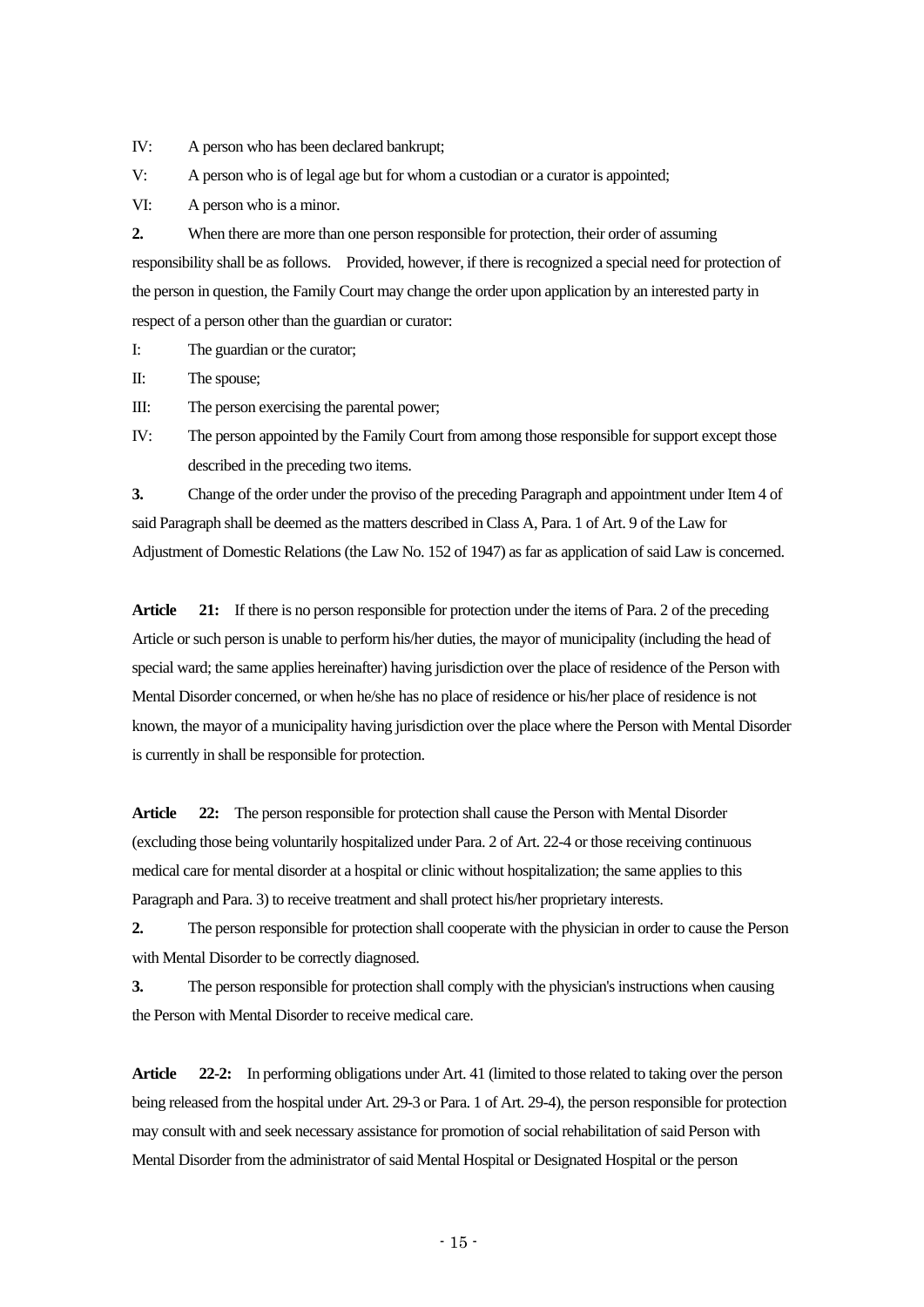performing service related to disorder and welfare as provided in Para. 1 of Art. 5 of the Law to Support Independence of Disabled Person associated with the Mental Hospital or Designated Hospital (hereinafter referred to as "Welfare Service for Disabled Persons").

#### **Section 2: Voluntary Hospitalization**

#### **(Voluntary Hospitalization)**

**Article 22-3:** The administrator of the Mental Hospital shall endeavor to hospitalize a Person with Mental Disorder based on his/her consent, when causing hospitalization of said Person with Mental Disorder.

**Article 22-4:** When a Person with Mental Disorder voluntarily hospitalizes himself/herself, the administrator of the Mental Hospital shall inform in writing to said Person with Mental Disorder at the time of his/her admission the matters related to the request for release, etc. under Art. 38-4 and other matters prescribed by the Health, Labour and Welfare Ministerial Ordinance, and shall receive a document stating that he/she is entering the hospital voluntarily.

**2.** The administrator of the Mental Hospital shall release the Person with Mental Disorder who has voluntarily entered the hospital (hereinafter referred to as "Voluntary Patient"), if he/she so requests.

**3.** In the event prescribed in the preceding Paragraph, the administrator of the Mental Hospital may choose not to release said Voluntary Patient for seventy two (72) hours at maximum if the result of examination by the Designated Physician reveals the need to continue hospitalization for medical care and protection of said Voluntary Patient irrespective of the provisions of said Paragraph.

**4.** When taking the measure under the preceding Paragraph, the administrator of the Mental Hospital (limited to those recognized to meet the standards provided in the Health, Labour and Welfare Ministerial Ordinance) may cause a physician (limited to those registered by the provision of Para. 1 of Art. 16-4 of the Medical Practitioners Law (the Law No. 201 of 1948) and meeting the standards provided by the Health, Labour and Welfare Ministerial Ordinance. Hereinafter referred to as "Specific Physician") other than the Designated Physician instead of the Designated Physician perform medical examination of the Voluntary Patient. In this case, if it is deemed that continuation of hospitalization is necessary for medical care and protection of said Voluntary Patient, said Voluntary Patient may not be released from the hospital for 12 hours maximum irrespective of the provisions of the preceding Article.

**5.** The provisions of Art. 19-4-2 shall be applied mutatis mutandis to the medical examination under the provision of the preceding Paragraph. In this case, "the Designated Physician, … … under Para. 1 of the preceding Article" shall read as "the Specific Physician as provided in Para. 4 of Art. 22-4 … …under said Paragraph", and "said Designated Physician" shall read as "said Specific Physician".

**6.** In taking a measure under the provision of the latter portion of Para. 4, the administrator of the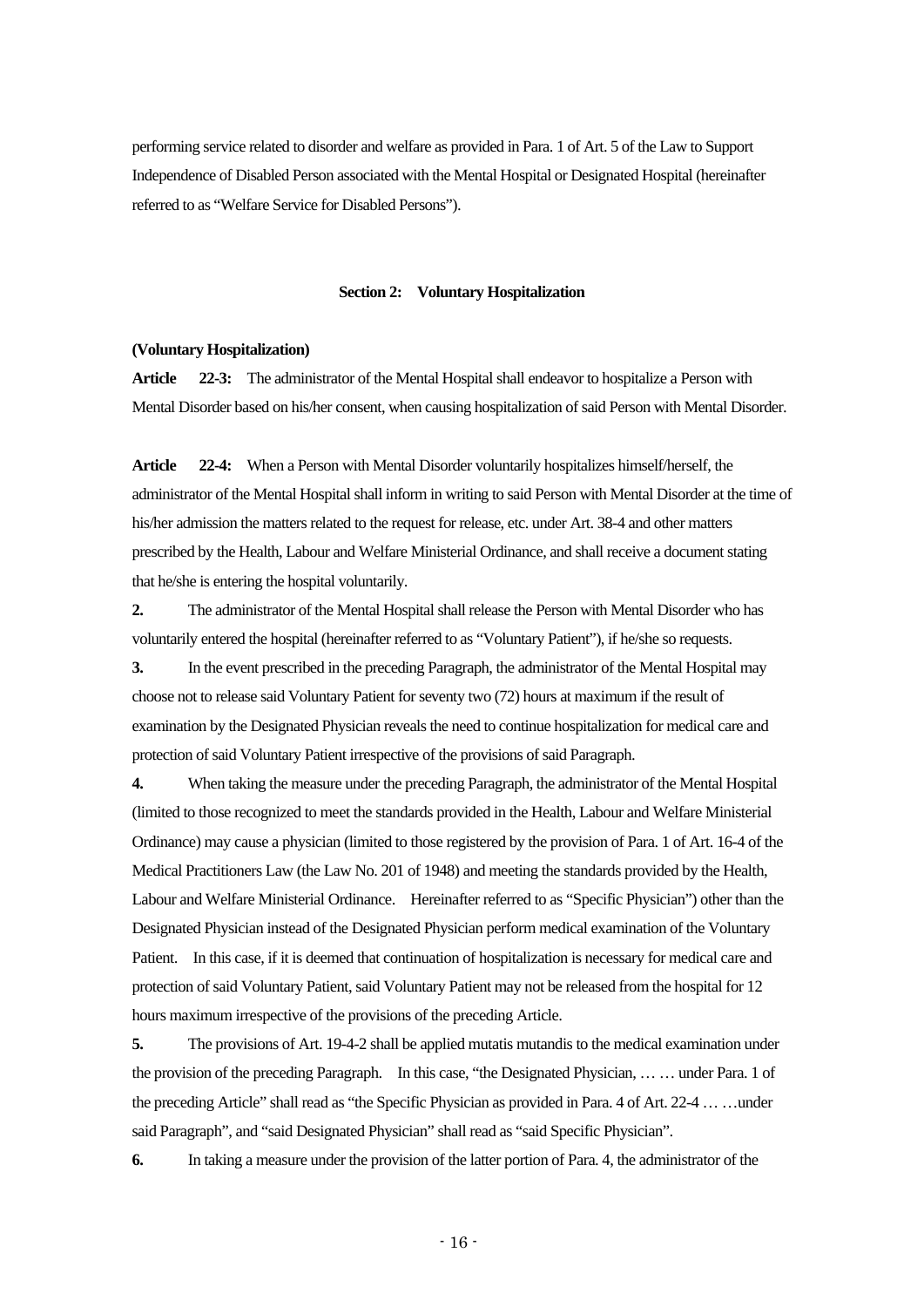Mental Hospital shall promptly prepare and keep the record concerning said measure in accordance with the Health, Labour and Welfare Ministerial Ordinance.

**7.** In taking the measure under the provision of Para. 3 or the latter portion of Para. 4, the administrator of the Mental Hospital shall notify in writing to said Voluntary Patient that said measure is being taken, the matters concerning the release, etc. from the Hospital under Art. 38-4, and other matters prescribed by the Health, Labour and Welfare Ministerial Ordinance.

#### **Section 3: Examination by Designated Physician and Involuntary Hospitalization**

# **(Application for Examination and Protection)**

Article 23: Any party who learns of a Person with Mental Disorder or a person suspected of mental disorder may apply to the prefectural governor for medical examination by the Designated Physician and necessary protection for such a person.

**2.** For filing an application under the preceding Paragraph, a written application describing the following matters should be filed with the prefectural governor via the director of nearby Health Center:

I: The address, name and birth date of the applicant;

II: The current whereabouts, place of residence, name, gender and birth date of the person in question;

III: Outline of conditions of the person in question;

IV: The address and name of a person who is actually protecting him/her, if any.

## **(Notification by Police)**

**Article 24:** When the police, in executing their duties, finds a person who is deemed likely to hurt himself/herself or others because of mental disorder judging from abnormal behavior and other circumstances, the police shall immediately notify the same to the prefectural governor via the director of nearby Health Center.

# **(Notification by Public Prosecutor)**

**Article 25:** When a public prosecutor decides not to prosecute a suspect or a defendant who is mentally disordered or is suspected of mental disorder, or if the judgment of a court is irrevocably established (excluding those of imprisonment with or without forced labor, or penal detention, without suspension of execution of the sentence), he/she shall promptly notify the same to the prefectural governor. Provided, however, if an application is filed under Para. 1 of Art. 33 of the Law Related to Medical Care and Observation, etc. of Person Who Committed Grave Act of Hurting Other(s) While in a State of Mental Unsoundness, etc. (Law No. 110 of 2003) for said person who has been judged not to be prosecuted or who has been tried in court, this provision shall not apply.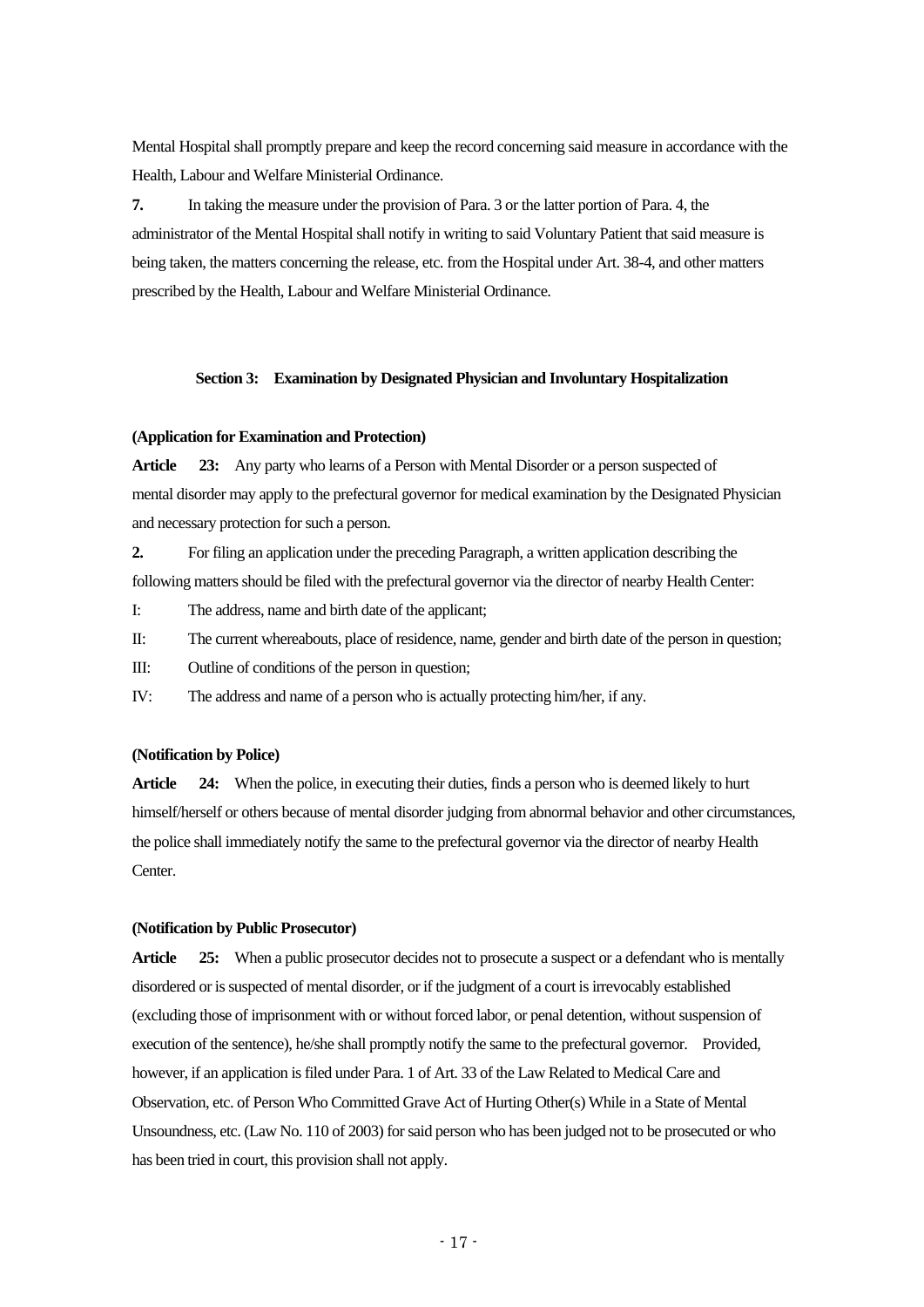**2.** In addition to the cases provided in the text of the preceding Paragraph, the public prosecutor shall promptly inform the prefectural governor if he/she recognizes it particularly necessary about a suspect or a defendant or a person who has inflicted grave injury to others while in a state of mental unsoundness and who is an object of the Law Related to Medical Care, Observation, etc (the object as provided in Para. 3 of Art. 2 of said law. The same applies to Art. 26-3 and Para. 1 of Art. 44)

#### **(Report by Head of Probation Office)**

**Article 25-2:** When the head of a probation office learns that the person under probationary supervision is mentally disordered or is suspected of mental disorder, he/she shall promptly notify the same to the prefectural governor.

## **(Notification by Head of Correctional Institution)**

**Article 26:** When the head of a correctional institution (which means a detention house, a prison, a juvenile prison, a reformatory, a juvenile classification office and a women's guidance home. The same applies hereinafter.) intends to free, release, or discharge an institutionalized person who is mentally disordered or is suspected of mental disorder, he/she shall report in advance the following matters to the prefectural governor having jurisdiction over the place to which the person in question returns (or the place where said correctional institution is located if he/she has no place to return):

- I: The place to which he/she returns, his/her name, gender and birth date;
- II: Outline of his/her conditions;
- III: The date of freeing, release or discharge;
- IV: The address and name of a person who takes over the person in question.

# **(Report by Administrator of Mental Hospital)**

**Article 26-2:** When the administrator of the Mental Hospital receives an application from Person with Mental Disorder hospitalized in his/her hospital who is recognized to meet the provisions of Para. 1 of Art. 29 for release from the hospital, he/she shall immediately report the same to the prefectural governor via the director of nearby Health Center.

# **(Report of Person Who Has Committed Grave Injury to Other Person While in State of Unsound Mind, etc.)**

**Article 26-3:** The administrator of a designated medical institution as provided under Para. 6 of Art. 2 of the Law Related to Medical Care and Observation, etc. of Person Who Has Committed Grave Injury to Other(s) While in the State of Unsound Mind and the head of Probation Office shall immediately report to the prefectural governor via the head of nearby Health Center of a person who is an object of said Law but not hospitalized in the designated medical institution as provided in Para. 5 of said Article, if said person is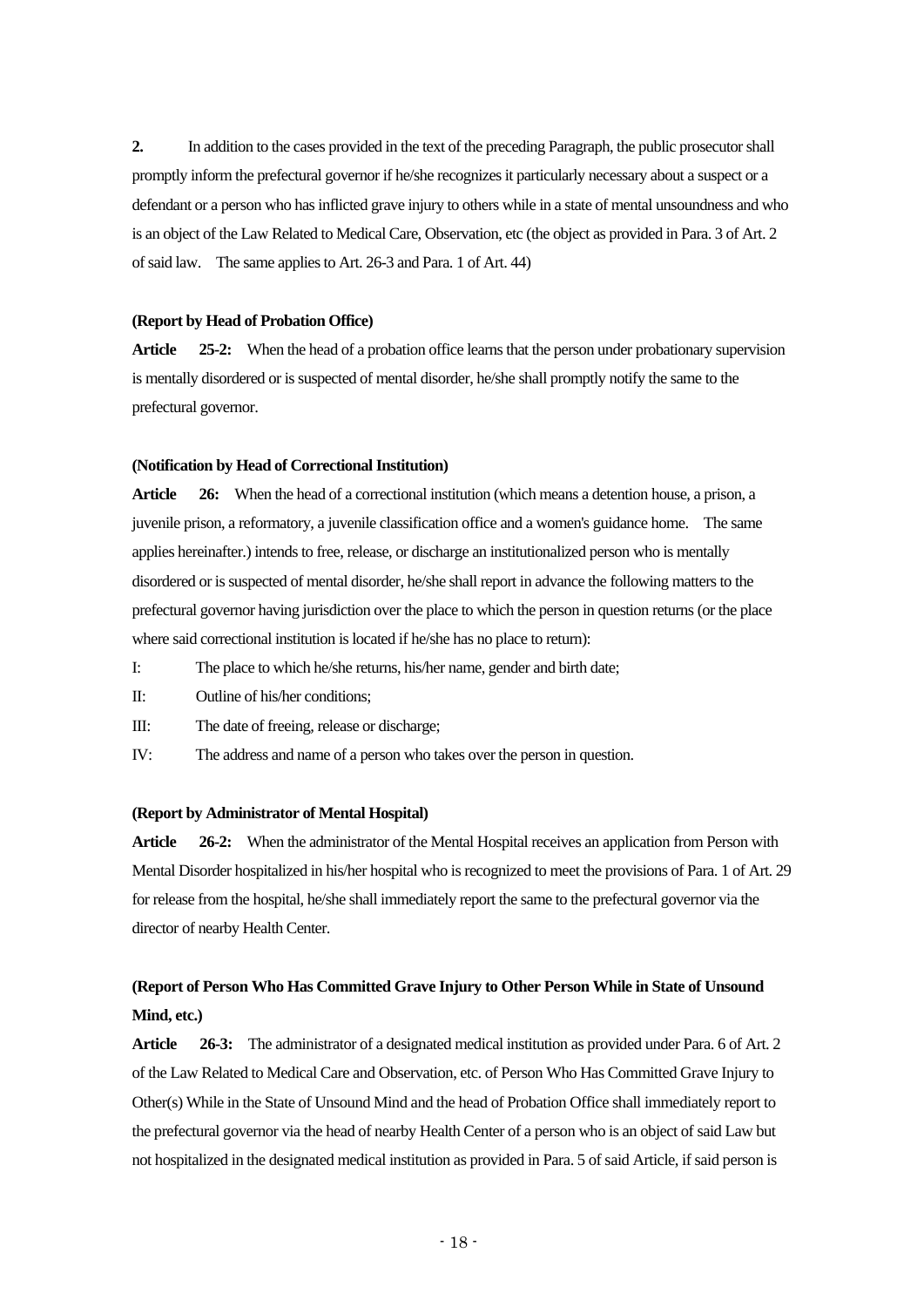recognized likely to injure self or others because of his/her mental disorder.

# **(Medical Examination, etc. by Designated Physician Based on Application, etc.)**

**Article 27:** The prefectural governor shall designate and cause the Designated Physician to examine the person for whom an application, a notification or a report was made under Art. 23 through the preceding Article and who is recognized as needing the examination upon investigation.

**2.** The prefectural governor may designate and cause the Designated Physician to examine the person who is evidently likely to hurt himself/herself or others because of mental disorder unless hospitalized, even if no application, notification or report has been made under Art. 23 through the preceding Article.

**3.** The prefectural governor shall cause its staff to be present at the time of medical examination under the preceding two Paragraphs.

**4.** The Designated Physician and said staff mentioned in the preceding Paragraph may enter the place where the person in question resides within the limit necessary for carrying out their duties under the preceding three Paragraphs.

**5.** The provisions of Para. 2 and 3 of Art. 19-6-16 shall be applied mutatis mutandis to the entry under the provision of the preceding Paragraph. In this case, "the preceding Paragraph" in Para. 2 of said Article shall read as "Para. 4 of Art. 27" and "said staff " shall read as "the Designated Physician and said staff", and "Para. 1" in Para. 3 of said Article shall read as "Para. 4 of Art. 27".

#### **(Notice of Medical Examination)**

**Article 28:** In having the examination conducted under the provision of Para. 1 of the preceding Article, the prefectural governor shall in advance notify a person, if any, who is actually exercising custody of the person in question about the time and place of medical examination.

**2.** The guardian, the curator, the person exercising the parental power, the spouse or the person who is actually exercising the custody of the person in question may be present at the medical examination under Para. 1 of the preceding Article.

# **(Criteria for Judgment)**

**Article 28-2:** The Designated Physician conducting medical examination under Para. 1 or 2 of Art. 27 shall judge according to the criteria established by the Minister of Health, Labour and Welfare and determine whether or not the person examined is mentally disordered and whether or not said person is likely to hurt himself/herself or others because of mental disorder unless hospitalized for medical care and protection.

#### **(Involuntary Hospitalization Ordered by Prefectural Governor)**

**Article 29:** If a prefectural governor recognizes that a person is mentally disordered and is likely to hurt himself/herself or others because of mental disorder unless hospitalized for medical care and protection based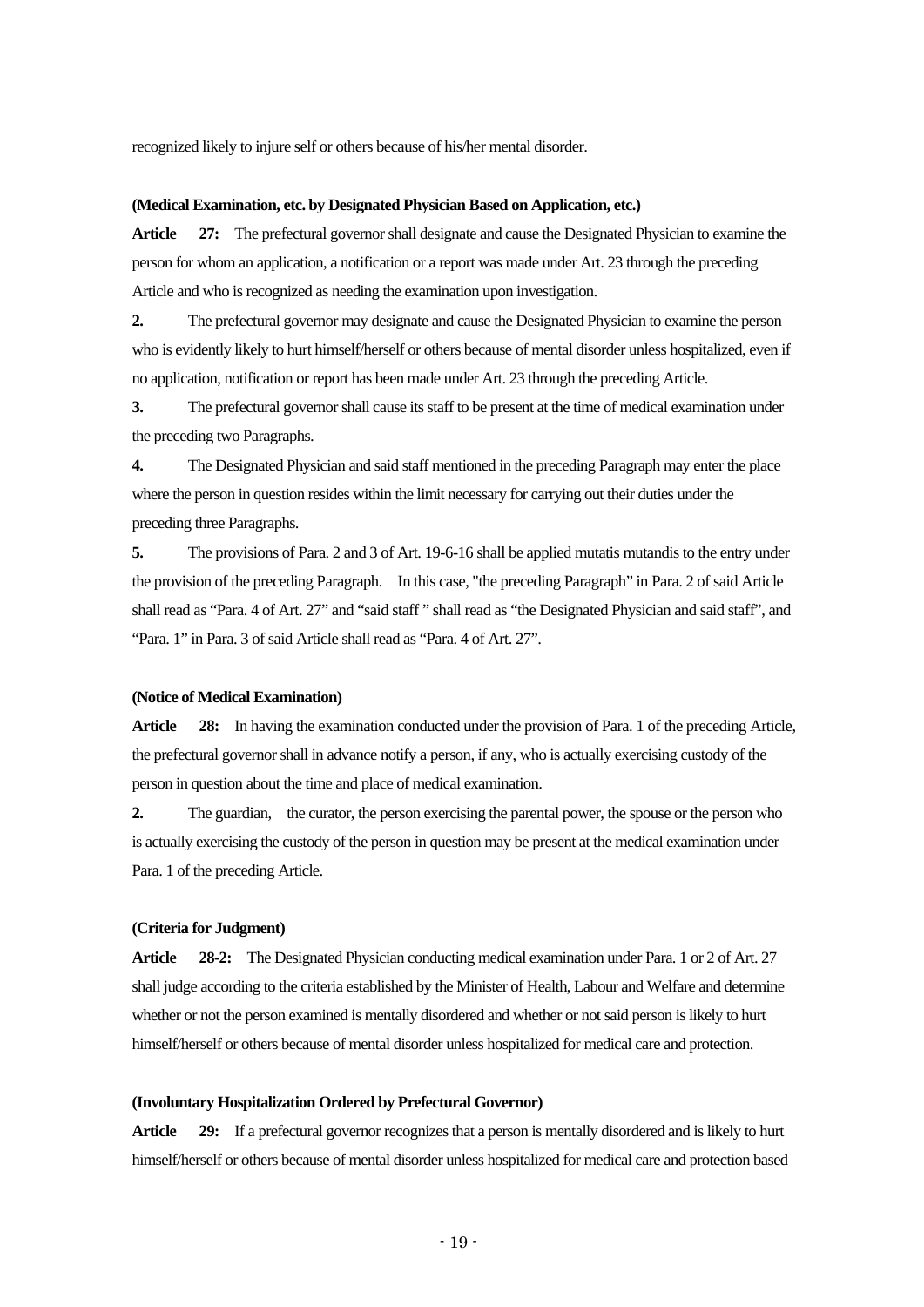on the result of examination under Art. 27, he/she may cause said person to enter the Mental Hospital established by the national government , etc. or the Designated Hospital.

**2.** The prefectural governor shall cause said person to enter the hospital under the preceding Paragraph only when said person has been examined by at least two Designated Physicians designated by him/her and the results of examination by each physician concur in that said person is mentally disordered and that he/she is likely to hurt himself/herself or others because of mental disorder unless admitted to a hospital for medical care and protection.

**3.** When taking the measure under Para. 1, the prefectural governor shall notify in writing to said Person with Mental Disorder that said measure of hospitalization is being taken, the matters related to request for release, etc. under Art. 38-4 and other matters prescribed by the Health and Welfare Ministerial Ordinance.

**4.** The administrator of the Mental Hospital established by the national government, etc. or of the Designated Hospital shall admit the Person with Mental Disorder mentioned in Para. 1 unless no bed is available because there are already persons hospitalized under Para. 1 or Para. 1 of the following Article (beds designated in the hospital where a ward is designated under Art. 19-8).

**Article 29-2:** The prefectural governor may admit the Person with Mental Disorder or the person suspected of mental disorder who is deemed to fall subject to the provision of Para. 1 of the preceding Article to the Mental Hospital or the Designated Hospital provided in Para. 1 of the preceding Article in an urgent case where it is not possible to take the measure under Art. 27 and 28 and the preceding Article, the person in question being recognized as excessively likely to hurt himself/herself or others because of his/her mental disorder unless admitted to hospital immediately after causing the Designated Physician to examine said person.

**2.** When taking the measure under the preceding Paragraph, the prefectural governor shall decide promptly whether the measure for hospitalization for said person shall be taken under Para. 1 of the preceding Article.

**3.** The term of hospitalization under Para. 1 shall not exceed seventy two (72) hours.

**4.** The provisions of Para. 4 and 5 of Art. 27 and of Art. 28-2 shall be applied mutatis mutandis to the medical examination under Para. 1, that of Para. 3 of the preceding Article to the measure under Para. 1, and that of Para. 4 of said Article to hospitalization of the person being hospitalized under Para. 1.

**Article 29-2-2:** The prefectural governor shall transfer the Person with Mental Disorder for whom he/she is about to take the measure under Para. 1 of Art. 29 or Para. 1 of the preceding Article to a hospital for said hospitalization measure.

**2.** When the transfer under the preceding Paragraph is to be carried out, the prefectural governor shall notify in writing about said transfer and other matters prescribed by the Health, Labour and Welfare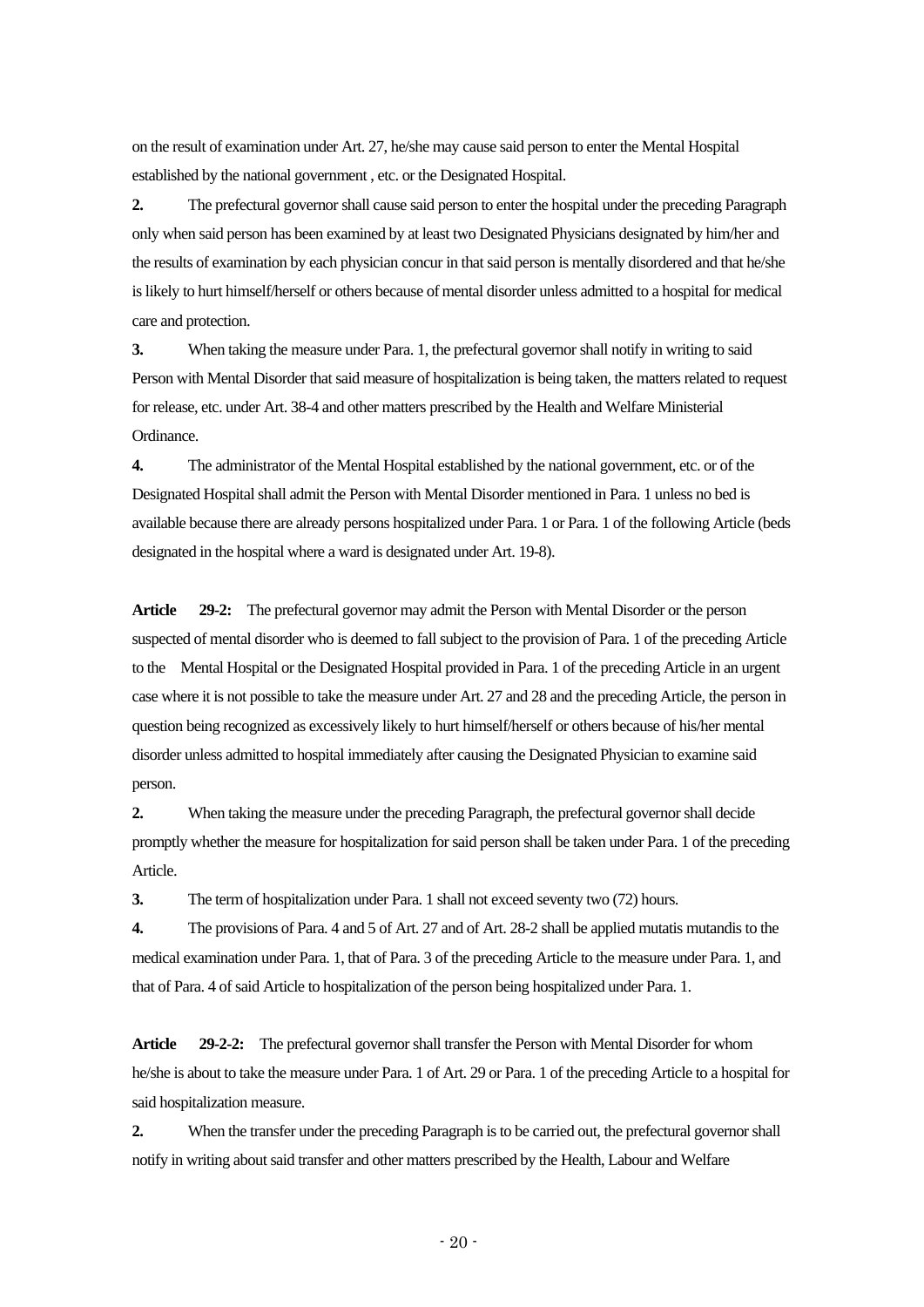Ministerial Ordinance to said Person with Mental Disorder.

**3.** When the transfer under Para. 1 is to be carried out, the prefectural governor may impose restraint of movement as provided by the Minister of Health, Labour and Welfare which has been determined after hearing the opinion of the Council on Social Security if the Designated Physician who examined said Person with Mental Disorder recognizes it necessary within the limit that is essential for medical care or protection of said person.

**Article 29-3:** The administrator of the Mental Hospital or the Designated Hospital as provided in Para. 1 of Art. 29 shall immediately release the person hospitalized under Para. 1 of Art. 29-2 if a notice to the effect that no hospitalization measure under Para. 1 of Art. 29 is to be taken is received from the prefectural governor, or if a notice of hospitalization measure under Para. 1 of Art. 29 is not received within the term provided in Para. 3 of Art. 29-2.

## **(Dissolution of Measure for Involuntary Hospitalization)**

**Article 29-4:** The prefectural governor shall immediately release the person hospitalized under Para. 1 of Art. 29 (hereinafter referred to as "Involuntary Patient") when said person is recognized not likely to hurt himself/herself or others because of his/her mental disorder even if hospitalization is discontinued. In this case, the prefectural governor shall ask in advance opinion of the administrator of the Mental Hospital or the Designated Hospital where said person is being hospitalized.

**2.** The prefectural governor releasing said person under the preceding Paragraph shall base his/her judgment that said person is no longer likely to hurt himself/herself or others because of mental disorder even if hospitalization is discontinued only on the result of examination by the Designated Physician appointed by him/her or the result of medical examination under the following Article.

**Article 29-5.** If an Involuntary Patient is recognized that he/she is no longer likely to hurt himself/herself or others even if hospitalization is discontinued as a result of medical examination by the Designated Physician, the administrator of the Mental Hospital or the Designated Hospital where the Involuntary Patient is being hospitalized shall immediately report that fact, his/her conditions, and other matters prescribed by the Health, Labour and Welfare Ministerial Ordinance to the prefectural governor via the director of nearby Health Center.

#### **(Treatment Policy and Amount of Medical Expenses for Involuntary Hospitalization)**

**Article 29-6:** The treatment policy of medical care performed by the Mental Hospital established by the national government, etc. or the Designated Hospital of the person hospitalized under Para. 1 of Art. 29 and Para. 1 of Art. 29-2, and the method of calculation of medical expenses therefor shall be based on the method of calculation of the Health Insurance System.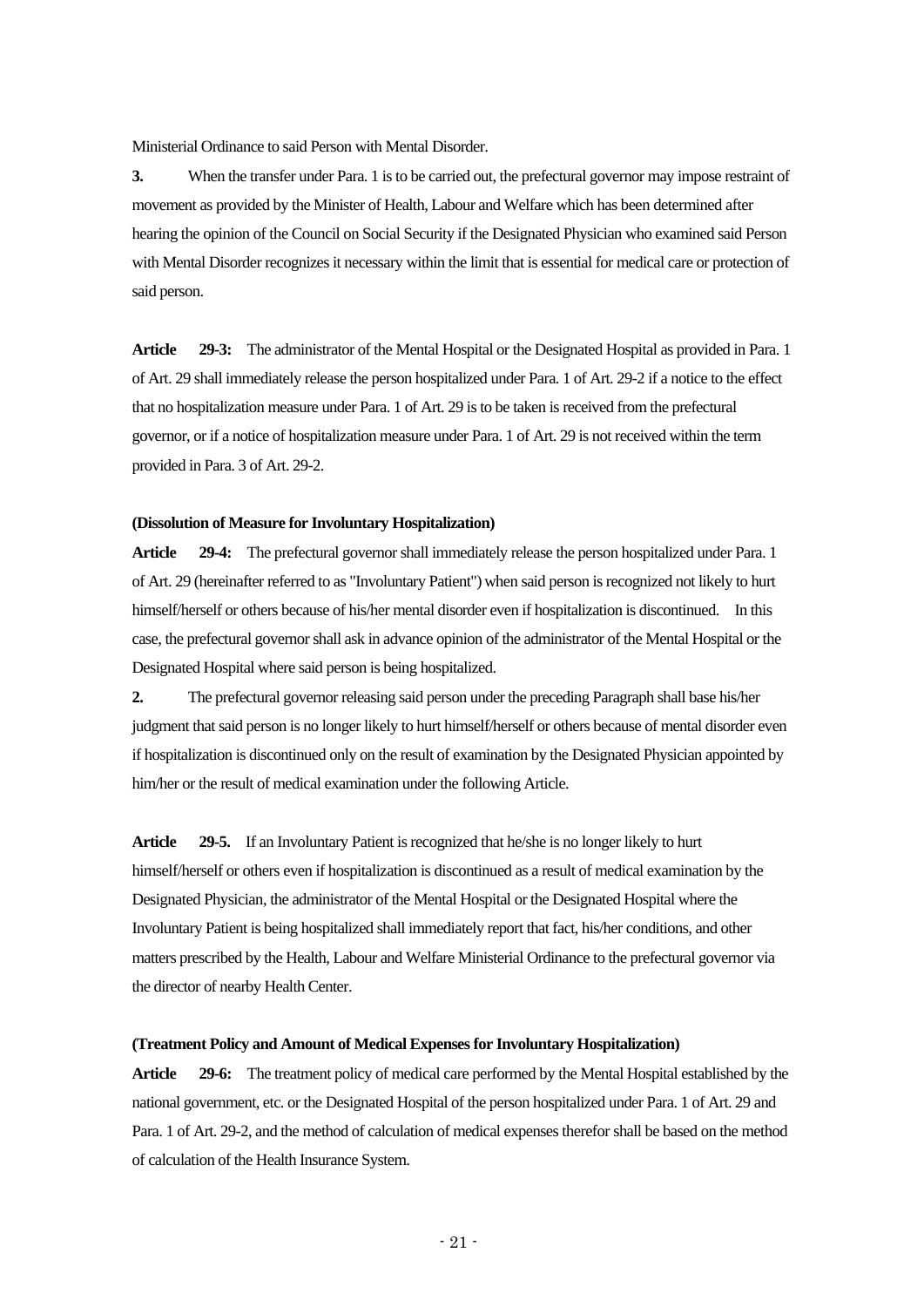**2.** If it is impossible or inappropriate to base the treatment policy and the calculation of expenses for medical care on the exemplified method provided in the preceding Paragraph, the treatment policy and the calculation of expenses for medical care shall be determined by the Minister of Health, Labour and Welfare.

#### **(Consignment of Works to the Social Insurance Medical Fee Payment Fund)**

**Article 29-7:** The prefectural government may consign the work related to the review of whether or not medical care given by the Mental Hospital established by the national government, etc. or the Designated Hospital to the person hospitalized under Para. 1 of Art. 29 and Para. 1of Art. 29-2 meets the treatment policy provided under the preceding Article and the work related to calculation of the payment of medical service fees to the national government, etc. or the founder of the Designated Hospitals to the Social Insurance Medical Fee Payment Fund.

#### **(Bearing of Expenses)**

**Article 30:** The expense for hospitalization of the Person with Mental Disorder hospitalized by the prefectural governor under Para. 1 of Art. 29 and Para. 1 of Art. 29-2 shall be paid by the prefectural government.

**2.** The national government shall pay three fourths of the expense paid by the prefectural government under the preceding Paragraph as provided by the cabinet order.

#### **(Adjustment with Medical Care Benefits Under Other Laws)**

**Article 30-2:** When the Person with Mental Disorder for whom the expense is to be paid under Para. 1 of the preceding Article is a person entitled to medical care benefits under the Health Insurance Law (Law No. 70 of 1922), the National Health Insurance Law (Law No. 192 of 1958), the Mariners' Insurance Law (Law No. 73 of 1939), the Laborers' Accident Compensation Insurance Law (Law No. 50 of 1947), the National Public Servants Mutual Aid Association Law (Law No. 128 of 1958; including cases under other laws to which this Law is applied mutatis mutandis or where the law is cited as an example), the Local Public Servants Mutual Aid Association Law (Law No. 152 of 1962), the Law of Health & Medical Service for the Aged (Law No. 80 of 1982) or the Law of Care Service Insurance (Law No. 123 of 1997), the prefectural government is not required to pay the expense under said Paragraph within the limit specified.

# **(Levying of Expense)**

**Article 31:** The prefectural governor may levy all or part of the expenses incurred for the Person with Mental Disorder hospitalized under Para. 1 of Art. 29 and Para. 1 of Art. 29-2 if said person or the person responsible for his/her support is deemed to be in a position to pay such expenses.

**Article 32:** Deleted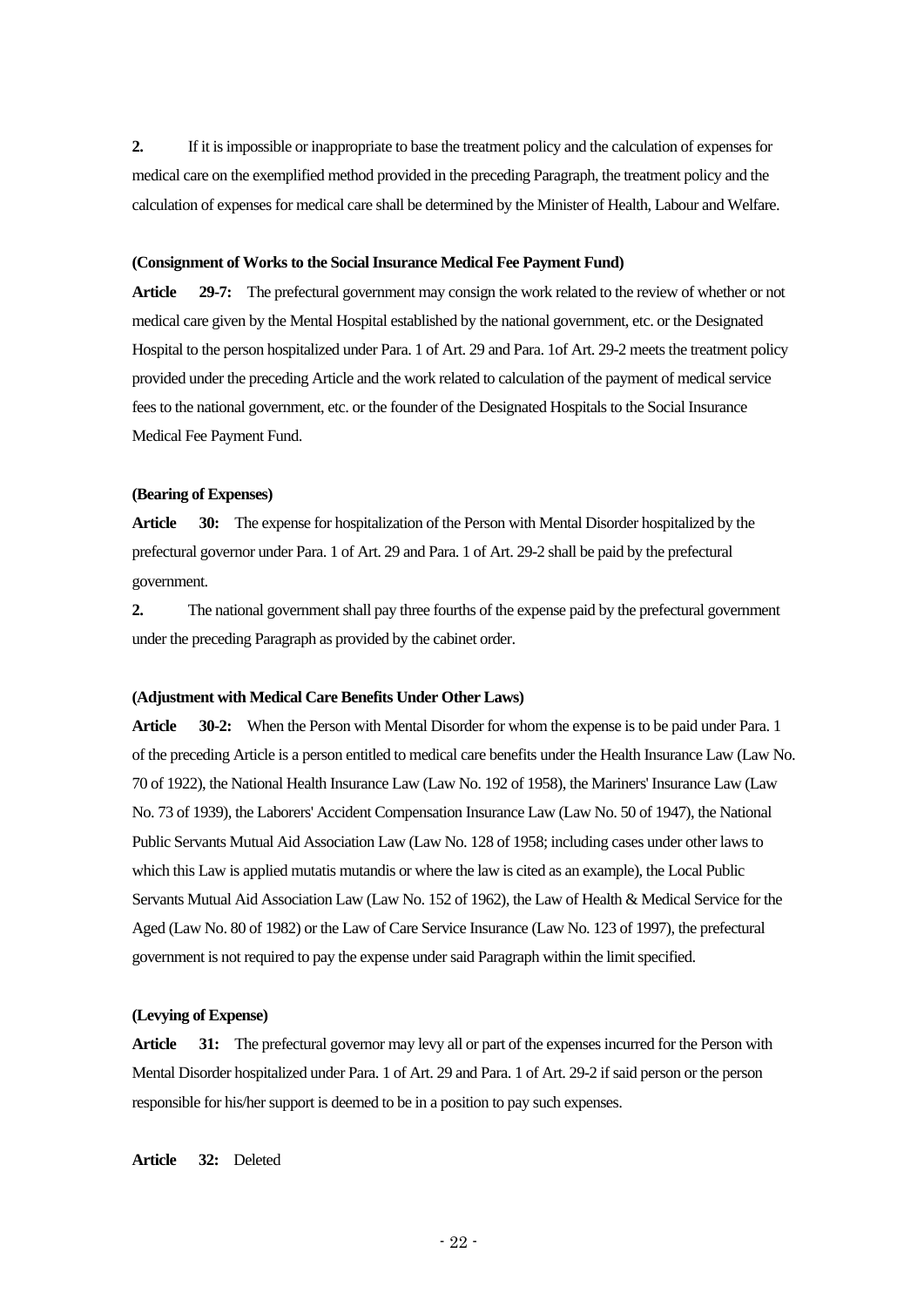# **Section** 4**: Hospitalization, etc. for Medical Care and Protection**

#### **(Hospitalization for Medical Care and Protection)**

**Article 33:** The administrator of the Mental Hospital may cause the following person to be hospitalized without his/her consent so long as the person responsible for his/her protection consents to such hospitalization:

I: The person who is judged to be mentally disordered based on the examination by the Designated Physician, who needs hospitalization for medical care and protection, and who is not in a state for hospitalization under Art. 22-3 for treatment of his/her mental disorder;

II: The person who has been transferred under Art. 34-1.

**2.** In the case where the person responsible for protection of the person as prescribed in Item 1 of the preceding Paragraph must be appointed by the Family Court under Item 4, Para. 2 of Art. 20 and such appointment has not been made or said person is transferred under Para. 2 of Art. 34, the administrator of the Mental Hospital may cause such person to be hospitalized for up to four (4)weeks without his/her consent if the consent of a person responsible for support of the person defined in Item 1 of the preceding paragraph or said person being transferred under Para. 2 of said Art. 34 is obtained.

**3.** During hospitalization under the preceding Paragraph, the person responsible for support who gave the consent under said Paragraph is deemed to be any one of those listed in Item 4, Para. 2 of Art. 20, and shall be deemed as the person responsible for protection as provided in said Article except where the provision of Para. 1 is applied.

**4.** When the administrator of the Mental Hospital (limited to those recognized by the prefectural governor as meeting the standards provided by the Health, Labour and Welfare Ministerial Ordinance) takes the measure under Para. 1 or 2, he/she may cause the Specific Physician instead of the Designated Physician to conduct medical examination in emergency or for other unavoidable reason. In this case, if it is judged that the person examined has mental disorder and requires hospitalization for medical care and protection, and he/she is not in a state for hospitalization under the provision of Art. 22-3 because of said mental disorder, he/she may be hospitalized without his/her consent limited to 12 hours maximum irrespective of the provisions of Para. 1 or 2.

**5.** The provision of Art. 19-4-2 shall be applied mutatis mutandis to medical examination under the provision of the preceding Paragraph. In this case "the Designated Physician, … … Para. 1 of the preceding Article" shall read as "the Specific Physician as provided in Para. 4 of Art. 22-4, … … Para. 4 of Art. 33" , and "said Designated Physician" shall read as "said Specific Physician".

**6.** The administrator of the Mental Hospital shall promptly prepare and keep the record of the measure taken under the provision of the latter part of Para. 4 in accordance with the Health, Labour and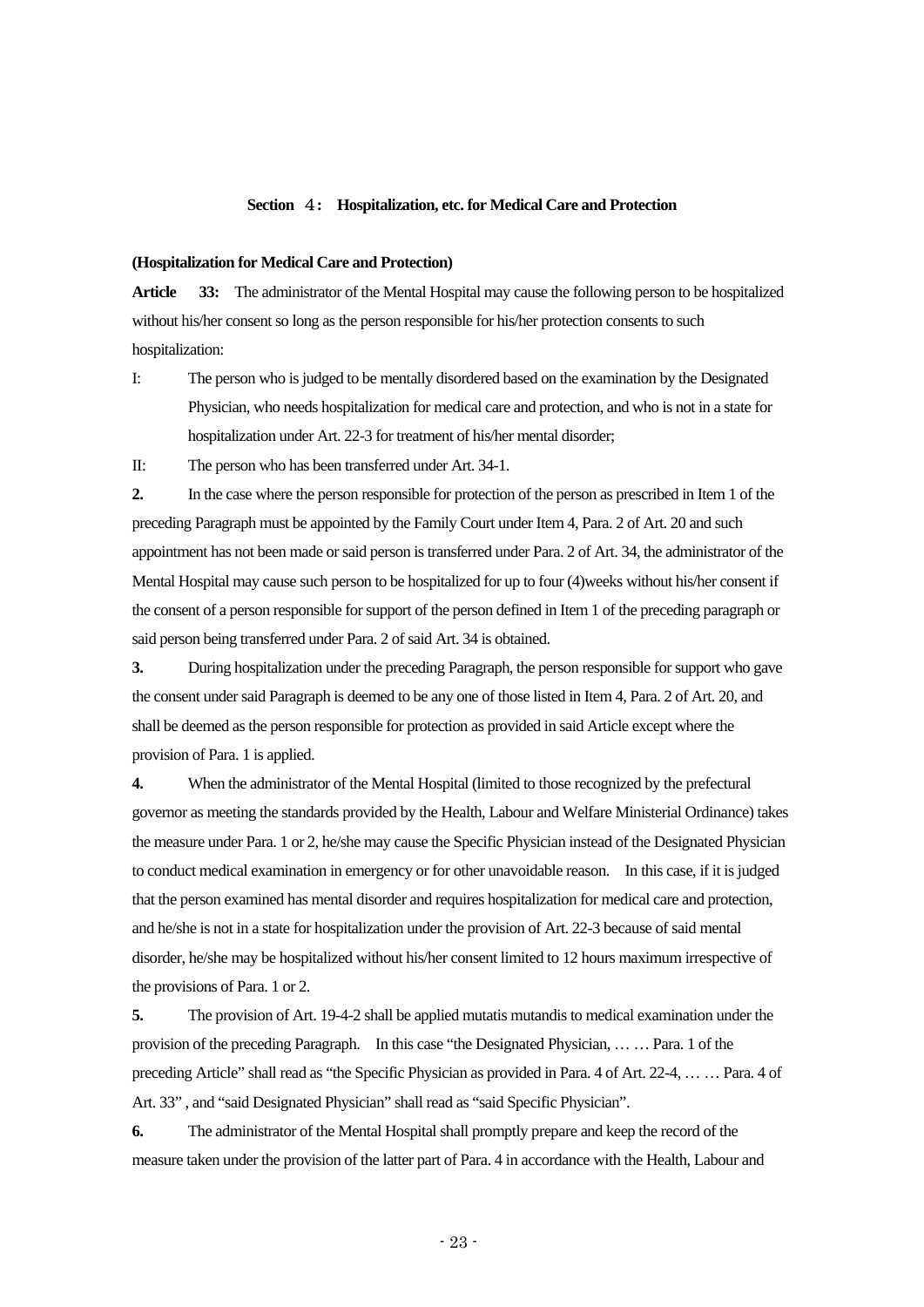Welfare Ministerial Ordinance.

**7**. When the measure under Para. 1, Para. 2 or the latter part of Para. 4 was taken, the administrator of the Mental Hospital shall submit a report describing the conditions of said person and other matters prescribed by the Health, Labour and Welfare Ministerial Ordinance to the prefectural governor via the head of nearby Health Center within ten (10) days, attached with a letter of consent of the person who has agreed to said hospitalization.

**Article 33-2:** When the administrator of the Mental Hospital discharges the person hospitalized under Para. 1 of the preceding Article (hereinafter referred to as "Person Hospitalized for Medical Care and Protection"), he/she shall report the same and other matters provided by the Health and Welfare Ministerial Order to the prefectural governor via the director of nearby Health Center within ten (10) days.

**Article 33-3:** When taking the measure under the provision of Para. 1, Para. 2 or the latter part of Para. 4 of Art. 33, the administrator of the Mental Hospital shall inform in writing to said Person with Mental Disorder that said measure is being taken, the matters about the request for discharge, etc. under Article 38-4, and other matters provided by the Health, Labour and Welfare Ministerial Ordinance. Provided, however, this provision may not be applied after four (4) weeks from the day when said hospitalization measure is taken, or until the time when medical care and protection of said Person with Mental Disorder is no longer hampered in view of his/her conditions. In such instance, the administrator of the Mental Hospital shall promptly describe the matters provided by the Health and Welfare Ministerial Order in the medical record.

# **(Emergency Hospitalization)**

**Article 33-4:** The administrator of the Mental Hospital designated by the prefectural governor as meeting the standards established by the Minister of Health, Labour and Welfare shall cause a person, for whom emergency medical care and protection was requested and the consent from the person responsible for his/her protection (or the person responsible for his/her support in the case provided in Para. 2, Art. 33) is not obtainable, to be hospitalized up to seventy-two (72) hours without the consent of the person in question if he/she falls subject to any of the following:

I: A person who is judged mentally disordered, who is in a state that medical care and protection for him/her is exceedingly hampered unless hospitalized immediately, and who is not in a state for hospitalization under Art. 22-3 because of said mental disorder based on the result of examination by the Designated Physician;

II: A person who was transferred under Para. 3 of Art. 34.

**2.** When taking the measure under the preceding Paragraph, the administrator of the Mental Hospital provided in the preceding Paragraph shall cause the Specific Physician instead of the Designated Physician to examine the person for whom the request for medical care and protection under said Paragraph was made.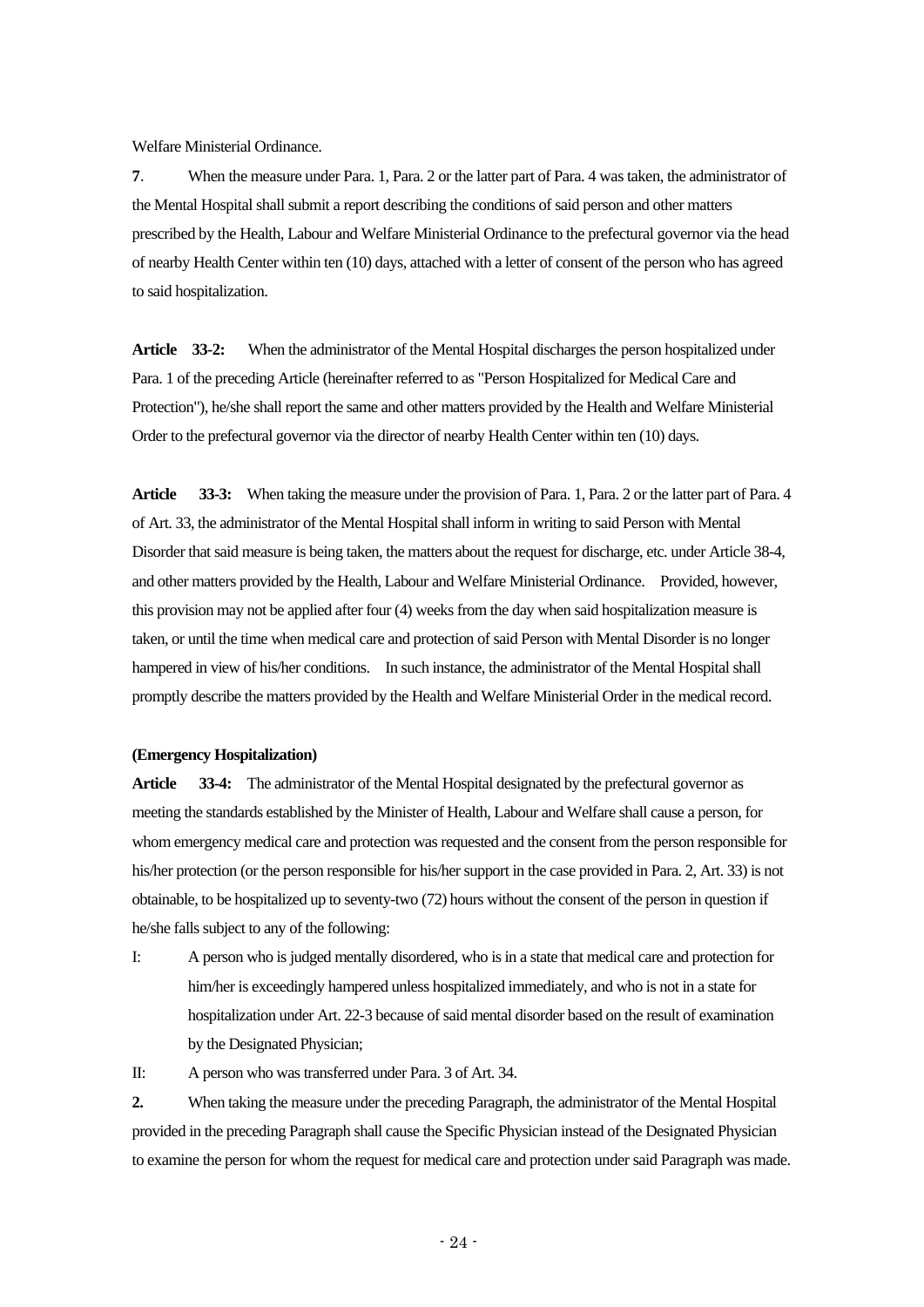In this instance, if the result of medical examination determines that the person in question is mentally disordered and unless hospitalized immediately, his/her medical care and protection will be exceedingly hampered and said person is judged not in a state for hospitalization under the provision of Art. 22-3 because of said mental disorder, said person may be hospitalized without his/her consent limited to twelve (12) hours irrespective of the provisions of said Paragraph.

**3.** The provisions of Art. 19-4-2 is applied mutatis mutandis to the medical examination under the preceding Paragraph. In this instance, "the Designated Physician, … … Para.1 of the preceding Article" shall read as "the Specific Physician as provided in Para. 4 of Art. 22-4, Para. 2 of Art. 33-4", and "said Designated Physician" shall read as "said Specific Physician".

**4.** The administrator of the Mental Hospital as defined in Paragraph 1 shall promptly prepare the record regarding the measure taken under the provision of the latter part of Paragraph 2, and safekeep the same.

**5.** In case the measure under Para. 1 or the latter part of Para.2 is taken, the administrator of the Mental Hospital as provided in Para. 1 shall immediately report the reason for taking said measure and other matters provided by the Health, Labour and Welfare Ministerial Ordinance to the prefectural governor via the head of nearby Health Center.

**6.** The prefectural governor may cancel designation of the Mental Hospital designated under Para. 1 if he/she deems that the hospital no longer meets the standards under said Paragraph.

**7.** The Minister of Health, Labour and Welfare may order the prefectural governor to perform his/her work falling under the jurisdiction of the prefectural governor as provided by the preceding Paragraph if it is deemed urgently necessary to secure the treatment for the person being hospitalized in the Designated Hospital under Para. 1.

**Article 33-5:** The provision of Para. 2 of Art. 19-9 shall be applied mutatis mutandis to the case where disposition under Para. 6 of the preceding Article is taken, and the provision of Para. 3 of Art. 29 shall be applied mutatis mutandis when the administrator of the Mental Hospital takes the measure under Para. 1 or the latter part of Para. 2 of the preceding Article.

#### **(Transfer for Hospitalization for Medical Care and Protection, etc.)**

**Article 34:** If an examination by the Designated Physician appointed by the prefectural governor reveals that a person is mentally disordered, that his/her medical care and protection may be exceedingly hampered unless he/she is hospitalized immediately, and that he/she is not in a state for hospitalization under Art. 22-3 because of said mental disorder, the prefectural governor may cause said person to be transferred to the Mental Hospital provided in Para. 1 of Art. 33-4 for hospitalization under Para. 1 of Art. 33 without the consent of said person if the consent is obtained from the person responsible for his/her protection.

**2.** If the person responsible for protection of the person provided under the preceding Paragraph needs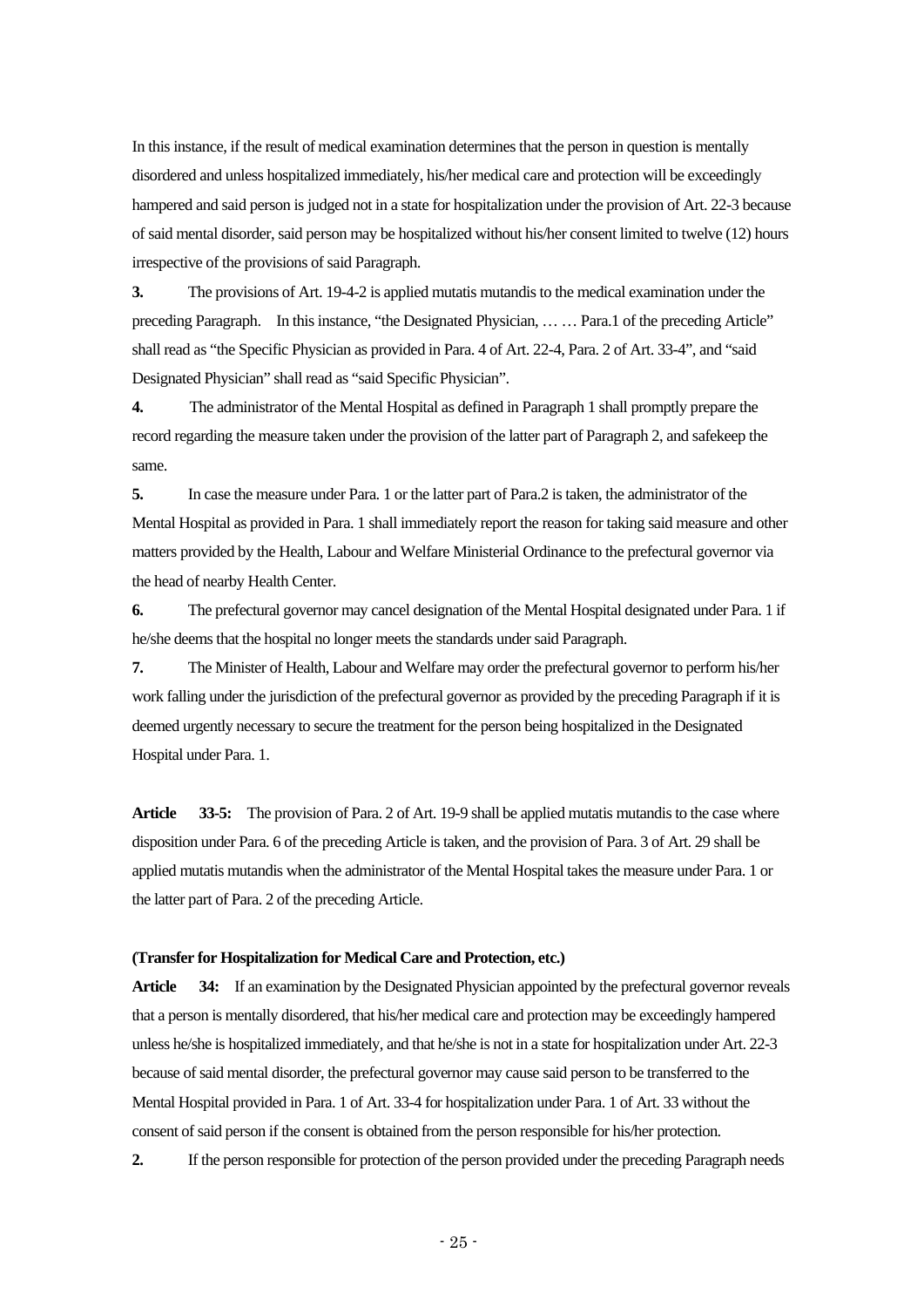to be appointed by the Family Court under Item 4, Para. 2 of Art. 20 and when such appointment has not been made, the prefectural governor may cause said person to be transferred to the Mental Hospital provided in Para. 1 of Art. 33-4 for hospitalization under Para. 2 of Art. 33 without the consent of said person.

**3.** In an emergency case where the consent from the person responsible for his/her protection (or the person responsible for his/her support under the preceding Paragraph) is not obtainable, the person in question is judged mentally disordered based on the result of examination by the Designated Physician who is appointed by the prefectural governor, said person is in a state where his/her medical care and protection may be exceedingly hampered unless hospitalized immediately, and said person is judged to be not in a state for hospitalization under Art. 22-3 because of said mental disorder, the prefectural governor may cause said person to be transferred to the Mental Hospital prescribed in Para. 1 of Art. 33-4 for hospitalization under said Paragraph even without the consent of said person.

**4.** The provisions of Para. 2 and 3 of Art. 29-2-2 shall be applied mutatis mutandis to the transfer under the preceding three Paragraphs.

**Article 35:** Deleted.

#### **Section 5: Treatment, etc. at the Mental Hospital**

## **(Treatment)**

**Article 36.** The administrator of the Mental Hospital may impose necessary restraint of movement on the person hospitalized within the limit essential for his/her medical care and protection.

**2.** Notwithstanding the preceding Paragraph, the administrator of the Mental Hospital shall not impose the restraints that are prescribed in advance by the Minister of Health, Labour and Welfare based on the opinion of the Council of Social Security, said restraints being those related to receipt/dispatch of confidential papers, interviews, etc. with the staff of the prefectural government or other administrative organization.

**3.** Of the restraints imposed under Para. 1, the restraint of movements such as isolation, etc. prescribed in advance by the Minister of Health, Labour and Welfare based on the opinion of the Council on Public Health shall be imposed only when the Designated Physician deems it necessary.

**Article 37:** In addition to those provided by the preceding Article, the Minister of Health, Labour and Welfare may establish the necessary criteria for treatment of those hospitalized in the Mental Hospital.

**2.** When the criteria are established under the preceding Paragraph, the administrator of the Mental Hospital shall observe said standards.

**3.** The Minister of Health, Labour and Welfare shall ask for the opinion of the Council on Public Health in advance when establishing the criteria under Para. 1.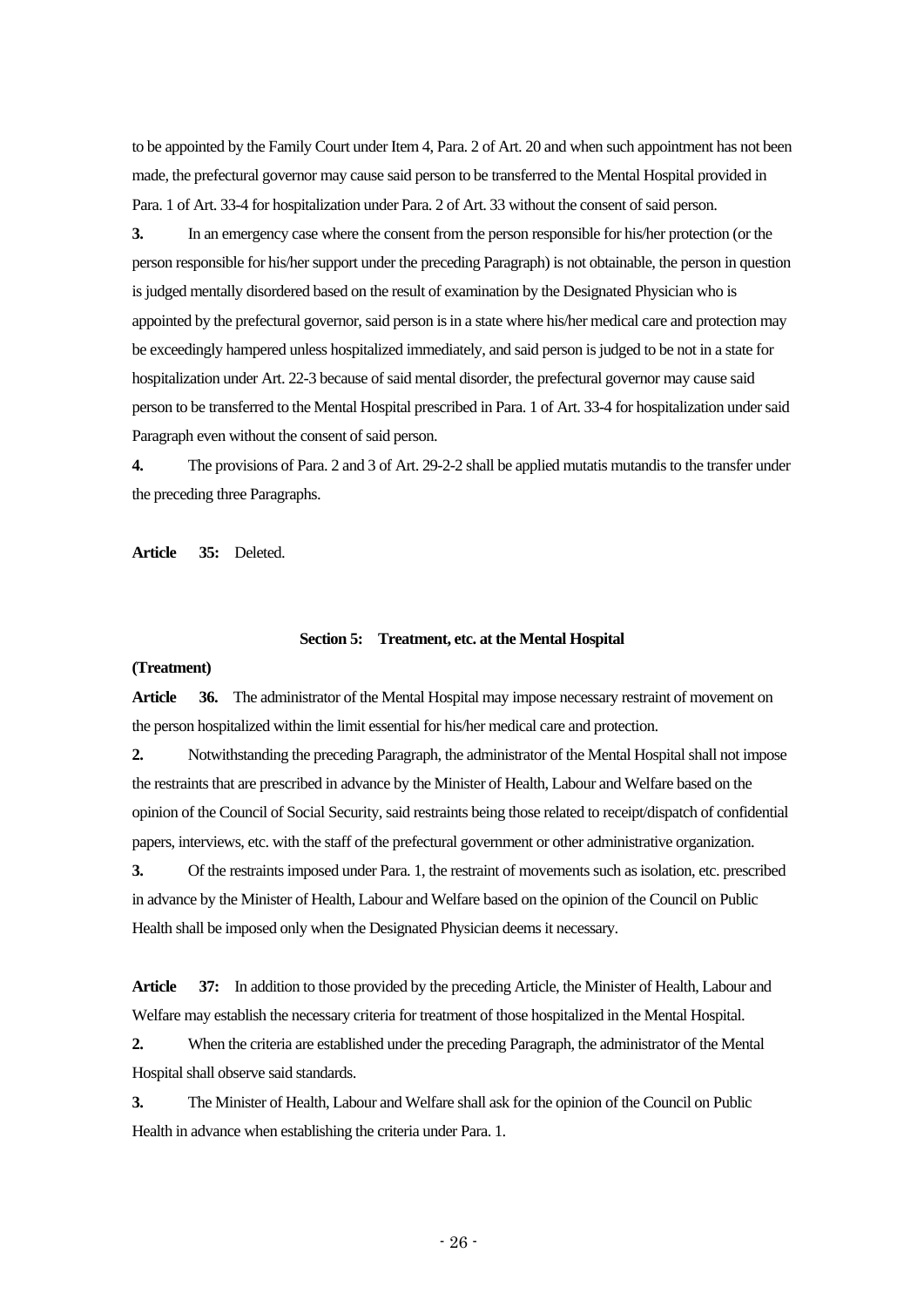#### **(Report, etc. by Designated Physician to Administrator of Mental Hospital)**

**Article 37-2:** If the Designated Physician recognizes that the treatment of person(s) hospitalized at the Mental Hospital where he/she works is in violation of the provision of Art. 36, does not meet the criteria under Para. 1 of the preceding Article, or that the treatment of person(s) hospitalized at the Mental Hospital is exceedingly inappropriate, the Designated Physician shall endeavor to improve such treatment by reporting the fact, etc. to the administrator of such Mental Hospital and cause measures necessary for improving the treatment of the person hospitalized in said hospital to be taken.

#### **(Consultation, Assistance, etc.)**

**Article 38:** The administrator of the Mental Hospital or a facility offering medical care for mental disorder shall offer consultation and necessary assistance to the Person with Mental Disorder receiving medical care at said facility in order to promote his/her social rehabilitation and shall endeavor to liaise and coordinate with the person responsible for his/her protection, etc.

# **(Regular Report, etc.)**

**Article 38-2:** The administrator of the Mental Hospital or the Designated Hospital where the Involuntary Patient is hospitalized shall regularly report to the prefectural governor via the director of nearby Health Center the conditions of the Involuntary Patient and other matters provided by the Health, Labour and Welfare Ministerial Ordinance (hereinafter referred to as "Reported Matters") in accordance with the provisions of the Health, Labour and Welfare Ministerial Ordinance. In this case, the matters provided by the Health and Welfare Ministerial Ordinance among the Reported Matters shall be based on the result of examination by the Designated Physician.

**2.** The provisions of the preceding Paragraph shall be applied mutatis mutandis to the administrator of the Mental Hospital where the patient under medical care and protection is being hospitalized. In this case, the term "the Involuntary Patient" shall read as "the Patient Under Medical Care and Protection."

**3.** The prefectural governor may require the administrator of the Mental Hospital (limited to those who received the order under Para. 1, Para. 2 or Para.4 of Art.38, those for whom the period provided by the Health, Labour and Welfare Ministerial Ordinance has not elapsed counting from the day when said order was received, and those similar thereto as provided by the Health, Labour and Welfare Ministerial Ordinance) to report on the conditions, etc. of the Involuntary Patient being hospitalized in said Mental Hospital (limited to those falling subject to the criteria as provided by the Health, Labour and Welfare Ministerial Ordinance).

#### **(Review Based on Regular Report, etc.)**

**Article 38-3:** When a report under Para. 1 or 2 of the preceding Article or a notification under Para. 7 of Art. 33 (limited to those concerned with the measure under the provision of Para. 1 of said Article) is submitted, the prefectural governor shall notify the Psychiatric Review Board of conditions, etc. of the patient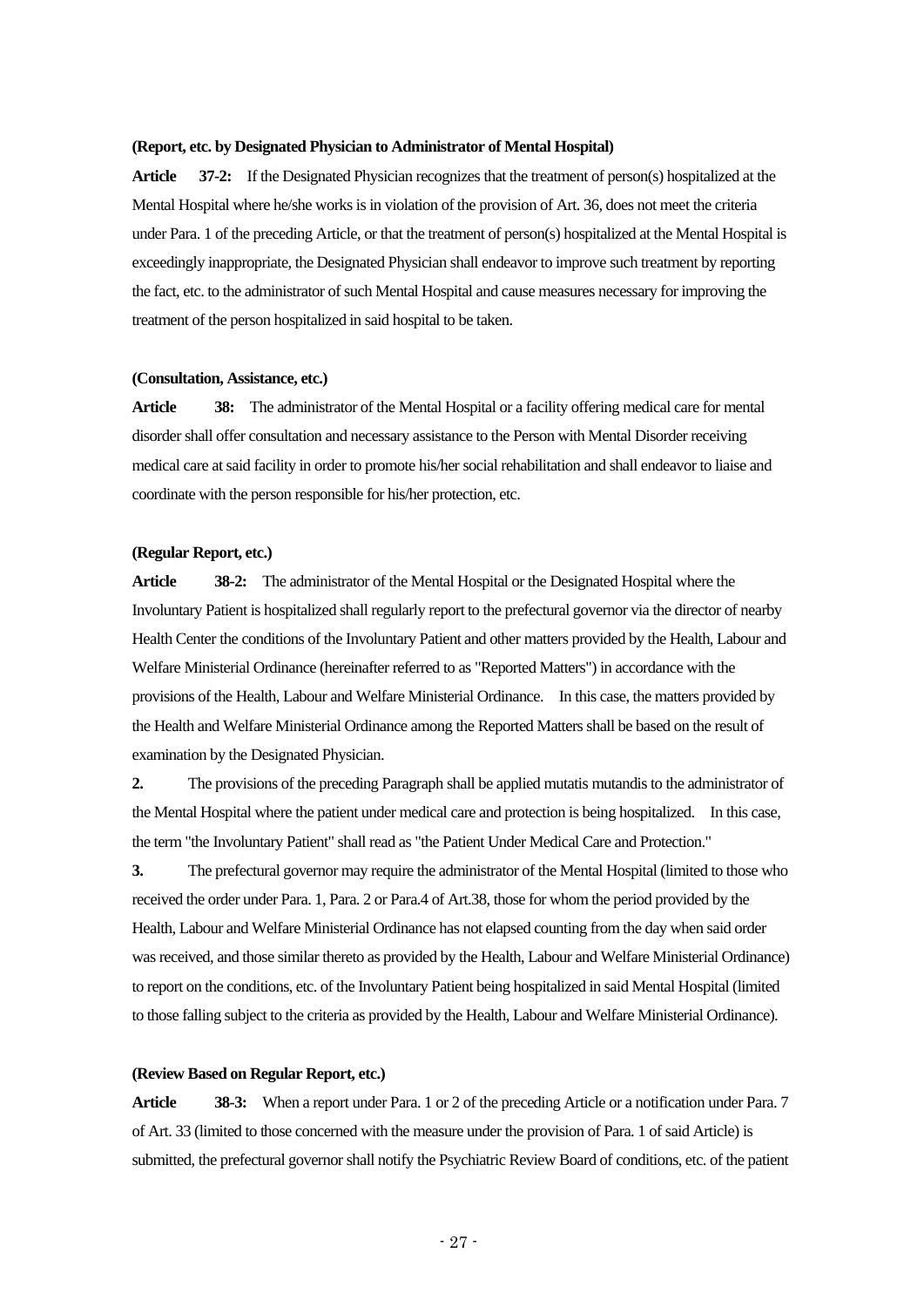being reported or notified as provided by the Health, Labour and Welfare Ministerial Ordinance, and seek their review of whether or not hospitalization is necessary for said person being hospitalized.

**2.** When a review is requested under the preceding Paragraph, the Psychiatric Review Board shall review whether or not hospitalization is necessary for the person being reviewed, and notify the result to the prefectural governor.

**3.** In conducting the review under the preceding Paragraph, the Psychiatric Review Board shall, if deemed necessary, ask the opinion of the hospitalized person to whom the review is related, or cause a committee member (who shall be a Designated Physician; the same applies to Para. 4 of Art. 38-5) to examine said person with his/her consent, ask for the report or the opinion from the administrator of the Mental Hospital where said person is hospitalized or other person(s) concerned, order submission of the medical record and other documents, or order to appear for a hearing.

**4.** The prefectural governor shall discharge the person for whom hospitalization is deemed unnecessary based on the result of review by the Psychiatric Review Board notified under Para. 2, or order the administrator of the Mental Hospital to release said person.

**5.** When a report under Paragraph 1 or Paragraph 3 of the preceding Article is received, the prefectural governor shall notify the Psychiatric Review Board regarding the conditions of the person hospitalized and other matters as provided by the Health, Labour and Welfare Ministerial Ordinance, and ask for their review of the need for continued hospitalization of said person.

**6.** The provisions of Para. 2 and 3 shall be applied mutatis mutandis to the case where the prefectural governor asks for review under the preceding Paragraph.

# **(Request for Discharge, etc.)**

**Article 38-4:** The person hospitalized at the Mental Hospital or the person responsible for his/her protection may request the prefectural governor under the Health, Labour and Welfare Ministerial Ordinance to cause said person to be discharged, order the administrator of the Mental Hospital to discharge him/her, or take measures necessary for improving his/her treatment.

#### **(Review Based on Request for Discharge, etc.)**

**Article 38-5:** When a request under the preceding Article is received, the prefectural governor shall notify the content of said request to the Psychiatric Review Board and shall ask for their review to determine whether or not the person concerned with said request requires hospitalization and whether or not his/her treatment is adequate.

**2.** When the review under the preceding Article is requested, the Psychiatric Review Board shall review whether or not the person concerned with said review requires hospitalization, or his/her treatment is adequate, and notify the result to the prefectural governor.

**3.** In conducting the review under the preceding Paragraph, the Psychiatric Review Board shall ask the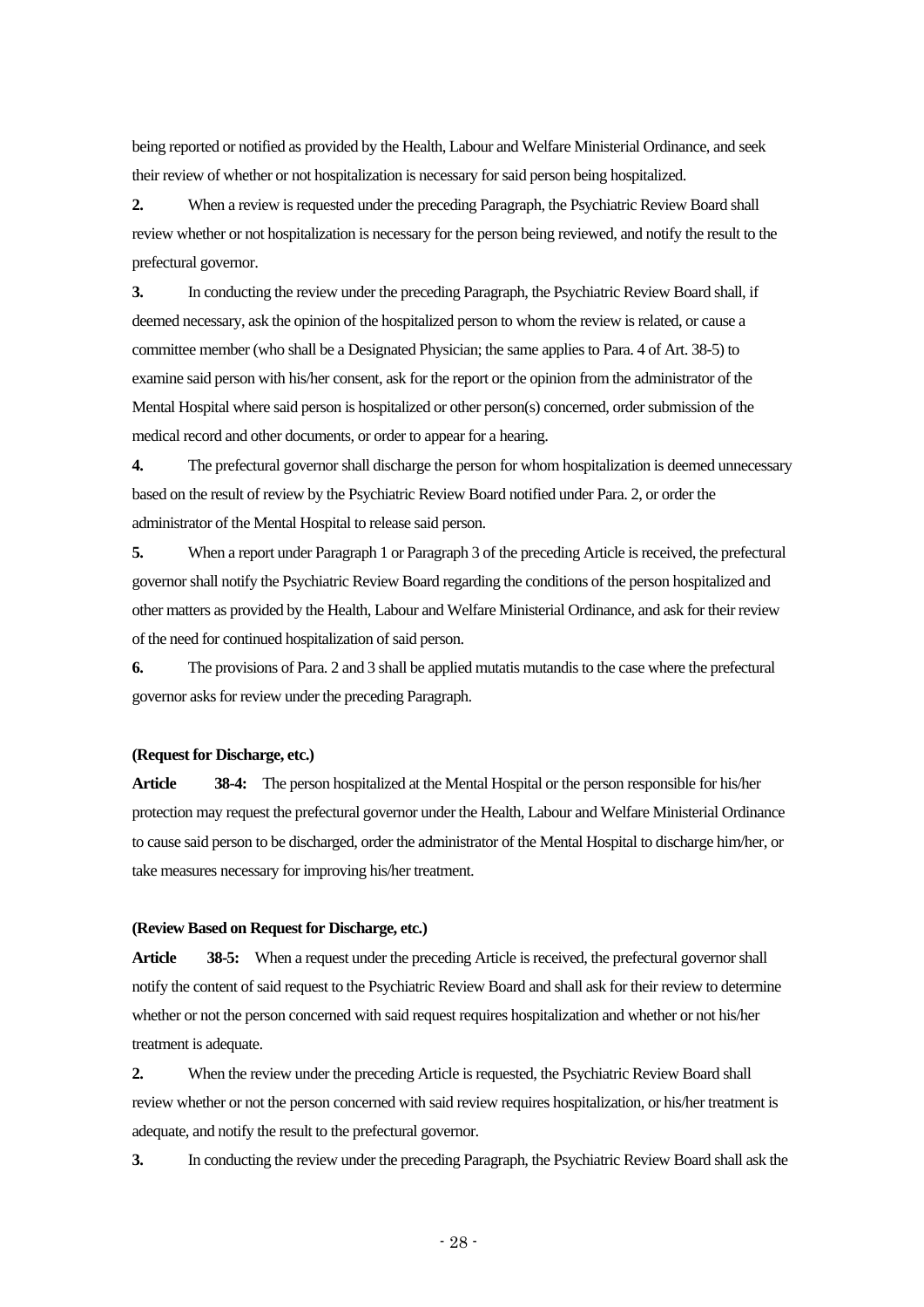opinion of the person making the request for said review under the preceding Paragraph and the administrator of the Mental Hospital where the person for whom the review was requested is being hospitalized. Provided, however, this provision shall not apply if the Psychiatric Review Board specifically recognizes that there is no need for asking their opinions.

**4.** In addition to those provided in the preceding Paragraph, if the Psychiatric Review Board recognizes it necessary to conduct the review under Para. 2, the Board may cause a committee member to examine the person hospitalized to whom the review is related with his/her consent, or ask the administrator of the Mental Hospital where said person is hospitalized or the other person concerned to report, to order submission of the medical record and other documents, or order to appear for a hearing.

**5.** Based on the result of review by the Psychiatric Review Board notified under Para. 2, the prefectural governor shall discharge the person for whom hospitalization is recognized not necessary, or order the administrator of said Mental Hospital to discharge said person, or to take necessary measures for improving his/her treatment.

**6.** The prefectural governor shall notify the person making the request under the preceding Article of the result of requested review by the Psychiatric Review Board and the measure taken based on the review result.

#### **(Collection of Report, etc.)**

**Article 38-6:** The Minister of Health, Labour and Welfare or the prefectural governor may, if deemed necessary, require the administrator of the Mental Hospital to report the conditions or treatment of the person being hospitalized in said Mental Hospital, ask for a report, or order to submit or present the medical record and other documents, to cause the staff or the Designated Physician appointed thereby to enter the Mental Hospital and inspect the medical record and other documents related to these matters (including the electromagnetic record if such is prepared and stored instead of documents), to ask questions of said person hospitalized in said Mental Hospital or other persons concerned, or to cause the Designated Physician appointed thereby to enter the Mental Hospital and examine the person hospitalized in said hospital.

**2.** The Minister of Health, Labour and Welfare or the prefectural governor may ask the administrator of the Mental Hospital, the person being hospitalized in the Mental Hospital or the person consenting to hospitalization under Para. 1 or 2 of Art. 33, if deemed necessary, to report, to submit or to present the documents regarding the procedure required for hospitalization under this Law.

**3.** Provisions of Para. 2 and 3 of Art. 19-6-16 shall be applied mutatis mutandis to the inspection by entry, questioning or medical examination under Para. 1. In this case, "the preceding Paragraph" in Para. 2 of said Article shall read as "Para. 1 of Art. 38-6", "said official" shall read as "said official and the Designated Physician", and "Para. 1" in Para. 3 of said Article shall read as "Para. 1 of Art. 38-6".

# **(Order for Improvement, etc.)**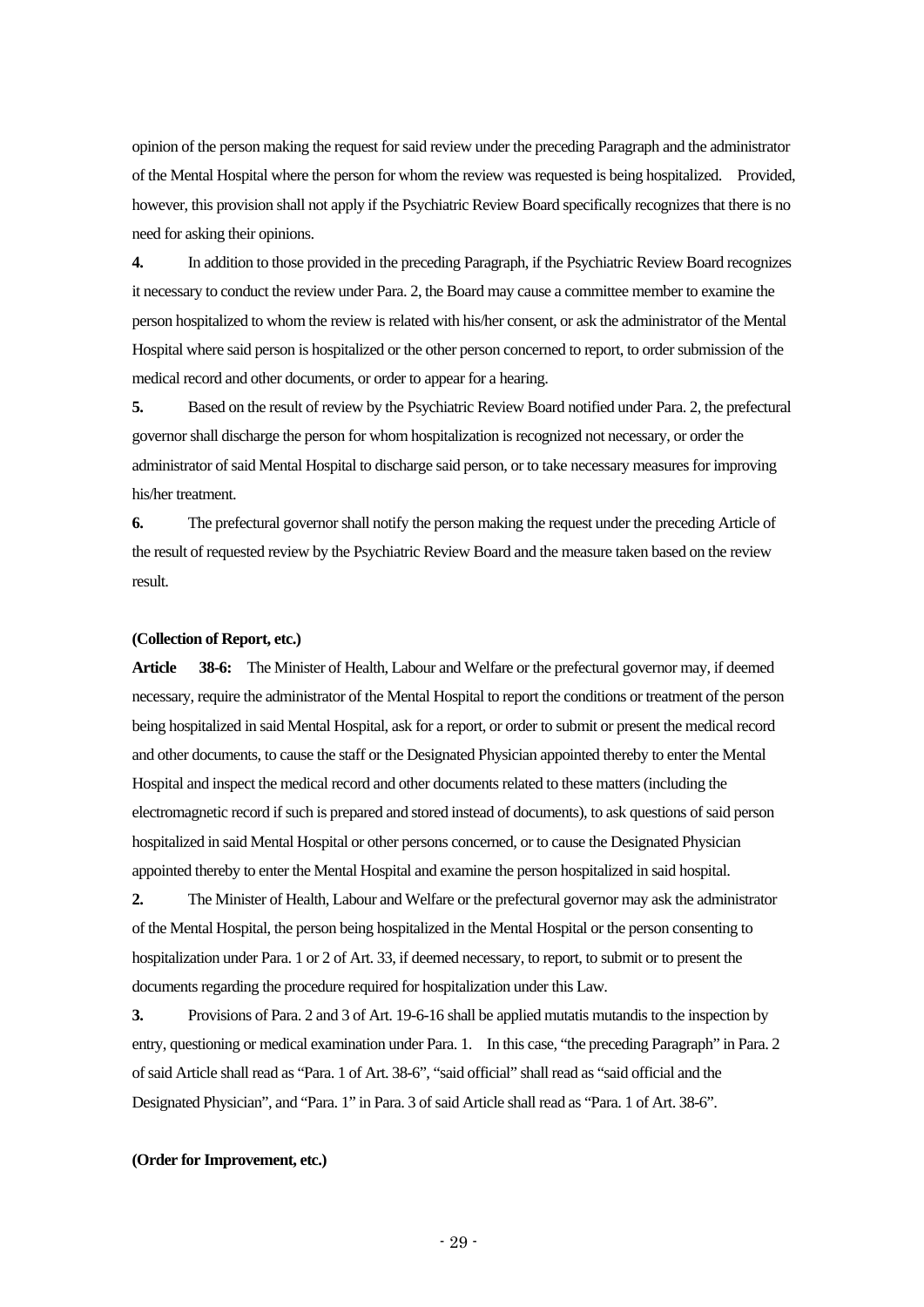**Article 38-7:** If treatment of a person being hospitalized in the Mental Hospital is recognized as violating the provision of Art. 36 or not meeting the criteria under Para. 1 of Art. 37, or is exceedingly inadequate, the Minister of Health, Labour and Welfare or the prefectural governor shall ask the administrator of said Mental Hospital to submit a plan for improvement in order to secure the proper treatment by indicating the measure to be taken and the due date by which they should be taken, order to alter the improvement plan submitted, or to take the measure necessary for improving the treatment.

**2.** The Minister of Health, Labour and Welfare or the prefectural governor may, if deemed necessary, cause at least two Designated Physicians appointed by them to examine the person hospitalized under Para. 3 of Art. 22-4 or the person hospitalized under Para. 1, 2 or 4 of Art. 33 or Para. 1 or 2 of Art. 33-4, and order the administrator of the Mental Hospital where such person is hospitalized to release him/her if the results of examinations of each of the Designated Physicians do not concur regarding the need for continuing hospitalization, or if such person was hospitalized in violation of this Law or an order under this Law.

**3.** If the administrator of the Mental Hospital does not comply with the order under the preceding two Paragraphs, the prefectural governor may publish said fact.

**4.** The Minister of Health, Labour and Welfare or the prefectural governor may set a term and order to restrict all or part of medical care related to hospitalization of the Person with Mental Disorder under Para. 1 of Art. 22-4, Para. 1, 2 and 4 of Art. 33 and Para. 1 and 2 of Art. 33-4 if the administrator of the Mental Hospital does not obey the order under the provision of Para. 1 or 2.

**5.** When the prefectural governor issued an order under the provision of the preceding Paragraph, he/she shall publish the fact.

## **(Measure for Unauthorized Discharge)**

**Article 39:** When a patient, who is likely to hurt himself/herself or others, leaves the hospital without authorization and his/her whereabouts is not known, the administrator of the Mental Hospital shall notify the following matters to the chief of police having jurisdiction and ask for his/her search:

I: The address, name, gender and birth date of the person who left the hospital;

II: The time and date at which he/she left;

III: The outline of his/her conditions;

IV: The facial features, clothing, and other matters that may help to find the person who left;

V: The date of admission to the hospital;

VI: The address and name of the person responsible for protection or a person similar thereto.

**2.** If the police finds the person for whom the search was requested under the preceding Paragraph, they shall immediately notify the fact to the administrator of said Mental Hospital. In this case, the police may place such a person in custody for twenty four (24) hours maximum in a place suitable for custody of the Person with Mental Disorder such as a police station, hospital, relief aid station, etc.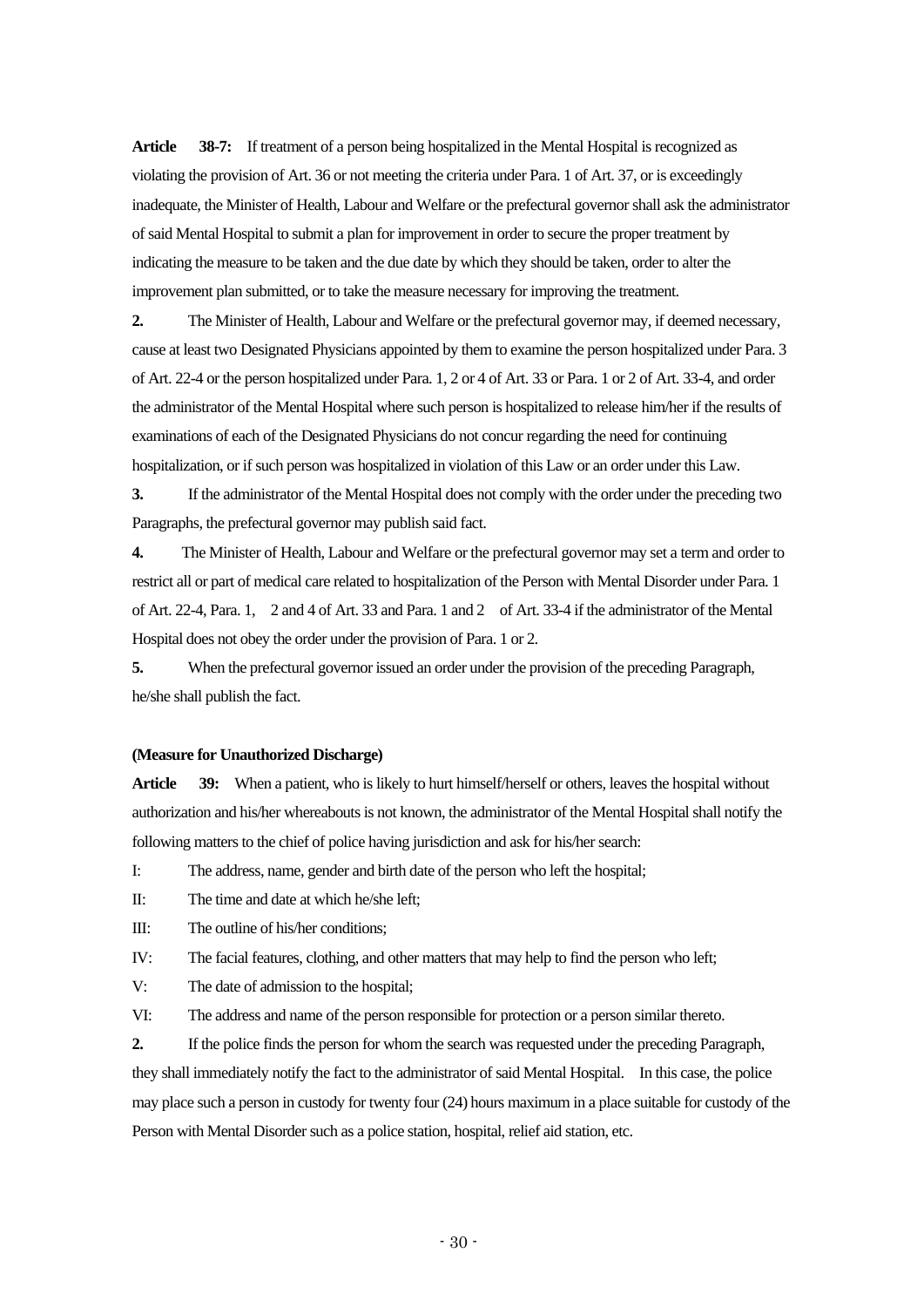# **(Temporary Discharge)**

**Article 40:** If it is deemed adequate to temporarily discharge the Involuntary Patient in view of his/her conditions and place him/her under observation based on the result of examination by the Designated Physician, the administrator of the Mental Hospital or the Designated Hospital as defined in Para. 1 of Art. 29 may temporarily discharge such patient for six (6) months at maximum with the permission of the prefectural governor.

#### **Section 6: Miscellaneous**

#### **(Obligation of Person Responsible for Protection to Take Charge, etc.)**

**Article 41:** The person responsible for protection shall take charge of the person being discharged under Art. 29-3 or Para. 1 of Art. 29-4 or the person being temporarily discharged under the preceding Article, and shall comply with instructions of the administrator of said Mental Hospital or the Designated Hospital when assuming protection of the person temporarily discharged.

# **(Cost of Medical Care and Protection)**

**Article 42:** The cost of medical care and protection of the Person with Mental Disorder paid by the person responsible for protection shall be borne by said Person with Mental Disorder or the person responsible for his/her support.

## **(Relation With Procedure, etc. for Criminal Case)**

**Article 43:** Provisions of this Chapter do not prevent the procedure under the laws and ordinances related to criminal or juvenile custody case(s) involving the Person with Mental Disorder or the person suspected of mental disorder, or detaining such person in a correction house for execution of penalty, guidance or protection.

**2.** Except for Art. 25, 26 and 27, the provisions of this Chapter do not apply to those being detained in correction facilities.

# **(Relation to Procedures, etc. Regarding the Person Inflicting Grave Harm to Other(s) While in State of Unsound Mind)**

**Article 44:** The provisions of this Chapter do not prevent the procedure or disposition of the object of the Law Related to Medical Care and Observation, etc. of the Person Who Has Inflicting Grave Harm to Others While in State of Unsound Mind in accordance with the provision of said Law or an order under said Law.

**2.** The provisions of Section 2 through the preceding Section of this Chapter shall not apply to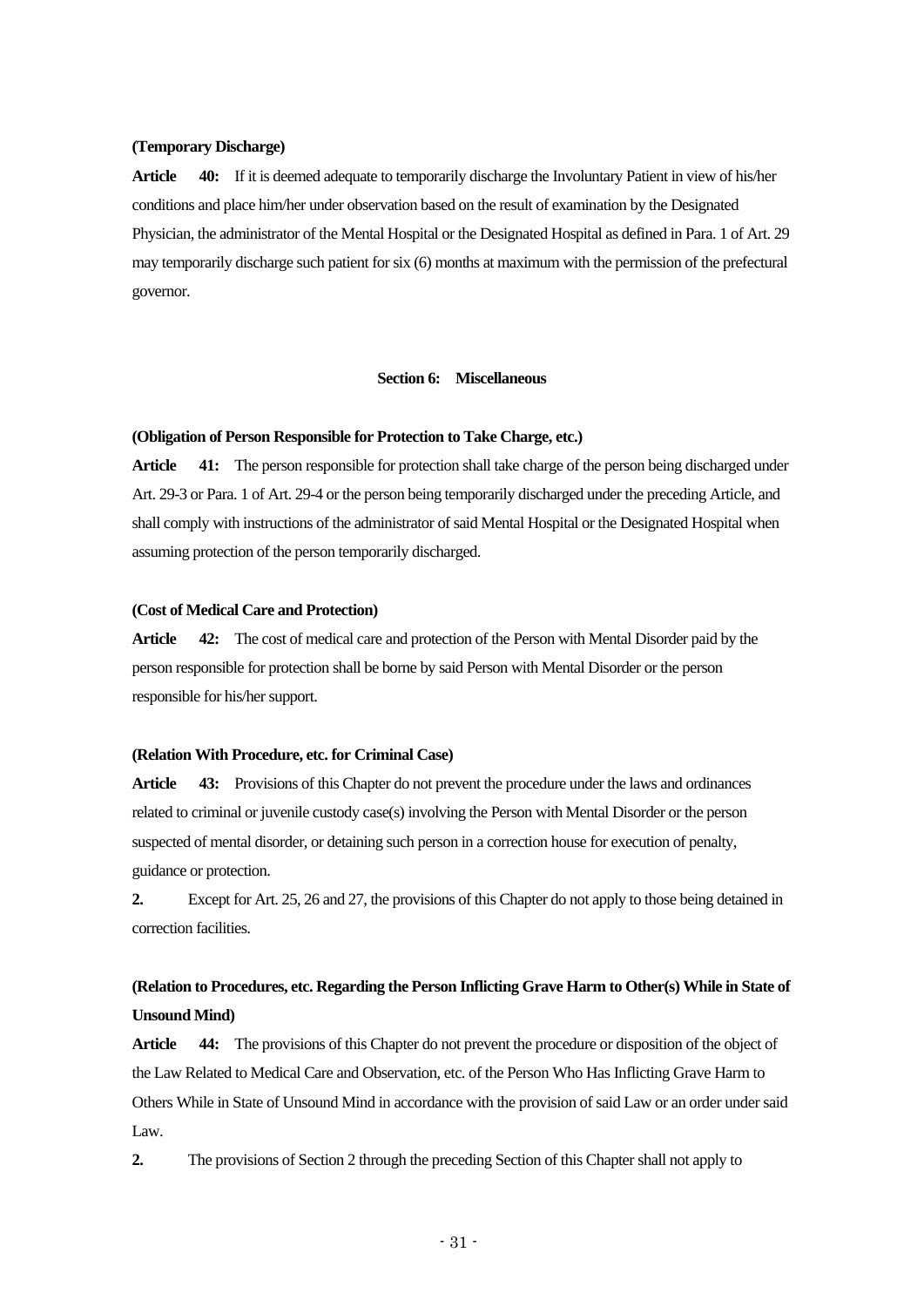persons hospitalized in the Designated Hospital under the former part of Para. 1 of Art. 34, or the order under the former part of Para. 1 of Art. 60, or by the decision made under the former part of Para.5 of Art. 37, or the former part of Para. 2 of Art. 62, or to persons hospitalized in the Designated Hospital by the decision made under Item 1, Para. 1 of Art. 42 or Item 1, Para. 1 of Art. 61 of the Law Related to Medical Care and Observation, etc. of Person(s) Inflicting Grave Harm to Other(s) While in State of Unsound Mind.

# **Chapter 6. Health and Welfare**

**Section 1: Certificate for Health and Welfare of Person with Mental Disorder (Art. 45 to 45-2) Section 2: Counseling, Guidance, etc. (Art. 46 to 51)** 

## **Section 1: (Certificate for Health and Welfare of Person With Mental Disorder)**

# **(Certificate for Health and Welfare of Person With Mental Disorder)**

**Article 45:** The Person with Mental Disorder (excluding mentally retarded persons; the same applies to this and the next Chapters) may apply for delivery of the Certificate for Health and Welfare of the Person with Mental Disorder to the prefectural governor of the place of residence (if he/she has no place of residence, the place where he/she is currently living) by attaching documents prescribed by the Health, Labour and Welfare Ministerial Orderinance.

**2.** If the prefectural governor decides that the applicant is in the state of mental disorder as defined by the cabinet order by examining the application under the preceding Paragraph, he/she shall deliver to the applicant the Certificate for Health and Welfare of the Person with Mental Disorder.

**3.** If the prefectural governor decides that the applicant is not mentally disordered as defined in the cabinet order based on the result of examination under the preceding Paragraph, he/she shall notify the applicant to that effect by giving the reason.

**4.** A recipient of the Certificate for Health and Welfare of the Person with Mental Disorder shall be certified by the prefectural governor once every two (2) years under the Health, Labour and Welfare Ministerial Ordinance that he/she is in the state of mental disorder as defined in the cabinet order mentioned in Para. 2.

**5.** The provision of Para. 3 shall apply mutatis mutandis to the certification under the preceding Paragraph.

**6.** In addition to those provided in the preceding Paragraphs, the matters necessary for the Certificate for Health and Welfare of the Person with Mental Disorder shall be prescribed by the cabinet orders.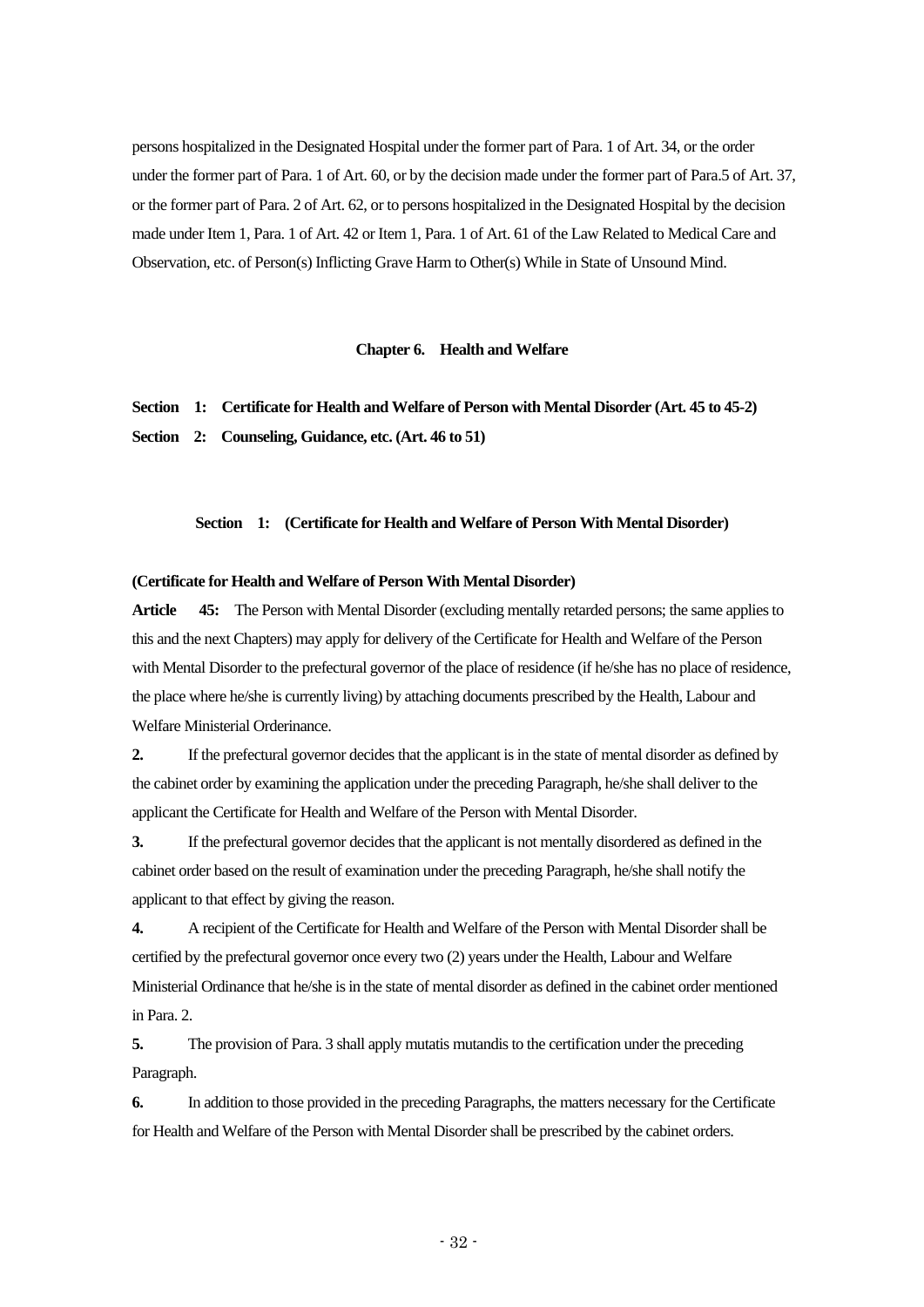## **(Return, etc. of Certificate for Health and Welfare of the Person with Mental Disorder)**

**Article 45-2:** A recipient of the Certificate for Health and Welfare of the Person with Mental Disorder shall promptly return the Certificate to the prefectural government when he/she is no longer in the state of mental disorder as defined in the cabinet order under Para. 2 of the preceding Article.

**2.** A recipient of the Certificate for Health and Welfare of the Person with Mental Disorder shall not assign or loan the same.

**3.** The prefectural governor may order the recipient of the Certificate for Health and Welfare of the Person with Mental Disorder to return the same if he/she is deemed to be no longer in the state defined in the cabinet order under Para. 2 of the preceding Article.

**4.** When ordering the return of the Certificate under the preceding Paragraph, the prefectural governor shall in advance cause the Designated Physician to examine the person thus ordered.

**5.** The provision of Para. 3 of the preceding Article shall be applied mutatis mutandis to recognition under Para. 3.

# **Section 2: Counseling, Guidance, etc.**

#### **(Dissemination of Correct Knowledge)**

Article 46: The prefectural and municipal governments shall endeavor to deepen concerns and understanding of the community people about social rehabilitation, self-support and participation in socio-economic activities of the Person with Mental Disorder through public relations activities, etc. for dissemination of correct knowledge about mental disorder.

#### **(Counseling, Guidance, etc.)**

**Article 47:** The prefectural government, the municipal or the special ward government(s) (hereinafter referred to as "Prefectural and Other Governments") establishing the Health Center shall, if necessary, cause the mental health and welfare counselor and other staff as defined in Para. 1 of the following Article, or the physician designated by the prefectural governor or the mayor of city or special ward establishing the Health Center (hereinafter referred to as "the Prefectural Governor, etc.") to offer counseling and guidance to the Person with Mental Disorder and his/her family, etc.

**2.** The Prefectural and Other Governments shall, as necessary, refer the Person with Mental Disorder requiring medical care to a medical care facility appropriate for the state of his/her mental disorder.

**3.** In offering counseling and guidance on welfare of the Person with Mental Disorder, the Mental Health and Welfare Center and the Health Center shall endeavor to keep close contact with the Welfare Office (the office concerned with welfare as provided in the Social Welfare Work Law (Law No. 45 of 1951)) and other related administrative organs.

**4.** The municipal governments (excluding the city and the special ward government(s) establishing the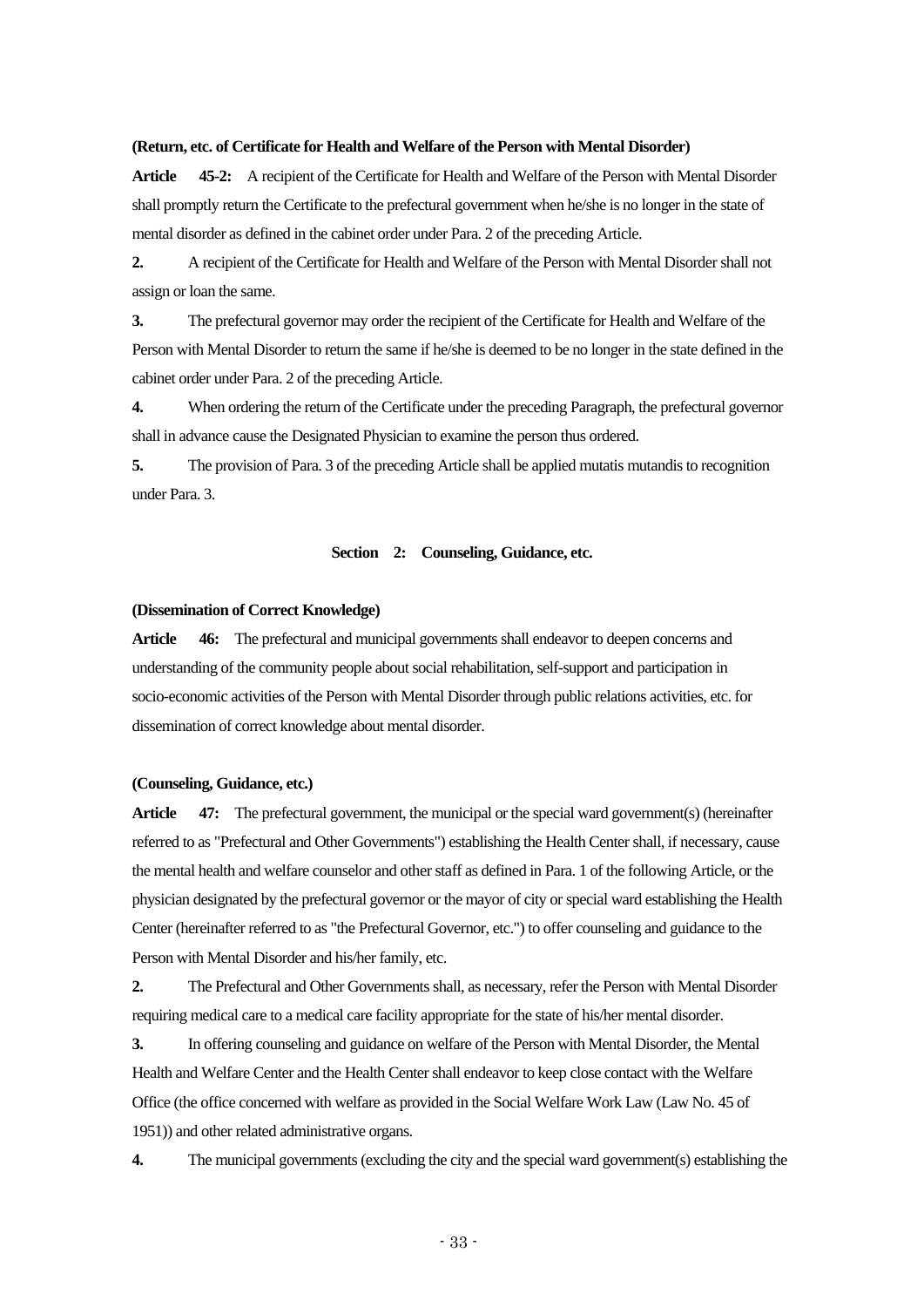Health Center) shall cooperate with the prefectural government regarding their work related to the Person with Mental Disorder under Para. 1 and 2, and shall endeavor to offer counseling and guidance to the Person with Mental Disorder and his/her family, etc. regarding mental health and welfare of the Person with Mental Disorder as necessary.

**5.** In addition to that prescribed in the preceding Paragraph, the municipal government(s) shall endeavor to offer counseling and guidance to the Person with Mental Disorder and his/her family, etc. regarding mental health.

#### **(Mental Health and Welfare Counselor)**

**Article 48:** The prefectural and the municipal governments may retain the staff for counseling on mental health and welfare of the Person with Mental Disorder and offer necessary guidance by visiting the Person with Mental Disorder and his/her family, etc. (referred to as "Mental Health and Welfare Counselor" in the following Paragraph).

**2.** The Mental Health and Welfare Counselor shall be selected for appointment by the prefectural governor or the mayor of municipality from among those qualified as the psychiatric case worker or having other qualifications prescribed by the cabinet order.

#### **(Coordination, etc. for Use of Business)**

**Article 49:** If requested by the Person with Mental Disorder who has received the Certificate for Health and Welfare of Person with Mental Disorder, the mayor of municipal government shall consider his/her request, his/her state of mental disorder and the content of guidance, training and assistance necessary for promoting his/her social rehabilitation, self-support, and participation in socio-economic activities, and offer counseling and necessary advice so that said Person with Mental Disorder can utilize the most appropriate business for social rehabilitation or the social adaptation training work for the Person with Mental Disorder (hereinafter referred to as "Service, etc. for Welfare of the Person with Mental Disorder"). In this case, the mayor of municipal government may consign said business to a party conducting counseling and assistance business as provided in Para. 17 of Art. 5 of the Law to Support Independence of Disabled Persons.

**2.** The mayor of municipal government shall liaise or coordinate the use of service and welfare for disabled persons, as necessary, if requested by the Person with Mental Disorder receiving advice under the preceding Paragraph, and shall request, as necessary, the use by said Person with Mental Disorder to the party offering service and welfare for disabled persons.

**3.** Regarding liaison, coordination and request made by the municipal government under the provisions of the preceding Paragraph, the prefectural government shall offer cooperation, etc. regarding the technical matters by the Health Center established thereby and other assistance necessary to the municipal government and liaise and coordinate the relation among the municipal governments.

**4.** The party conducting the welfare service for disabled persons shall cooperate as much as possible to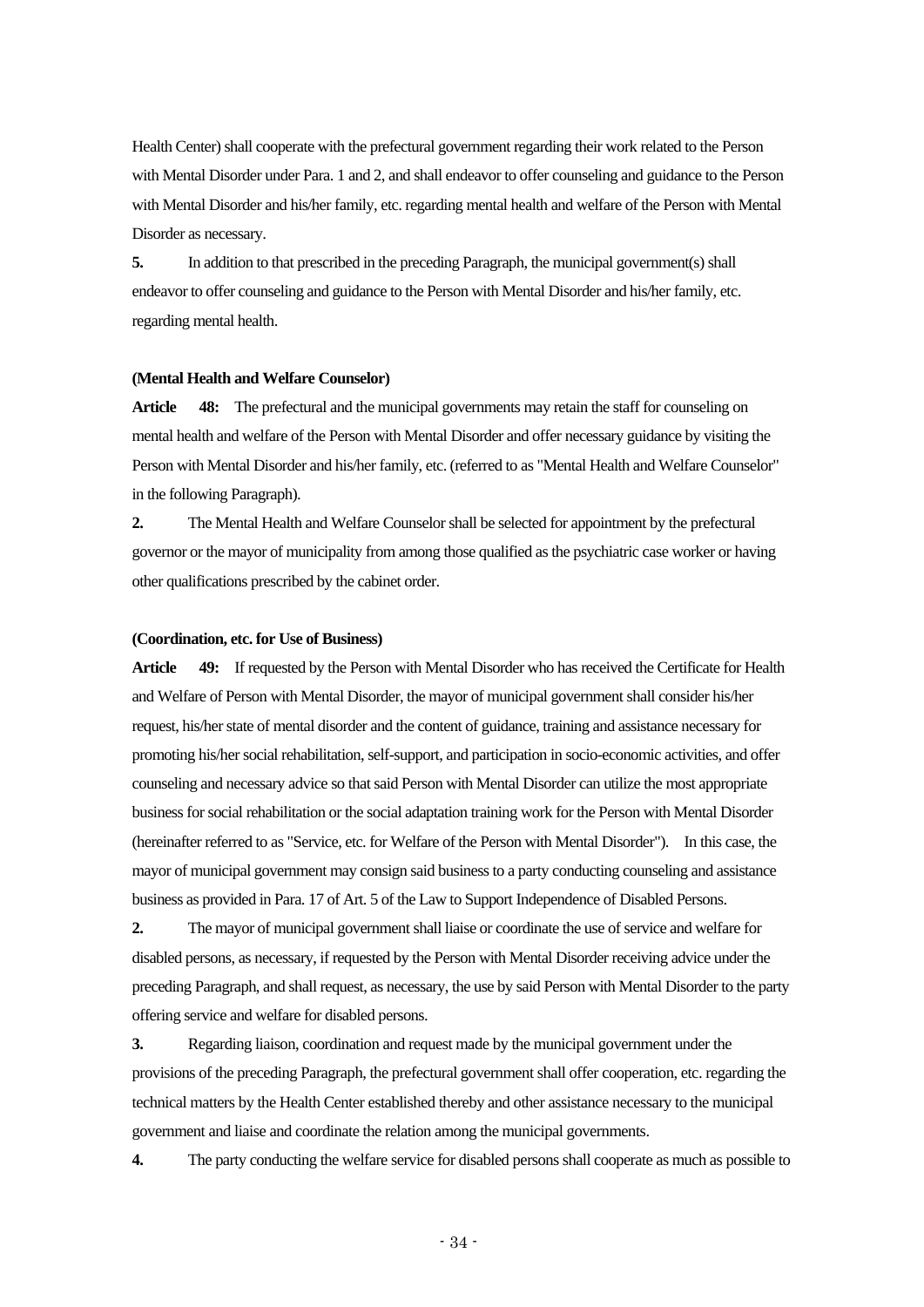comply with liaison, coordination and requests under the preceding Paragraph.

# **( Social Rehabilitation Training for Person with Mental Disorder)**

**Article 50:** The Prefectural Government may conduct the social rehabilitation training business (which means the business of offering and conducting training necessary for social adaptation of person(s) for whom employment by ordinary enterprise(s) is difficult by consigning the party having zeal for promoting participation in socio-economic activities of the Person with Mental Disorder. This applies hereinafter.) for prompting social rehabilitation and participation in socio-economic activities of the Person with Mental Disorder.

# **(Subsidy by the National Government)**

**Article 51:** The national government may subsidize the municipal government a part of expenses required for social adaptation training business for the Person with Mental Disorder conducted by the municipal government within the limit of its budget.

# **Chapter 7: Social Rehabilitation Promotion Center for the Person with Mental Disorder**

# **(Designation, etc.)**

**Article 51-2:** The Minister of Health, Labour and Welfare may designate upon application general corporation(s) or general foundation(s) aiming to promote social rehabilitation of the Person with Mental Disorder by conducting research and development related to the training and guidance, etc. for promotion of social rehabilitation of the Person with Mental Disorder, which is recognized as being able to optimally and securely conduct the businesses prescribed in the following Article as the Social Rehabilitation Promotion Center for Person with Mental Disorder limited to one in the country (hereinafter referred to as "the Center").

**2.** The Minister of Health, Labour and Welfare shall publish the title, address and location of the office of the Center when making designation under the preceding Paragraph.

**3.** The Center shall report in advance to the Minister of Health, Labour and Welfare when changing the title, address or location of its office.

**4.** The Minister of Health, Labour and Welfare shall publish the matters related to the report made under the provisions of the preceding Paragraph.

## **(Businesses)**

Article 51-3: The Center shall carry out the following businesses.

- I: To conduct enlightenment and public relations activities in order to contribute to promotion of social rehabilitation of the Person with Mental Disorder;
- II: To conduct researches and development related to training, guidance, etc. for promoting social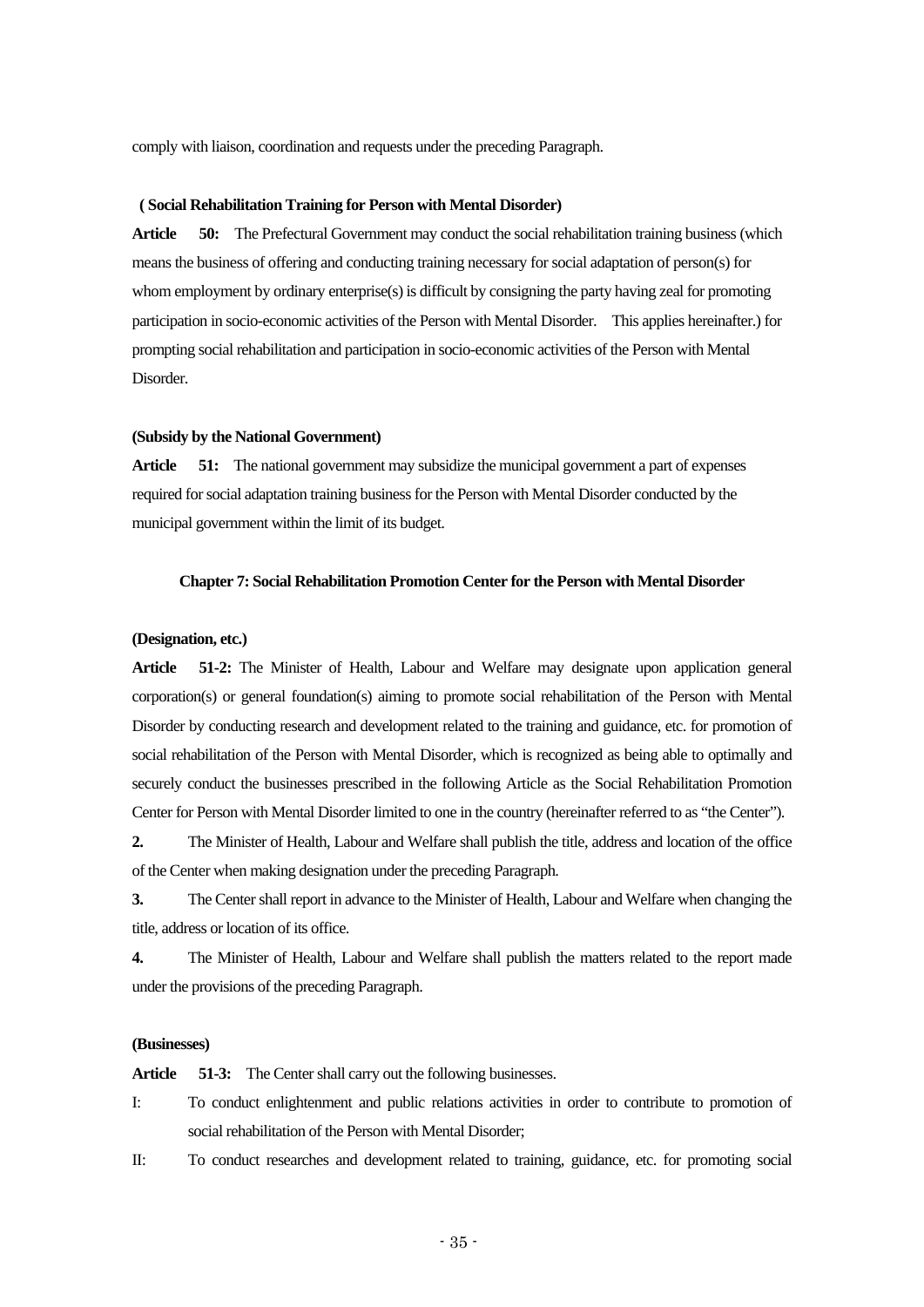rehabilitation of the Person with Mental Disorder adapted to the actual cases of social rehabilitation of the Person with Mental Disorder;

- III: To conduct researches related to promotion of social rehabilitation of the Person with Mental Disorder in addition to those described in the preceding Items;
- IV: To offer regularly or timely the result of researches and development under Item 2 or the research under the preceding Item in order to promote social rehabilitation of the Person with Mental Disorder;
- V: To offer training to persons engaged or planning to engage in the business for promoting social rehabilitation of the Person with Mental Disorder;
- VI: To conduct businesses necessary for promotion of social rehabilitation of the Person with Mental Disorder in addition to those described in the preceding Items.

# **(Cooperation with the Center)**

**Article 51-4:** The party establishing the Mental Hospital or other facility to offer medical care for mental disorder and the party conducting services for disorder and welfare may, in response to the request of the Center and within the limit necessary for the Center to perform the businesses under Items 2 and 3 of the preceding Article, offer information, materials related to the training and guidance for promotion of social rehabilitation of the Person with Mental Disorder, or other information or materials provided by the Health, Labour and Welfare Ministerial Ordinance.

#### **(Rules Regarding Specific Information Control)**

**Article 51-5:** The Center shall prepare the rules concerning control and use of information and materials related to the businesses described in Items 2 and 3 of Art. 51-3 (referred to as "Specific Information" in this Article and in Art. 51-7, (the rules being referred to as "Rules for Specific Information Control" in this Article and in Art. 51-7), and obtain the approval of the Minister of Health, Labour and Welfare. The same applies to intended changes thereto.

**2.** The Health, Labour and Welfare Minister may order change(s) to said Rules for Specific Information Control when said rules approved under the preceding Paragraph is deemed to have become inappropriate in attempting the optimum control or use of the Specific Information.

**3.** The matters to be described in the Rules for Specific Information Control shall be determined by the Health, Labour and Welfare Ministerial Ordinance.

#### **(Confidentiality Obligation)**

**Article 51-6:** The current or past officer(s) or staff of the Center shall not divulge any confidential matters which he/she has learned about the business described in Item 2 or 3 of Art. 51-3 in conducting his/her duties.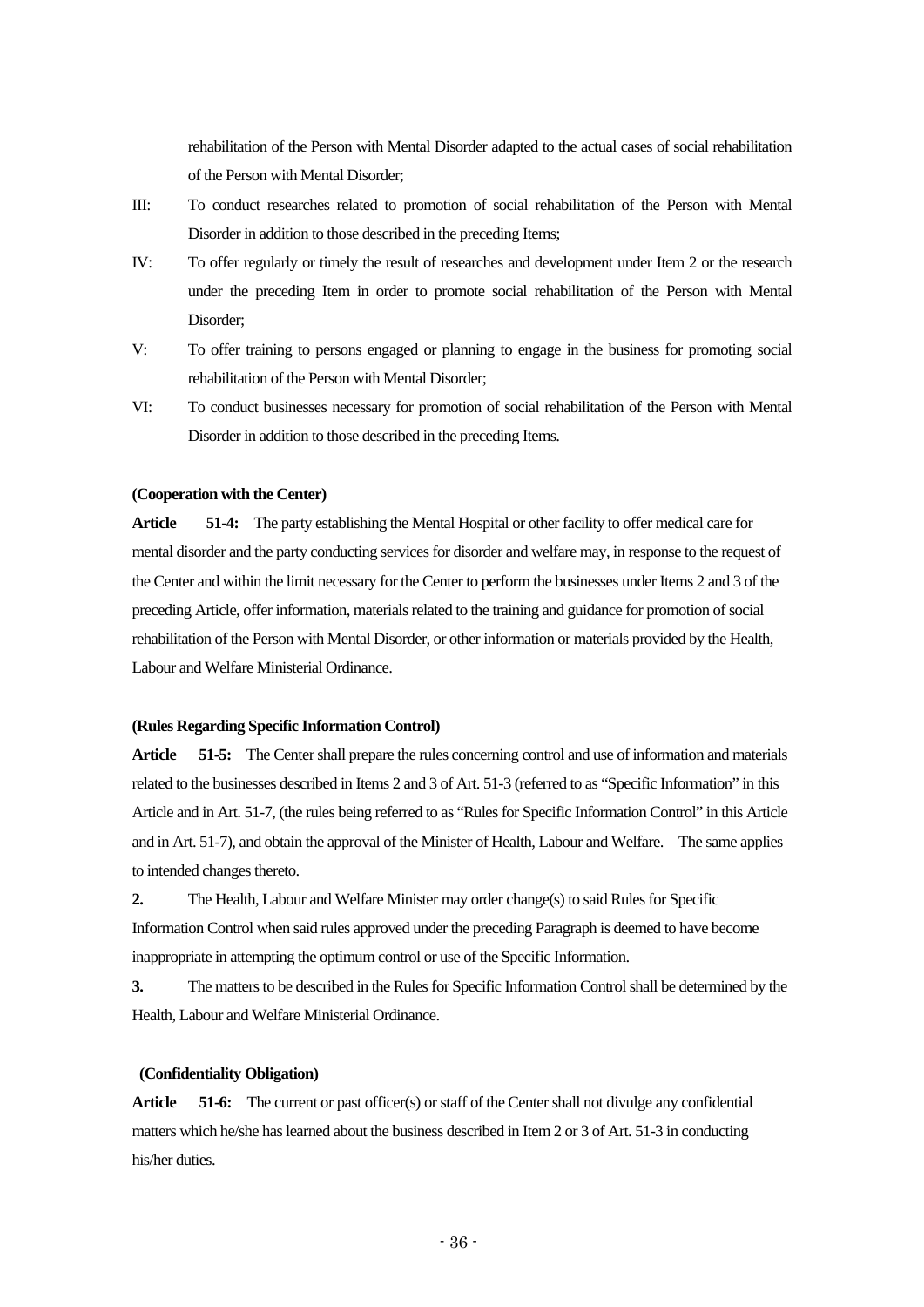#### **(Order for Dismissal)**

**Article 51-7:** The Health, Labour and Welfare Minister may order the Center to dismiss its officer or staff who has controlled or used the Specific Information not by the Rules for Specific Information Control approved under Para. 1 of Art. 51-5 or who has violated the preceding Article.

#### **(Business Plan, etc.)**

**Article 51-8:** The Center shall prepare the business plan and the budget for every business year and submit the same to the Minister of Health, Labour and Welfare prior to the start of said business year. The same applies to proposed change(s) thereto.

**2.** The Center shall prepare the business report and the financial statements for every business year and submit the same to the Minister of Health, Labour and Welfare within three (3) months following the end of said business year.

# **(Report and Inspection)**

**Article 51-9:** The Minister of Health, Labour and Welfare shall require the Center to report the matters deemed necessary within the limit required for securing the optimum management of business as provided in Article 51-3, or cause its staff to enter the office and inspect the work status, the accounting books, the documents and other matters.

**2.** The provisions of Para. 2 and 3 of Art. 19-6-16 shall be applied mutatis mutandis to the inspection by entry under the preceding Paragraph. In this case, the term "the preceding Paragraph" in Para. 2 of said Article shall read as "Para. 1 of Art. 51-9" and "Para. 1" in Para. 3 of said Article as "Para. 1 of Art. 51-9".

# **(Order for Supervision)**

**Article 51-10:** The Minister of Health, Labour and Welfare may issue to the Center order(s) necessary for supervision regarding the business provided in Article 51-3 within the limit necessary for carrying out the provisions of this Chapter.

#### **(Cancellation, etc. of Designation)**

**Article 51-11:** The Minister of Health, Labour and Welfare may cancel the designation under Para. 1 of Art. 51-2 when the Center falls subject to any of the following:

- I: When the Center is deemed unable to perform the business provided in Art. 51-3 in an optimum and secure manner;
- II: When there was an illegal act regarding the designation;
- III: When the Center violated the provisions of this Chapter or the order or disposition under said rules.
- **2.** When canceling the designation under the preceding Paragraph, the Minister of Health, Labour and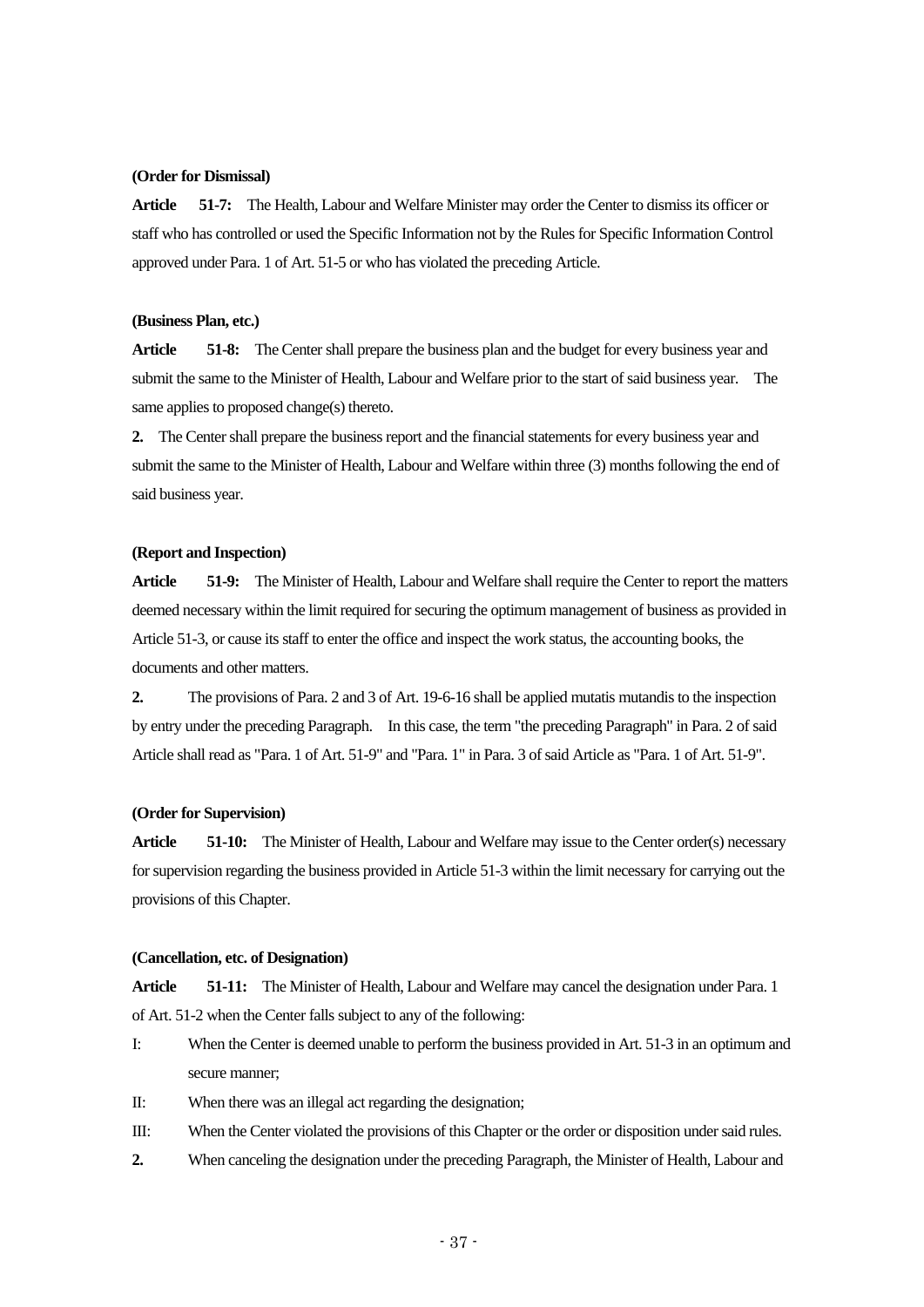Welfare shall publish the same.

#### **Chapter 8. Miscellaneous**

#### **(Demand for Judgment)**

**Article 51-11-2:** The mayor of municipality may demand a judgment provided under Art. 7, Art. 11, Para. 2 of Art. 13, Para. 1 of Art. 15, Para. 1 of Art. 17, Para. 1 of Art. 876-4 or Para. 1 of Art. 876-9 of the Civil Code (the Law No. 89 of 1896) regarding the Person with Mental Disorder if it is deemed specifically necessary for his/her welfare.

# **(Exception for Big Cities)**

**Article 51-12:** Of the works prescribed by this Law to be processed by the prefectural government, those provided by the cabinet order shall be processed by the city designated under Para. 1 of Art. 252-19 of the Local Autonomy Law (Law No. 67 of 1947) (hereinafter referred to as "Designated City") as provided by the cabinet order. In this case, the provisions regarding the prefecture government in this Law shall be applied to the Designated City as the provision for such.

**2.** The party who is not satisfied with the decision rendered by a prefectural governor regarding disposition made by the mayor of the Designated City (limited to those related to the legally delegated work under Item 1 as provided in Item 1, Para. 9 of Art. 2 of the Local Autonomy Law) may demand the Minister of Health, Labour and Welfare to hold re-investigation.

#### **(Classification of Works)**

**Article 51-13:** The works which are provided to be processed by the prefectural government under the provisions of this Law (excluding Chapters 1 through 3, Para. 4 of Art. 19-2, Art. 19-7, Art. 19-8, Para. 1 of Art. 19-9, Para. 2 of Art. 19-9 (including the case where the provision is applied mutatis mutandis under Art. 33-5), Art. 29-7, Para. 1 of Art. 30 and Art. 31, Para.1 and 6 of Art. 33-4, and Chapter 6) are defined as "Item 1: Legally Delegated Matters" as provided in Item 1, Para. 9 of Art. 2 of the Local Autonomy Law (referred to as "Item 1. Legally delegated matters" in the following paragraph and in Para. 3.)

**2.** The works to be carried out by the city or the special ward in establishing the Health Center (limited to those related to the head of the Health Center) under this Law (excluding Para. 3 of Art. 32 and Section 2 of Chapter 6) shall be Item 1: Legally Delegated Matters.

**3.** The works to be processed by the municipality under Art. 21 shall be Item 1: Legally Delegated Matters.

# **(Delegation of Authority)**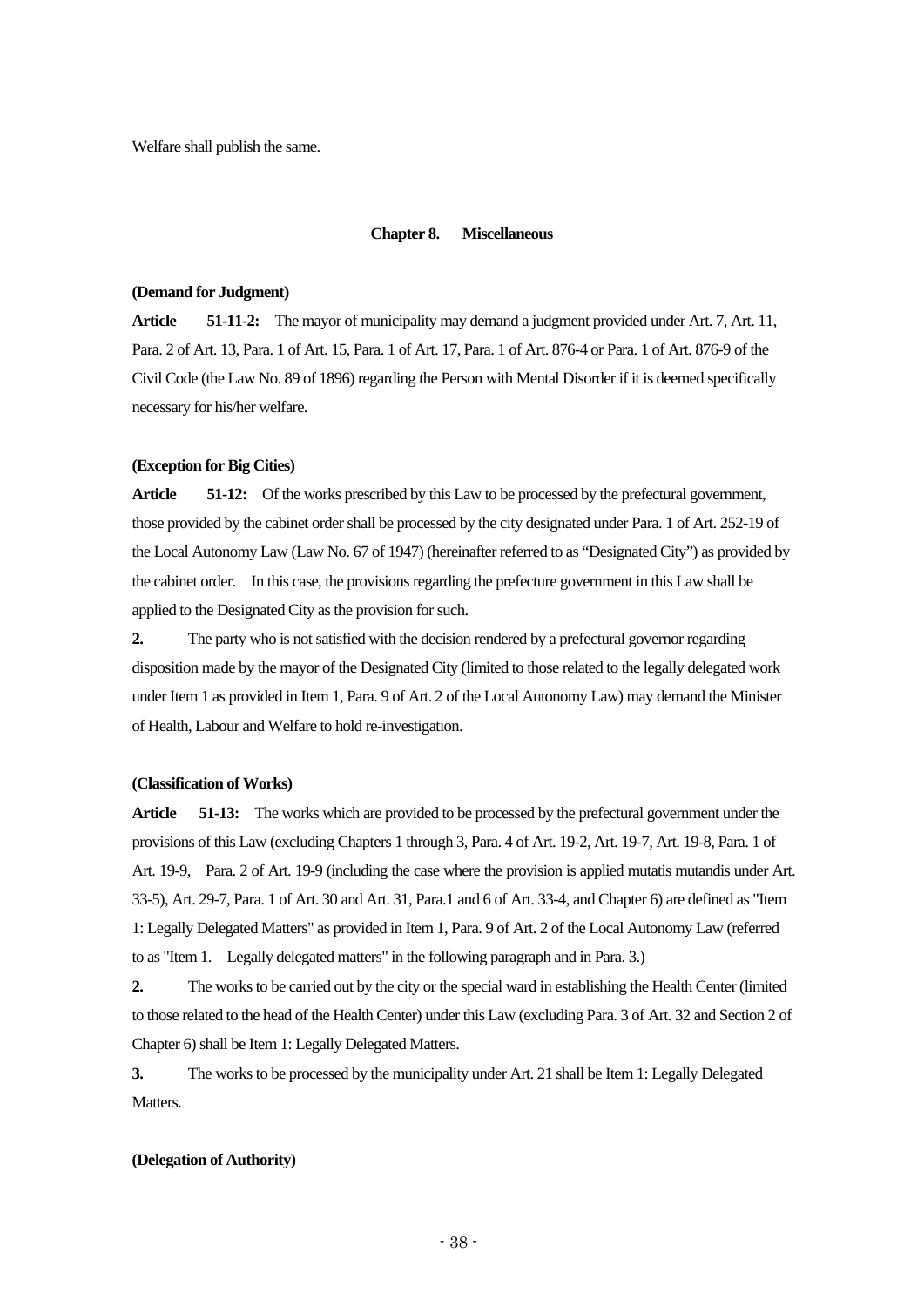**Article 51-14:** The authority of the Minister of Health, Labour and Welfare shall be delegated to the head of the Regional Health and Welfare Bureau under the Health, Labour and Welfare Ministerial Ordinance.

**2.** The authority delegated to the head of the Regional Health and Welfare Bureau under the preceding Paragraph may be delegated to the branch head of the Regional Health and Welfare Bureau under the Health, Labour and Welfare Ministerial Ordinance.

# **(Transitory Measures)**

**Article 51-15:** When an order is issued, revised or abolished under the provisions of this Law, necessary transitory measures (including the transitory measures concerning the penal provisions) may be provided within the scope judged reasonably necessary for the making, revision or abolishment under said order.

## **Chapter 9. Penal Provisions**

**Article 52:** A person falling subject to any of the following shall be imposed imprisonment with forced labor for three (3) years or less or fine of one million (1,000,000) yen or less:

- I: A person violating an order under Para. 4 of Art. 38-3;
- II: A person violating an order for discharge under Para. 5 of Art. 38-5;
- III: A person violating an order under Para. 2 of Art. 38-7;
- IV: A person violating an order under Para. 4 of Art. 38-7;

**Article 53:** The administrator of the Mental Hospital, the Designated Physician, member(s) of the Local Council on Mental Health and Welfare, member(s) of the Psychiatric Review Board or the Specific Physician who conducted the medical examination under Para. 4 of Art. 22-4, Para. 4 of Art. 33 or Para. 2 of Art. 33-4, or those who occupied any of these posts in the past shall be sentenced to imprisonment with forced labor of one (1) year or less or fine of one million (1,000,000) yen or less if he/she divulges without a justifiable reason the confidential matter of a person that he/she has come to learn in the course of execution of duties under this Law.

**2.** The current or the past staff of the Mental Hospital shall be sentenced similarly to the preceding Paragraph if he/she divulges without a justifiable reason the confidential matters that he/she has come to learn while assisting the administrator of the Mental Hospital executing the duties under this Law.

**Article 53-2:** A person violating the provision of Art. 51-6 shall be sentenced to imprisonment with forced labor for one (1) year or less or fine of one million (1,000,000) yen or less.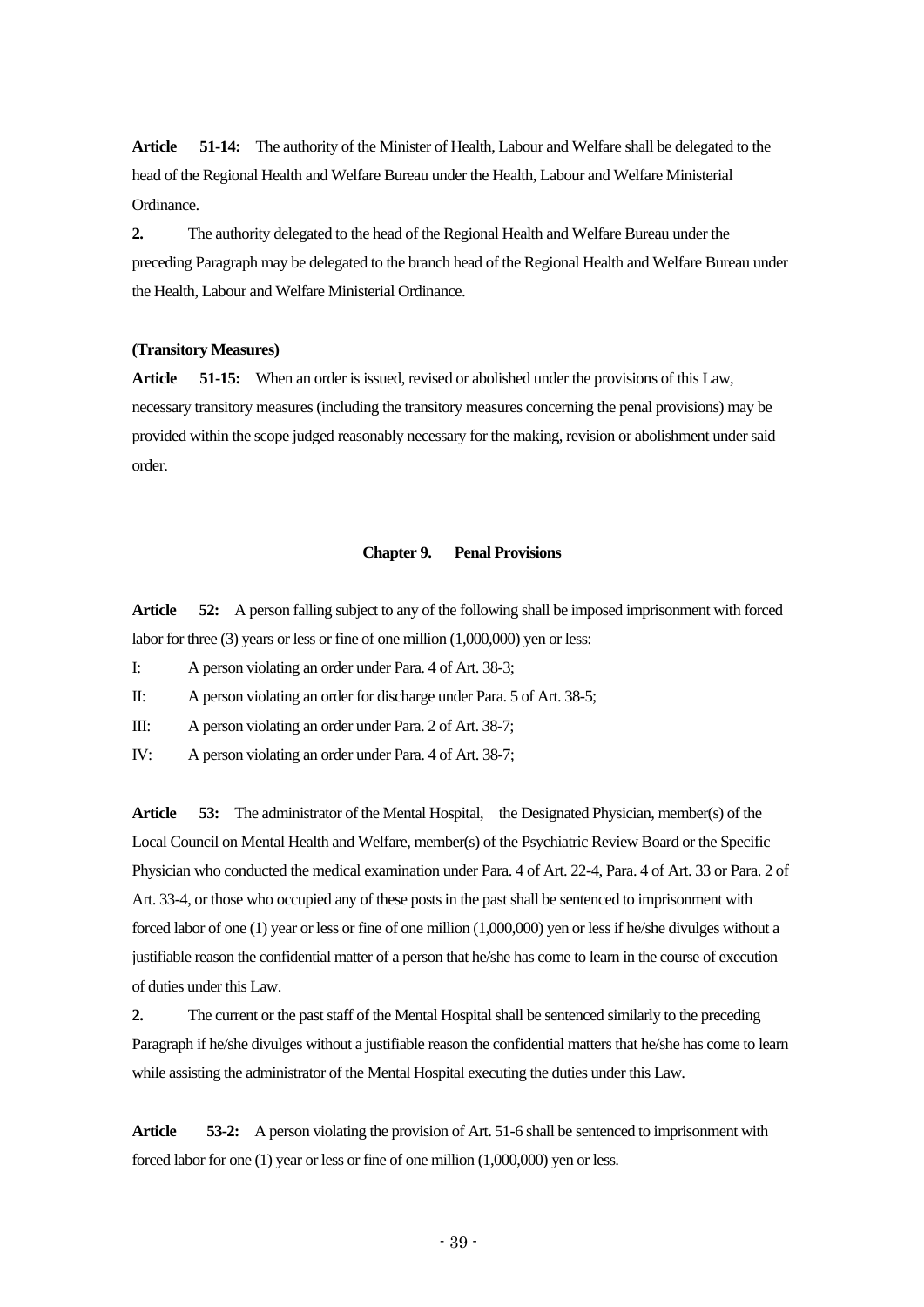**Article 54:** A person falling subject to any of the following shall be sentenced to imprisonment with forced labor for six (6) months or less or fine of five hundred thousand (500,000) yen or less:

I: A person violating an order for suspension under Art. 19-6-13;

II: A person who filed an application under Para. 1 of Art. 23 by describing false fact(s);

**Article 55:** A person falling subject to any of the following shall be sentenced to fine of three hundred thousand (300,000) yen or less:

- I: A person who failed to report or made a false report under Para. 1 of Art. 19-6-16, or refused, obstructed or evaded the inspection under said Paragraph;
- II: A person who refused, obstructed or evaded the medical examination under Para. 1 or 2 of Art. 27 or refused or obstructed the entry under Para. 4 of said Article;
- III : A person who refused, obstructed or evaded the medical examination under Para. 1 of Art. 29-2, or refused or obstructed the entry under Para. 4 of Art. 27 applied mutatis mutandis under Para. 4 of said Article.
- IV. A person who failed to report or made a false report under Para. 3 of Art. 38-3 (including the case where the provision is applied mutatis mutandis under Para. 6 of said Article. This applies in this Item), obstructed the medical examination under Para. 3 of said Article, failed to appear at a hearing under said Paragraph, or failed to respond to questions without a justifiable reason or gave false response at a hearing under said Paragraph;
- V. A person who failed to report , to submit a report or made a false report under Para. 4 of Art. 38-5, obstructed the medical examination under said Paragraph, failed to appear at hearing under said Paragraph, failed to answer questions without a justifiable reason or gave a false response at the hearing under said Paragraph;
- Ⅵ. A person who failed to report or to submit report, or made false report under Para. 1 of Art. 38-6, or refused, obstructed, or evaded the examination or medical examination under said Paragraph, or failed to respond without a justifiable reason or gave false response to the question asked under the provision of said Paragraph;
- VII. The administrator of the Mental Hospital who failed to report, to submit or to present report, or made false report under Para. 2 of Art. 38-6;
- VIII. A person who failed to report or made false report under Para. 1 of Art. 51-9, or refused, obstructed or evaded the examination under said Paragraph.

**Article 56:** If the representative of a corporation, an agent, a servant or an employee of a corporation or a person commits an act in violation of Art. 52, Item 1 of Art. 54 or the preceding Article regarding the business of said corporation or person, the person who committed such act as well as the corporation or the